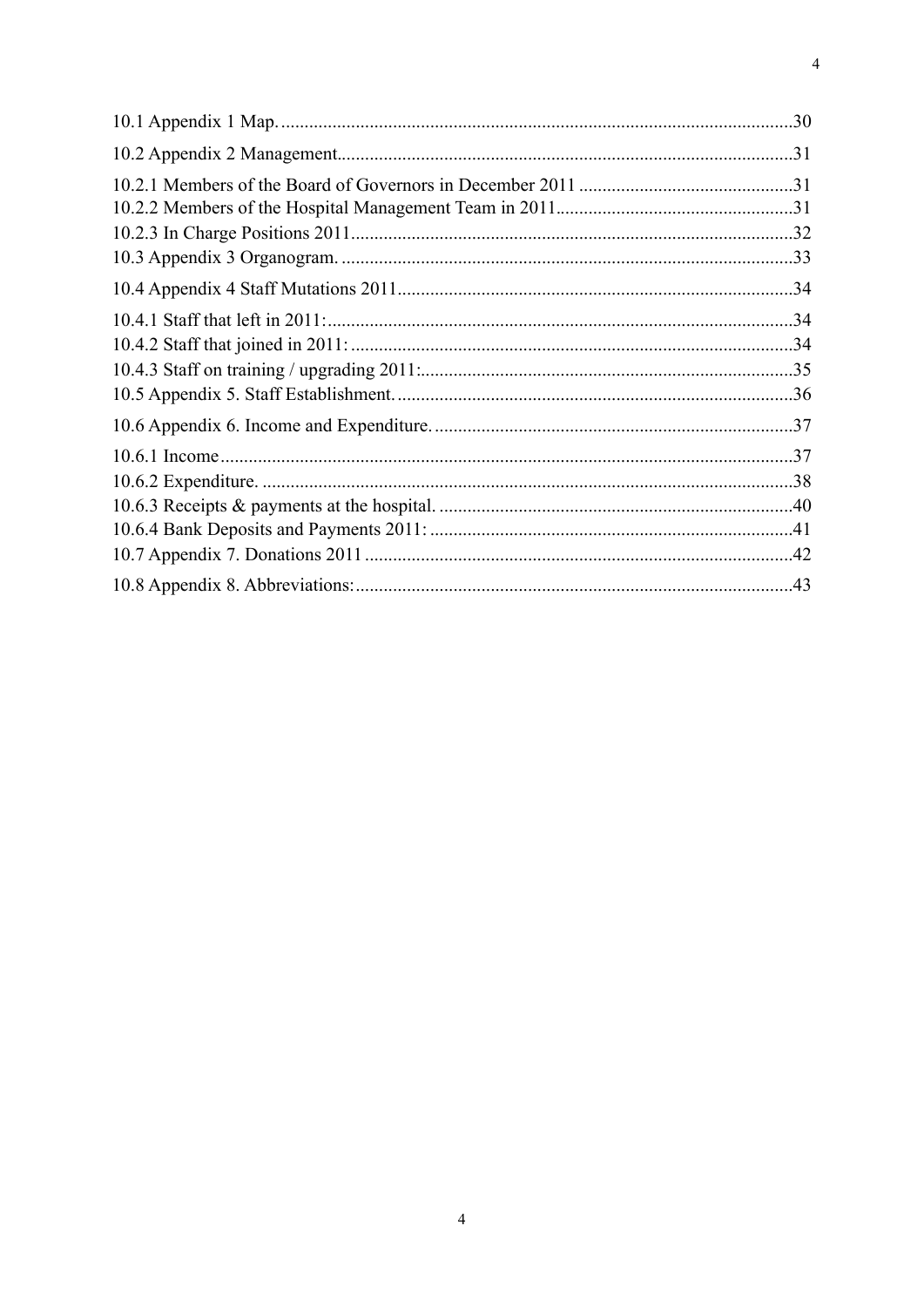# <span id="page-3-0"></span>**1. General review of the year 2011.**

## **Staff.**

- The Hospital management team didn't undergo any changes during the year and has been acting in full force with Thomas Madimilo in a dual capacity: Hospital Secretary and Assistant Administrator. Eight qualified staff left and nine took their places. It is worth mentioning that presently 35 qualified staff receive their salaries directly from the Government.

- The Board of Governors met twice during the year and the hospital was represented in the Annual Meeting of the TEC and TCMA in Dar es Salaam.

- 7 "Student Doctors" from Groningen University in the Netherlands fulfilled a stage period in the hospital. Two medical students (STOLA) did research on acutely severely ill children including taking blood samples for culture. The results of this research are expected in 2012. One student-nurse came on her own initiative.

#### **Patients.**

- In general the number of admissions and attendances in the different sectors of the hospital were about as high as in 2010. However the vaccination coverage in the area that is allocated to our Hospital did not increase and remains - assuming our data being reliable - rather below 70%. The few cases of measles reported in 2010 were followed by a few cases in February (2), April(4), May(5), June(6) and July(3) but then a **major outbreak of Measles** occurred in August (35),September (25), October(34), November(15) and December(15). 6 deaths among the children. In the same months were altogether 20 adults admitted with measles of which 1 died. **Meningitis** had its annual peak in April-May-June, mainly among children of whom at least 35% died. In the Children ward 164 children died of whom ±25% died within a few hours after admission.

The recent moderate increase in '**Maternal Mortality**' has been caused by using a wider definition that includes all deaths during pregnancy, thus also the bad effects of 'criminal' abortions in early pregnancy. The percentage of **Caesarian Sections** remains relatively low (±11,5%); the percentage of 'fresh stillbirth) has gone down slightly but is still too high to be acceptable. The more frequent and earlier use of the vacuum-extractor might contribute to this aim.

The attendance in all the services for detecting, counseling and treating patients infected by **Hiv/Aids** has risen. From those who opted for being tested (VCT) 9 % appeared positive. The percentage within the group of pregnant women that consented in being tested was 3,63%.

The theatre has again been very busy with about the same number of operations as in 2010.

**Top Ten Diseases** diagnosed at the OPD (adults) in the National Health Recording System (MTUHA):

- 1. Malaria
- 2. Anaemia
- Pneumonia
- 4. (Minor) complications of pregnancy. (e.g. abortion).
- 5. Acute Respiratory Infection (ARI)
- 6. Urinary tract infection (UTI)
- 7. Asthma
- 8. Peptic Ulcer
- 9. Hypertension
- 10. Intestinal worms.

#### **Top Five of causes of death in the Children Ward**:

- 1. Malaria
- 2. Anaemia
- 3. Malnutrition
- 4. Pneumonia
- 5. Acute Diarrheal Disease (ADD)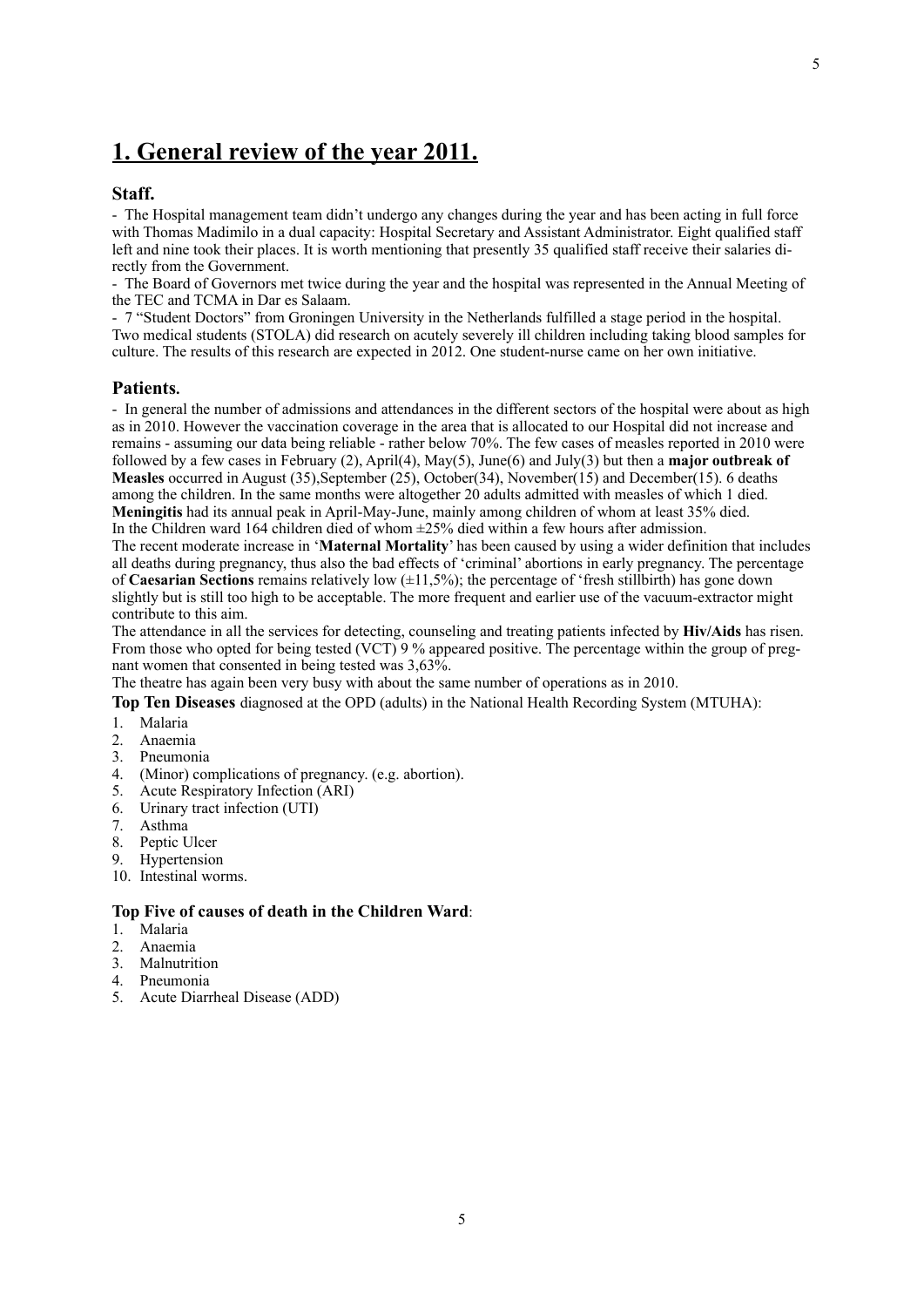## **Installations/buildings.**

- Within the year a beautiful renovation and extension took place of the **OPD** and **Pharmacy store**. Several 'plans for the future' of 2010 were fulfilled e.g. a much enlarged **Records-Office and Archive**. Better and more examination rooms, enlarged waiting bays and the morning-meeting-room is now large enough for presentations.

- The construction of a new **Theatre building** from funds from CSSC that started in 2009 by a contractor from Dar es Salaam has been making some progress. The **HIV-Aids Clinic building** (**CTC)** has been completed very nicely. Unfortunately the rainwater from the very beautiful all-around gutters doesn't go anywhere. Rainwater collection had not been included in the plan of EGPAF.

 - The **TB Ward** has long been completed and furnished but no patients have still been admitted because of the existing shortage of trained staff.

- The new large half underground **rainwater-harvesting cistern** had started to fill up and provided water at the end of the dry season, but it doesn't get all the rainwater it possibly could. Revision of collecting gutters and water-pipes has to be undertaken to take full advantage of its large capacity ( $\pm$  450.000 liters).

- The **Incinerator** - on a safer location! - has been operating better after better handling procedures had been introduced and explained to the responsible workers.

- The **Solar system** worked very reliably and gave even some extra electricity in the afternoon to staff, especially during the long dry season. Several damaged or defective panels were replaced or repaired. But in the battery pack of 24 large batteries one battery has still to be replaced to be able to use the full capacity of the installation. It is on its way from Europe via Mombassa to Kalwande

#### **Finances**

- By careful but strict austerity the financial situation has stabilized. A regular supply of essential medicines and disposable items could not always be guaranteed. An important improvement in recent years has been the payment of salaries by the Government of 38 qualified staff! This arrangement is the result of many years of negotiations between the Ministry of Health and representatives of church hospitals (CSSC). The number of staff that is included is calculated on basis of the size of the hospital. They receive their salary on their bank accounts. It includes all pension rights and increments. The qualified workers remain employed by the hospital and can be dismissed.The hospital as a whole remains very dependent of funds from abroad

#### **Thanks to all!**

- Many official visitors entered their names into the Visitors Book, among them the Archbishop Paul Ruzoka, the District Commissioner of Nzega and Mrs Florence Horombe, the DC of Tabora and the Member op Parliament Mr. John Paul Shibuda. Representatives of many organizations visited the Hospital like WHO, CSSC, NSSF, Tughe, EGPAF, the Red Cross and the Hellen Keller Foundation.

- The Board of Governors met twice during the year.

- Our sincere gratitude goes to the many friends, benefactors, donor organizations and the Tanzanian Government that continue to give professional, moral and financial support and advice to the hospital and its dedicated workers. The continuous backing by Stichting PIUS XII in the Netherlands is again highly appreciated. Our biggest thanks go to all dedicated workers who continue to keep the hospital going for the benefit of our patients. Thank you all!

On behalf of the Hospital Management Team,

Joseph Lugumila AMO Medical Officer in Charge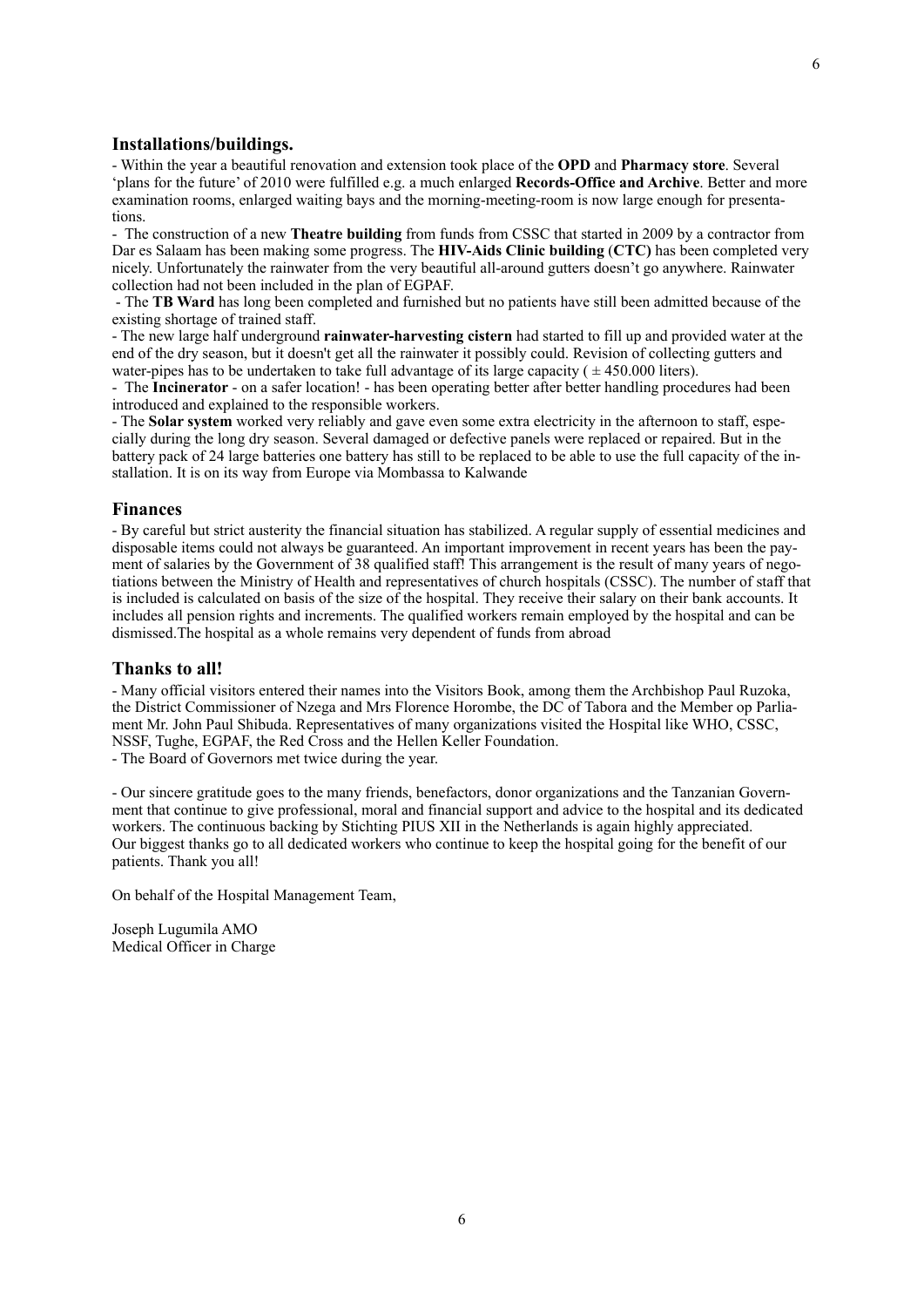## <span id="page-5-0"></span>**2. The Hospital and its environment.**

Tanzania is a large country measuring 945.087 square kilometers in East Africa, much of which consists of a large highland plateau between the eastern and western branches of the rift valley. On this central highland, in Tabora region Ndala Hospital was founded as a dispensary in the early thirties by the Missionary Sisters of Our Lady of Africa"The White Sisters". In 1965 Ndala Hospital was built on the site of the dispensary in the village of Uhemeli. Under the auspices of the Archdiocese of Tabora, the Sisters of Charity of St. Charles Borromeo are the owners of the hospital on Archdiocesan land and responsible for its present management.

Ndala is a Voluntary Agency Hospital and is situated on the border of Nzega District. The small village of Uhemeli relies on the bigger towns Tabora and Nzega (both approximately 70 km away) for all of its major supplies. Both towns are only reachable via unpaved roads that are in poor condition during the rainy season. A new main road is presently under construction. The area around Ndala is very dry and the hospital gets its water from collecting rainwater and from one deep and two shallow wells. When rains are few water remains a major problem for the people of Ndala. Electricity is obtained from 6 large Solar Panels connected to an enormous battery pack, providing – if the sun shines! – 24 hours of electric power to the hospital but not to the staff houses. Ndala village will soon( 2012) be connected to the National Grid of TANESCO.

Communications have improved a lot over the past years with the arrival of mobile telecommunication in 2003 and a satellite disc for broadband Internet and E-mail in 2005.

# <span id="page-5-1"></span>**3. Community and Health Status.**

## <span id="page-5-2"></span>**3.1 Demographic and economic data.**

Tanzania's population is estimated at 37,4 million in 2007, with 44% being under fourteen years of age. Tanzania has been one of the poorest countries in the world, but fast economic progress is made possible by its policial stability and by grand-scale gold-mining in combination with a tremendous rise in the price of gold on the world market. The GDP per capita is estimated at 700 US\$ per annum. Industry only contributes 17,2% to the GDP and services 39.6%. Not only gold-mining is increasing for natural resources like tin, diamonds gas, phosphate, zinc and gemstones play an important role. Agriculture is responsible for almost half of the GDP. Agricultural products are responsible for 85% of the countries export and it uses 80% of the workforce, although only about 4% of the land is arable. The distribution of incomes and services is still highly inequitable with a GINI-coefficient of 0,59. (The GINI coefficient is a measure of income distributions with 0.0 representing absolute income equality and 1,0 severe income inequality. Figures of neighboring countries: Malawi: 0,62, Zambia 0,44 and Zimbabwe 0,57.)

## <span id="page-5-3"></span>**3.2 Health Indicators.**

Health indicators remain poor in Tanzania, although in some areas improvement is seen. Life expectancy is 45 years and infant mortality rate is 96 per 1000 (CIA World Fact book, 2006), largely attributed to the HIV/AIDS pandemic. Under-five mortality has improved in the last five years from 147 to 112 deaths per 1000 live births (Tanzanian Demographic and Health Survey 2005), one of the lowest mortality rates in Africa. Nutritional status of the population is average, with 3% receiving one meal per day, 43% two meals a day and 54% receiving three meals a day.

No new cases of poliomyelitis and neonatal tetanus have been reported since many years. Incidental cases of rabies show that this serious public health problem still exists in Tanzania.

Maternal and reproductive health indicators show that Tanzania has one of the highest fertility rates of East Africa, with an average of 5,0 children per woman. More than 25% of the women aged 15-19 years have begun child bearing. (USAID) Family Planning figures show that 72% of the people use no method, 23% uses modern methods and 5% use traditional methods (DHS). Most women receive antenatal care, but many only after the first trimester. More than half of the births in Tanzania occurs at home, unassisted by a health professional. The public health activities in the MCH clinic of Ndala Hospital is supposed to at least cover 20.000 people in 2010, of which 950 children under 1 year and  $\pm$  4000 below 5 year. At any moment  $\pm$  950 women are pregnant.

## <span id="page-5-4"></span>**3.3 AIDS Pandemic**

The devastating effects of the HIV/AIDS pandemic can partly explain the poor health indicators. An estimated 10,9% of the urban population and 5,3% of the rural population has been infected with the virus, making a national prevalence of 7%. 7,7% of the women are infected, compared to 6,3% of the men. The peak of infections occurs at a younger age in women, indicating that women get infected at an earlier age. The prevalence differs greatly between districts, with in general a much higher rate in the south of the country (e.g. Mbeya 13,5%). The prevalence for Tabora region is 7,2%. (DHS) The prevalence in the catchment area of Ndala is probably a bit lower than the regional average; figures obtained from the PMTCT program reaching about 3,1% (percentage of pregnant women that consented to testing and were found positive), suggests this conclusion.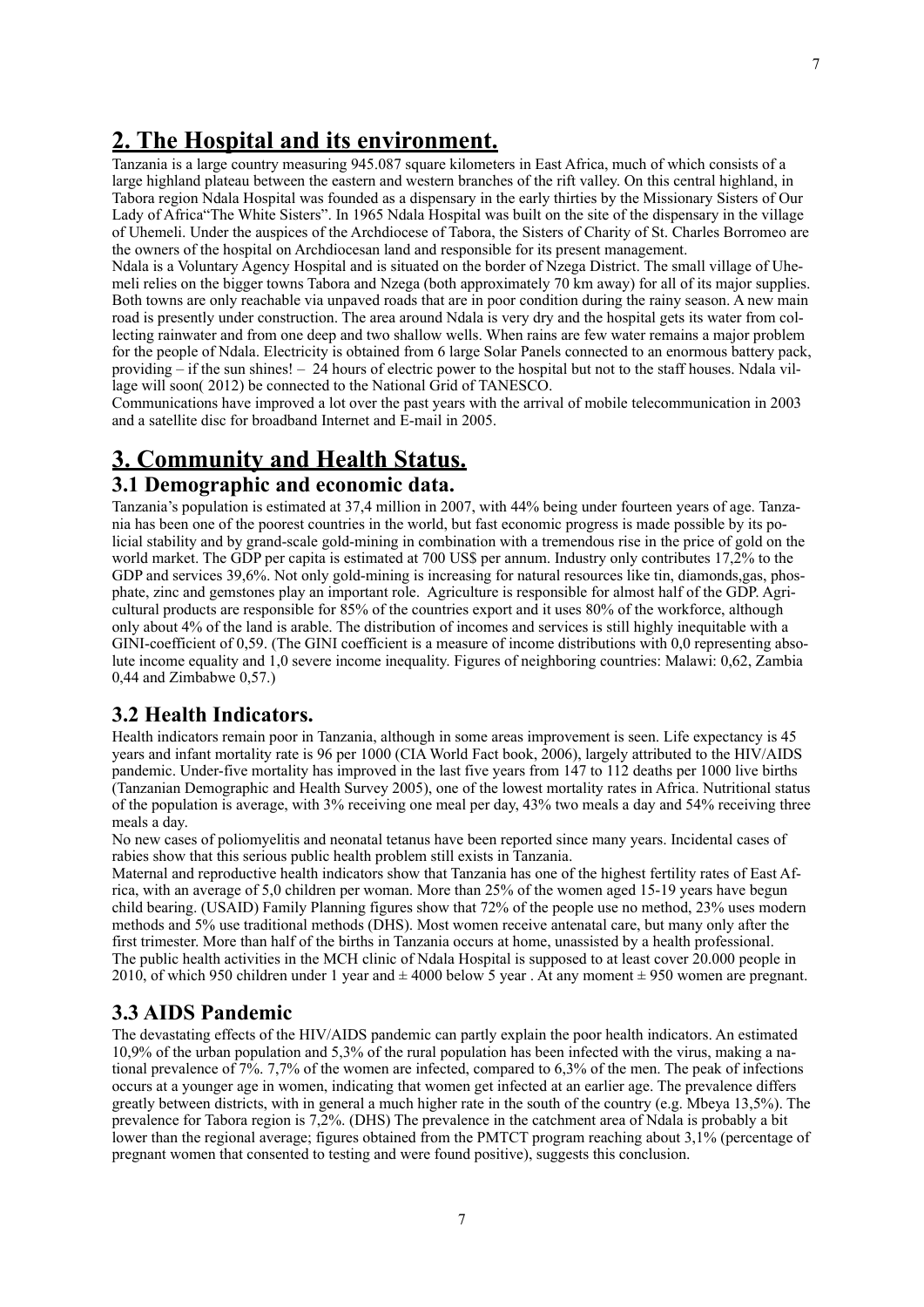<span id="page-6-0"></span>Against this background we can place Ndala Hospital in a rural area on the central highlands of Tanzania. The hospital is situated on the boundary of Nzega district in Tabora region. Ndala consists of 5 villages, Uhemeli, Kampala, Wita, Chabutwa and Mabisilo. The  $\pm 20.000$  people in these villages are directly catered by Ndala Hospital, but its catchment area for more serious cases is much bigger, extending up to 7500 square kilometers, inhabited by 300.000 people. The majority belongs to the ethnic groups of the Wanyamwezi and Wasukuma, both of Bantu origin. It is a rural area with arid land at an altitude of around 1100 meters, mostly consisting of woodland, bush-land and savannah. 15% of the land is cultivated and 90% of the people are farmers or cattle herders. Main products are maize, rice, groundnuts, livestock, tobacco and honey.

## <span id="page-6-2"></span><span id="page-6-1"></span>**4. Health Infrastructure and External Relations. 4.1 Health Infrastructure.**

Ndala Hospital is a private hospital on the border of Nzega district. Our official referral hospital is Kitete Regional Referral Hospital in Tabora, about 70 km, but in reality many patients are referred from Kitete Hospital to Ndala instead. At an equal distance to the north is Nzega District Hospital, the base of the District Medical Officer and the National Public Health office About 55 kilometers away is Nkinga Mission Hospital, which has an Ophthalmologist and a Orthopedic unit to which orthopedic patients are referred. The main referral option is Bugando Medical Centre in Mwanza, about 330 km to the north. Because of postal restrictions in sending pathology specimens by post it has become very difficult to use the services of its pathology Department. Great distances and poor transport facilities mean that most acute problems need to be solved in Ndala hospital. Every two months another specialist from AMREF "Flying Doctors" visited Ndala Hospital. In 2011 a two teams from Belgium (Medicins Sans Vacances). From the USA came a surgeon, a physician, a gynaecologist and an orthopedic surgeon for periods of 2 weeks.

## <span id="page-6-3"></span>**4.2 External Relations**

## <span id="page-6-4"></span>**4.2.1 The Archdiocese of Tabora.**

The owner of Ndala Hospital is the Congregation of St. Charles Borromeo. It was built in 1963 on Archdiocesan land. The administrator and the AMO-i/c are members of the Archdiocesan Health Board, in which all health facilities under the responsibility of the Archdiocese are represented. Besides Ndala hospital, there are three health centres (Ussongo,Ipuli and Kaliua) and five dispensaries (Kipalapala,, Igoko, Lububu, Mwanzugi and a new one at Sikonge and Bukene). The ADHB convened 4 times in 2010. Regrettably supportive funding from Cordaid/MEMISA for the Archdiocesan Health Office had come to an end in January 2006, making it difficult for the Board to function as intended. Fortunately structural support has been received since 2008 from a Japanese organization JOCS (Japanese Overseas Christian (Medical) Cooperative Service). The very active Public Health nurse Naoko Shimizu ended her contract in Tabora and a surgeon, dr. Mioya Yoichi, has been operating in Ndala hospital for quite some weeks. The Archdiocesan Health Board's secretary Fr. Paul Chobo has been succeeded by Fr. Alex Nduwayo. It should be understood that the above mentioned smaller health facilities are not 'outstations' of Ndala Hospital.

#### <span id="page-6-5"></span>**4.2.2 CSSC**

The Christian Social Services Commission is the joined body of all church related institutions in Tanzania, both for health and education. Ideally CSSC functions as a link between government and mission and should be responsible for the formulation of joint policies. A CSSC officer has occupied the zonal office in Tabora since 2008. This functionary, Mr. Kasoga, has improved communications with CSSC on a variety of subjects like salaries, sponsorship opportunities for upgrading staff, new buildings and in particular the preparation of so called "Service Agreements" between the private health institutions and the (Local) Government. CSSC organizes an annual meeting in Dar es Salaam whereby all voluntary agencies are invited for several days. This annual meeting is organized in connection with the annual meeting of the TCMA, the Tanzanian Christian Medical Organization of medical professionals.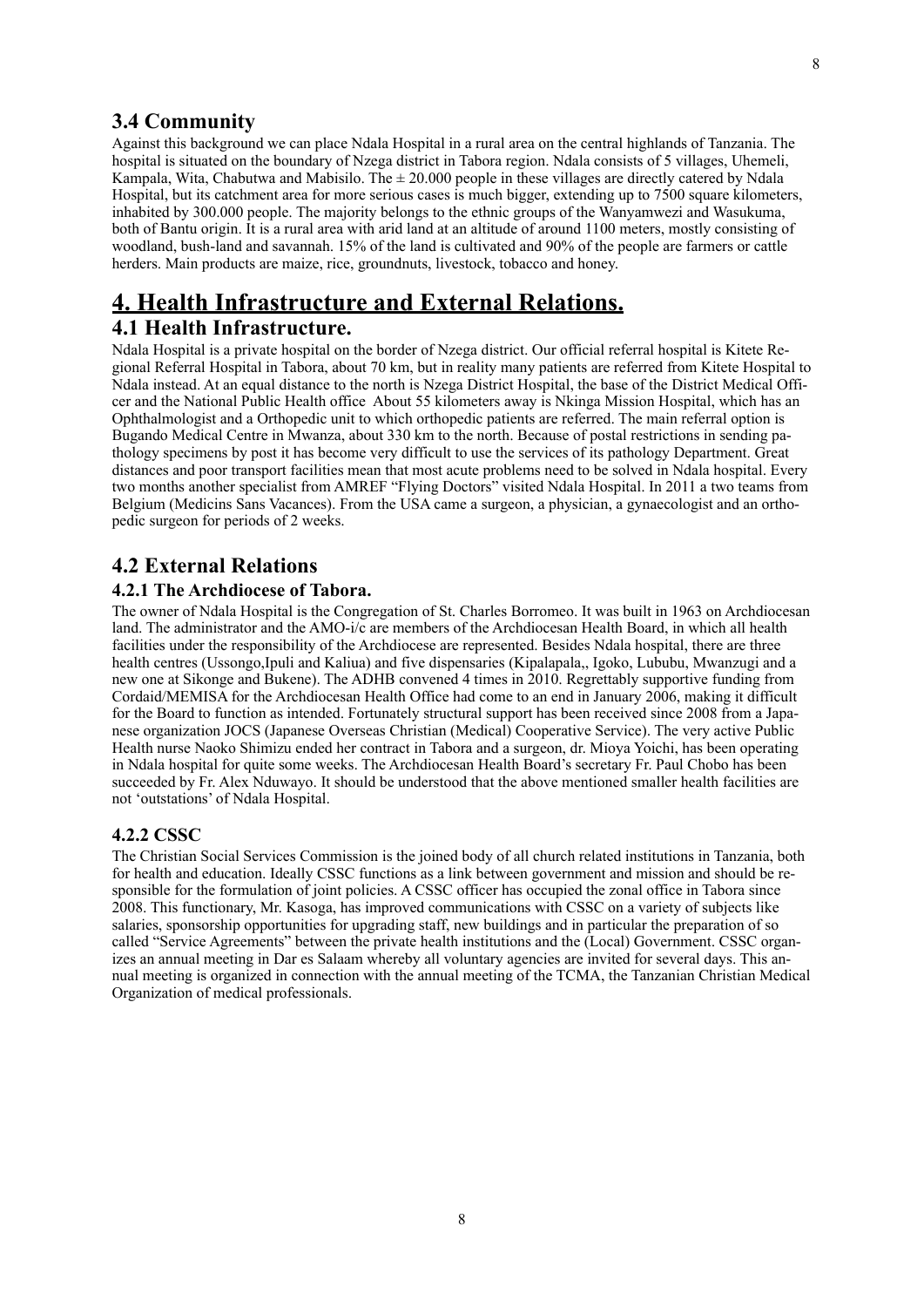## <span id="page-7-0"></span>**4.2.3 Government**

Ndala Hospital participates in the curative, preventive and promotive health activities of Nzega district. The District (or Council) Health Management Team visits regularly for supervision. The district supplies Ndala hospital with vaccines. Ndala is regularly invited to participate in meetings and seminars organized on district level. As a Voluntary Agency Hospital (VAH), Ndala hospital is entitled to receive 10-15% of the so-called Basket Fund, which can be used for a variety of items like training, infrastructure, medicine and community health activities. The MOiC of Ndala hospital is a member of the District Health Board. He is also involved in the compiling of the CCHP (Comprehensive Council Health Plan) together with the District Health Management Team and the district-planning officer. He is the appointed lead agent for all VAH's (voluntary agency hospitals) in the district. Relations with the region are stable and good. The regional medical officer (RMO) is a member of the BoG of Ndala. The regional laboratory technician visits on a regular basis for supervision. The Ministry of Health (MOH) is supervising regularly and all members of the Hospital Management Team are visited regularly by the MOH to discuss matters of training, salaries and seconded staff. The Ministry of Health (MOH) supplies Ndala hospital with a staff grant, which assists in the payment of salaries for 38 qualified staff. For unqualified workers Ndala hospital has chosen to follow government salary scales in order to reduce the

high turnover of staff. Communication with the MOH in Dar es Salaam concerning all issues remains difficult unless visited personally.

#### <span id="page-7-1"></span>**4.2.4 Technical Assistance**

In the AMREF 'Flying Doctor' program, 6 visits were made by the following specialists: urologist , ENT surgeon, gynecologist, a physician and an orthopedic surgeon, altogether they saw hundreds of patients and did approximately 10% of all the major operations. Lectures and discussions with the medical and nursing staff present during the clinics were very important for improvement of medical practice.

Other specialists and residents visited the hospital on a personal basis, like in previous years, and, together with local staff, attended and operated patients and gave lectures. The hospital has made an agreement with the Belgian organization Doctors Without Holiday (Artsen Zonder Vacantie, AZV) for technical assistance. Dr. Yoichi Miyao, surgeon from Japan Overseas Christian Services (JOCS) assisted in the theatre. An American Surdical Team visited the hospital. Management assistance is given by a group of Dutch doctors who have been MOiC in Ndala Hospital in the early years. Three of them have been visiting the Hospital for periods of several weeks in 2011.

## <span id="page-7-2"></span>**4.2.5 Donors**

As in previous years, Ndala Hospital has only been able to continue with the help of numerous friends and donors who helped Ndala in a wide variety of activities. A list of names of all donors is given in appendix 7. All donors receive an annual report and individual communication via email and telephone. Donations are transferred either directly to the hospital euro account, through the motherhouse of the CB-sisters in Maastricht or via the Stichting Tabora. The Stichting Pius XII has been supporting Sengerema Hospital already since many years and Ndala Hospital since 2004, e.g. it paid for the construction of a new Office Block in 2009 and assists in the purchase of medicines in a big way. The foundation is a close cooperation between the Congregations of the Brothers of Johannes de Deo and the Sisters of Charity of St. Carolus Borromeo in the Netherlands. Via the Stichting Tabora a fund has been created to support hospital workers with children in schools for secondary education and a revolving fund out of which loans can be given to all workers. This foundation paid also for the construction of a very large underground "rainwater harvesting cistern" with a capacity of nearly half a million liters. Because it was not possible to get the dome-shaped cistern completely underground it has been nicknamed by the staf "the UFO" (Unidentified Foreign Object).The NOLET Foundation has supported the hospital already for many years in a big way.

#### <span id="page-7-3"></span>**4.2.6 Miscellaneous**

The MOiC together with the Administrator attended the annual meeting of the TCMA in Dar es Salaam. It serves as a platform for church hospitals among themselves and talks with representatives from CSSC, MSD, NHIF and the MOH. The secretariat of the TEC (Tanzanian Episcopal Conference) is responsible for the duty free clearing of imported goods and donations from abroad. Communication with TEC's secretariat is difficult and delays in clearance are long.

Good relations exist with neighboring hospital "Nkinga". Ndala and Nkinga regularly help each other in case of out-of-stock medicines or when technical assistance is needed. Cooperation with Nzega District Hospital and EGPAF on matters of HIV/AIDS is good.

## <span id="page-7-4"></span>**5. Management.**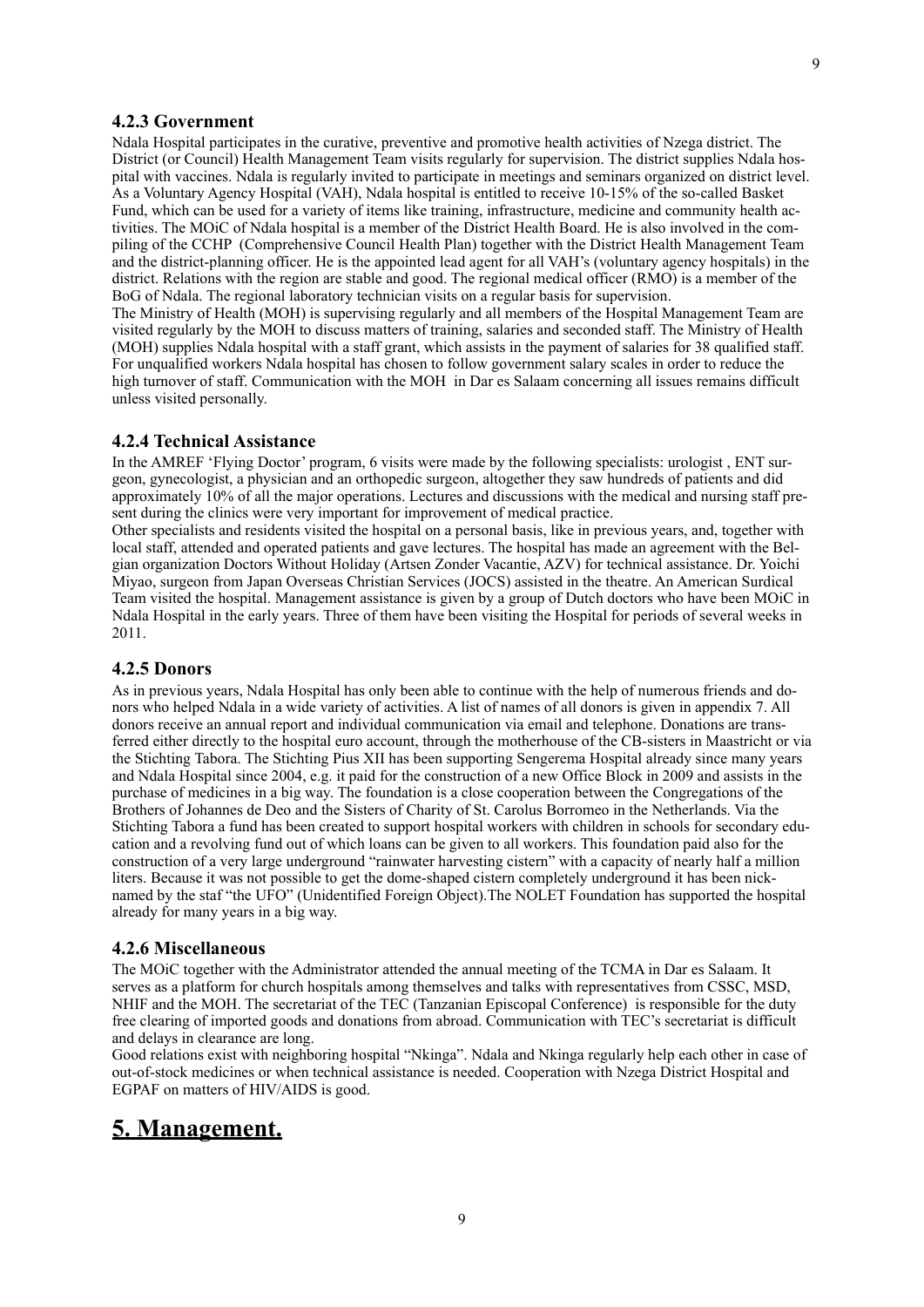The Catholic Archdiocese of Tabora owns the plot but the Sisters of Charity of St. Charles Borromeo, a congregation with the motherhouse in Maastricht in The Netherlands ("Zusters Onder de Bogen") are the owners of Ndala Hospital. The Hospital Management Team is the executive power in charge of the hospital. The Hospital Management Team is responsible for the day-to-day management and is supposed to meet every month. In reality of course, members of the daily board meet each other on a daily basis to discuss matters arising. By January 1st, 2007 the former Daily Board was called the Ndala Hospital Management Team and consisted of 5 people, namely the previously mentioned members and their assistants. The Archdiocese and the Board of Governors did official appoint the new members. This situation is in accordance with the organogram

10

The Board of Governors (BoG) met twice in 2011. The aim is to meet a minimum of two times per year. The Board should set policies, approve budgets and generally supervise the activities of the Hospital Management Team. See Appendix 10.2. The MOiC is the secretary of the Board. The members of the Hospital Management Team (as it is still called) are no members, but are invited to attend the meetings. The constitution of the BoG, the implementation of the organogram (see Appendix 3) and a Hospital Advisory Board consisting e.g. of representatives of the local community and a representation of the workers are still under discussion.

# <span id="page-8-0"></span>**6. Human Resources.**

Mr. Thomas Madimilo is responsible for "human resource management" although several specific tasks are shared by members of the daily management team. Financial staffing matters are the responsibility of the administrator. A new 'conditions of service' document was written by the Archdiocese in 2004, which has been followed by Ndala Hospital since a few years. The essential part of this document is staff being employed on contracts for a period of two years. This was done to increase flexibility. The annual gratuities and benefits to which the staffs are entitled have to be paid out at the end of the contract and this can't accumulate to amounts that are impossible to be payed by small stations after many years of service or at retirement. The government has set a staff establishment for a hospital of the size of Ndala, but the officially required number of qualified staff is not fully reached (See Appendix 5)

Staffing levels have improved to some extend. Turnover of staff in these departments has been high, as especially qualified nurses and midwives leave after a short period looking for greener pastures. Government hospitals do generally have better secondary conditions however and in combination with the remoteness of Ndala, the lack of facilities, like electricity and running water, the younger nurses tend to prefer working in bigger towns.

## <span id="page-8-1"></span>**6.1 Training and upgrading.**

It is hospital policy to send staff on training whenever possible and where necessary to improve educational levels of staff. Funds for these training is found through donors. Staff should however have been working within the department for at least three years and there must be a commitment to stay with the department after completing the course as well. A standard bondage contract is signed between the trainee and the hospital to ensure this. However changes for upgrading and new skills are preferably given to staff that has already shown their dedication and capabilities.

Appendix 4 shows the number of staff in training in 2011.

In daily morning meetings the experiences of the staff 'on call' is communicated to all medical staff. On Fridays a 'mortality meeting' is held to evaluate the treatment of patients that died. A special meeting has been introduced to discuss all maternal deaths. In this meeting the midwives are invited as well.

In principle every week a clinical lecture is given by one of the medical staff and the flying doctors often give presentations during their visit as well. In 2011 seven "student-doctors" from the University of Groningen in the Netherlands worked in the hospital. Two students did research on very sick children and the results of their research are eagerly awaited,

## <span id="page-8-2"></span>**7. Finances.**

The administrative and accounts department is headed by the administrator. As always the administrative department faced several problems. The administrator continues modernizing the accounting and financial control systems. The improvement of this department remains one of the highest priorities of the hospital. See Appendix 10.6 for details about the financial situation. From these figures it is clear that the overall financial situation has improved in comparison to previous years. But deficits remain and the hospital can hardly function without outside support. For investments and long overdue maintenance the hospital is completely dependent on donors. The contributions from the government ( e.g. via the "basket Fund") are insufficient for that purpose. The following overview of the income and expenditure, comparing 2010 and 2011 - together with the specifications in the Appendix 6 - gives further insight in the situation. The income from patient fees has remained the same since 2009(?) but the "running cost" has increased very much. The contribution from the government increased with only 10 million shillings. The total expenses on salaries has remained the same. Austerity in all other expenses, excluding medicines and medical supplies, has kept the balance in equilibrium, **but is clear that the patient fees have to be increased considerably!**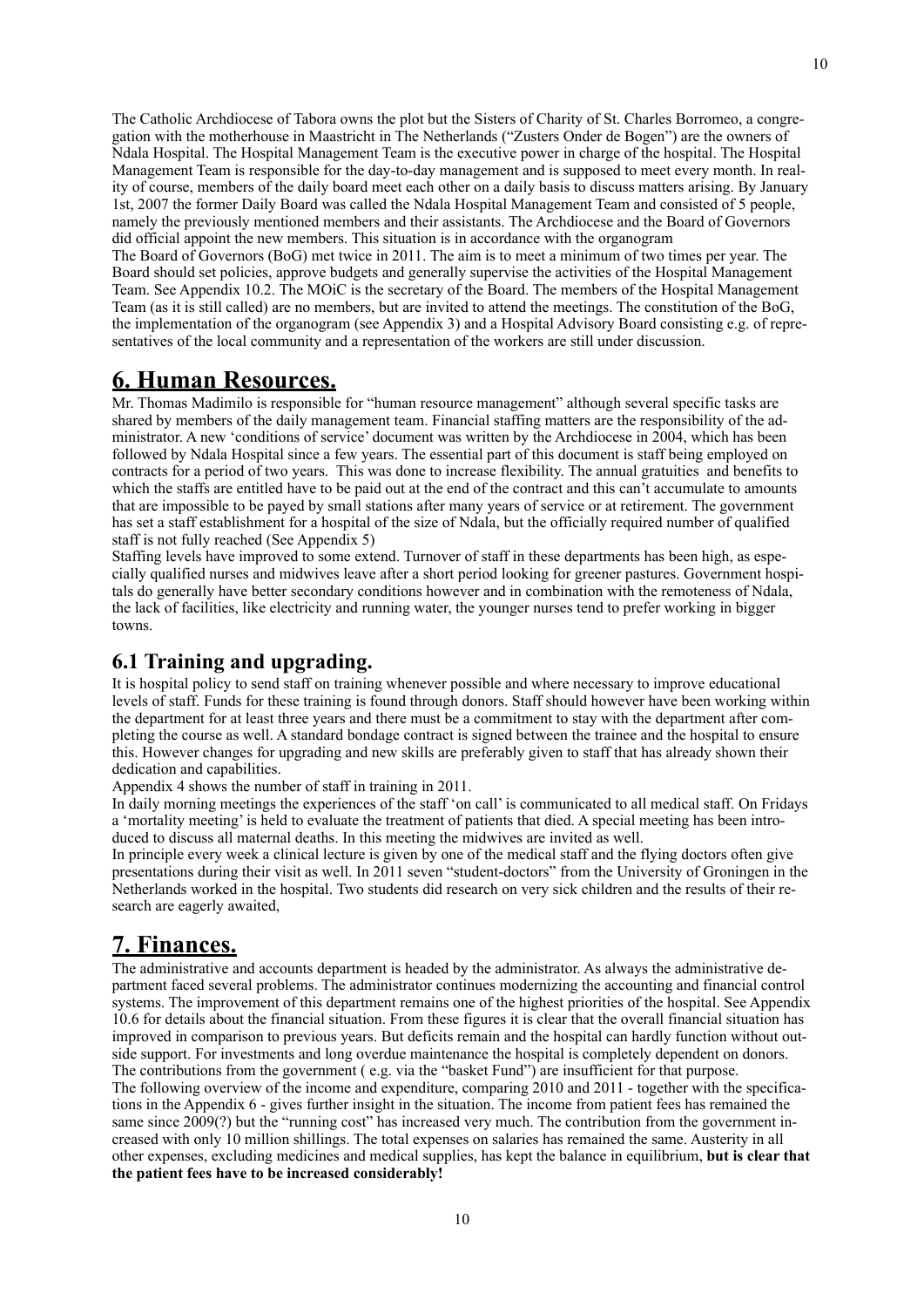| <b>Income/Expenditure Overview</b><br>(Tanz. shilling) |                                                              | 2008           | 2009         | 2010           | 2011        |
|--------------------------------------------------------|--------------------------------------------------------------|----------------|--------------|----------------|-------------|
| <b>INCOME</b>                                          | Hospital                                                     | 323.069.159    | 386.131.990  | 354.300.760    | 381.647.938 |
|                                                        | Government                                                   | 79.000.000     | 67.979.150   | 90.581.261     | 101.827.898 |
|                                                        | Donations                                                    | 58.481.753     | 60.365.000   | 68.008.300     | 137.004.962 |
|                                                        | <b>Study Sponsors</b>                                        | 19.176.294     | 24.262.500   | 35.980.044     | 8.722.500   |
|                                                        | <b>Total</b>                                                 | 479.727.206    | 538.738.640  | 548.870.365    | 629.203.298 |
|                                                        | $+$ BANK                                                     | 11.895.627     | 3.462.500    | 28.189.686     | 700.000     |
| <b>TOTAL INCOME</b>                                    |                                                              | 491.622.833    | 542.201.140  | 577.060.051    | 629.903.298 |
| <b>EXPENDITURE</b>                                     | Medicines/New Office<br>Block (from St. PIUS XII)            | 9.291.300      | 32.898.950   | 76.779.840     | 61.801.150  |
|                                                        | TB ward etc. (From St.<br>Sonnevanck)                        | 5.055.600      | 10.576.000   | 11.890.755     | 10.737.750  |
|                                                        | Study / Training / Up-<br>grading<br>from different sources) | 21.585,103     | 28.544.059   | 47.118.344     | 43.986.100  |
|                                                        | <b>Basket Fund / MMAM</b>                                    | 3.555.235      | 76.537.546   | 42.207.234     | 63.768.940  |
|                                                        | Total                                                        | 71.484.353     | 148.556.555  | 177.996.173    | 180.293.940 |
|                                                        | RUNNING Cost (ad-<br>ministrative)                           | 37.850.842     | 421.460.364  | 387.707.337    | 445.235.850 |
| <b>TOTAL EXPEN-</b><br><b>DITURE</b>                   |                                                              | 449.992.773    | 570.016.919  | 565.703.510    | 620.810.040 |
| <b>BALANCE</b>                                         | <b>INCOME</b> Hospital                                       | 323.069.159    | 386.131.990  | 354.300.760    | 381.647.938 |
| (versus running<br>cost)                               | - Running Cost                                               | 378.508.420    | 421.460.364  | 387.707.173    | 445.253.850 |
|                                                        | <b>DEFICIT</b>                                               | -55.439.261    | -35.328.374  | $-33.406.413$  | 63.605.912  |
|                                                        |                                                              |                |              |                |             |
| <b>BALANCE</b>                                         | <b>INCOME</b> Hospital                                       | 323.069.159    | 386.131.990  | 354.300.760    | 381.647.938 |
| (versus total exp.)                                    | - Total Expenditure                                          | 449.992.773    | 570.016.919  | 565.703.510    | 620.810.040 |
|                                                        | <b>DEFICIT</b>                                               | $-126.923.614$ | -183.884.929 | $-211.402.450$ | 239.162.102 |
| addendum                                               |                                                              |                |              |                |             |
| <b>NSSF</b> sharing                                    | income                                                       | 588.672        | 3.117.870    | 2.652.000      | 2.820.000   |
| <b>EGPAF</b>                                           | income                                                       | 2.638.850      |              | 3.567.830      | 945.473     |
|                                                        | $+$ income                                                   | 3.227.522      | 3.117.870    | 6.219.830      | 3.765.473   |
|                                                        |                                                              |                |              |                |             |
| <b>Treatment Employees</b>                             | cost                                                         | 4.992.155      | 3.307.650    | 40.000         | 50.000      |
| Unpaid patient fees                                    | cost                                                         | 695.150        | 440.600      | 251.400        | 375.700     |
|                                                        | $+$ expenditure                                              | 5.687.305      | 3.748.250    | 291.400        | 425.000     |

# <span id="page-9-0"></span>**8. Hospital Activities.**

11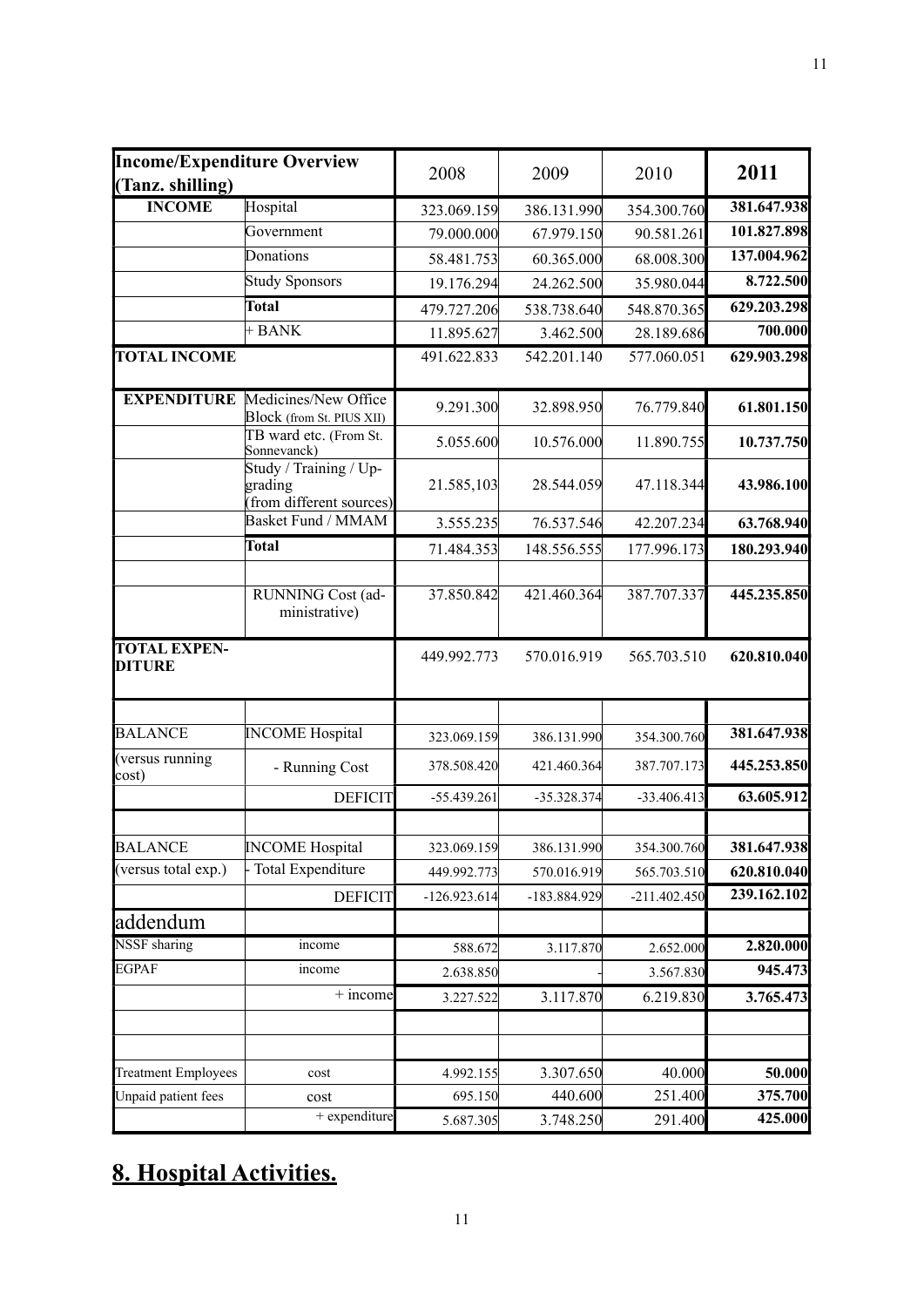## <span id="page-10-0"></span>**8.1 Curative Services. 8.1.1 General Out Patient department (OPD)**

<span id="page-10-1"></span>

| <b>OPD</b>                                | 2011     | 2010     | 2009     | 2008     | 2007   | 2006   | 2005   |
|-------------------------------------------|----------|----------|----------|----------|--------|--------|--------|
| Total new cases<br><b>OPD</b>             | 8418     | 9.633    | 10.721   | 7.475    | 6.155  | 9.560  | 11.928 |
| Re-attendances                            | 14045    | 17.036   | 11.961   | 10.342   | 10.782 | 10.258 | 13.423 |
| Re-attendances<br>for dressing            | 2559     | 4.557    | 2.927    | 3.935    | 5.668  | 5.717  | 6.633  |
| Referrals to other<br>health facilities   | $\gamma$ | $\gamma$ | $\gamma$ | $\gamma$ |        |        |        |
| Total OPD pa-<br>tients*                  | 25022    | 31.226   | 25.609   | 21.751   | 22.613 | 25.535 | 31.984 |
|                                           |          |          |          |          |        |        |        |
| <b>Special Clinics</b>                    |          |          |          |          |        |        |        |
| <b>Registered TB/</b><br>leprosy clinic   | 149/20   | 156      | 148      | 165      | 231    | 270    | 252    |
| Registered Epi-<br>lepsy/Mental<br>Clinic | 201      | 274      | 954      | 937      | 953    | 881    | 843    |
| Attendance Eye-<br>Clinic                 | 414      | 391      | 287      | 333      | 281    | 203    | 274    |
| Attendance Den-<br>tal Clinic             | 124      | 126      | 144      | 125      | 109    | 96     | 114    |
| (Total)                                   | 908      | 947      | (1533)   | (1560)   | (1574) |        |        |

12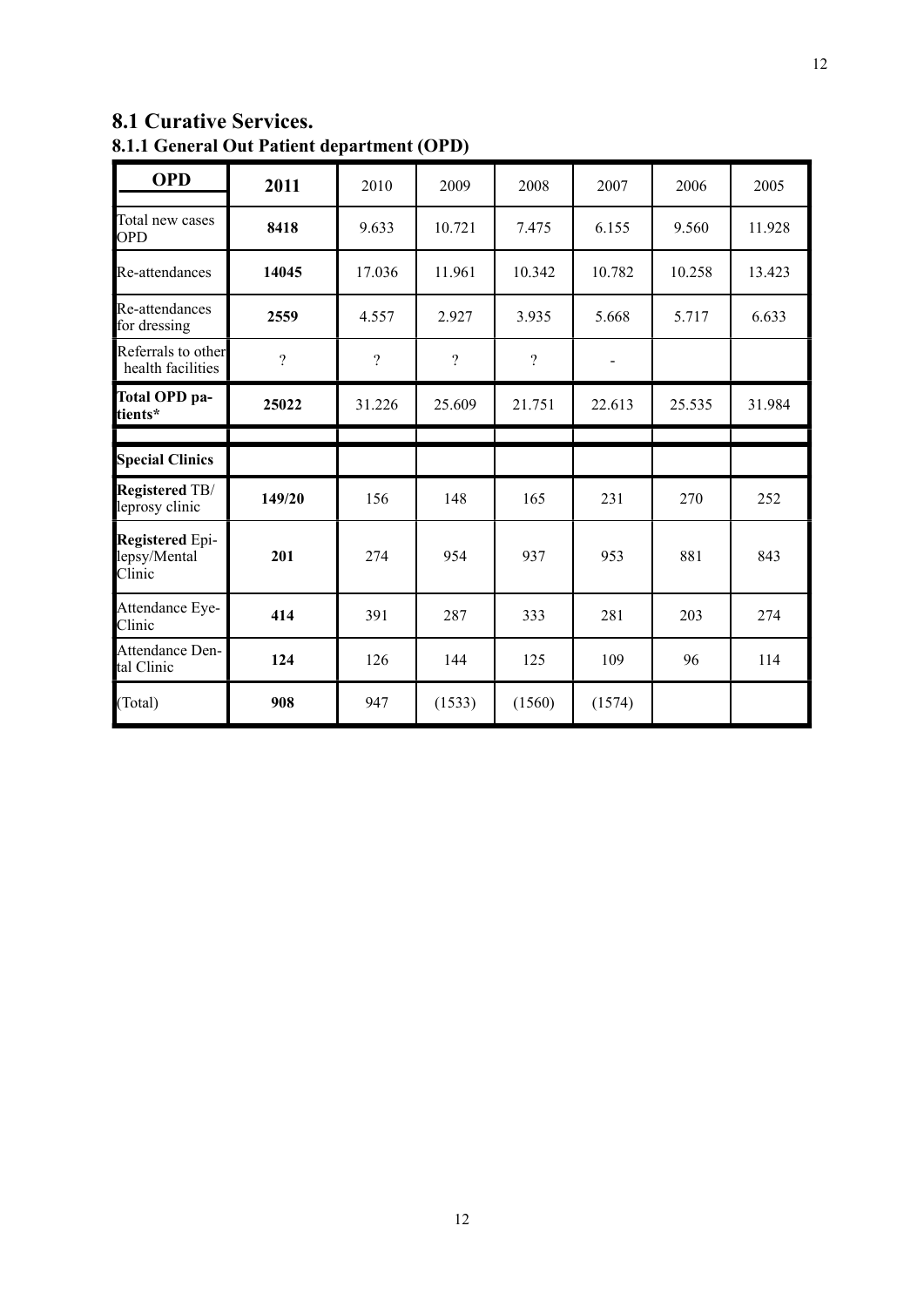#### **8.1.1.1 TB and Leprosy Clinic.**

The cure rate in 2011 is much below the WHO target of 75%. The cure rate fluctuates over the years and is influenced mostly by the number of defaulters. It is generally unknown whether these patients really defaulted, continued elsewhere or died. As in previous years, the district took care of a continuous supply of drugs. The TB clinic is held on Wednesday and is run by two Clinical Officers. All TB activities and patients are subsidized by the Sonnevanck foundation, enabling us to provide free services to all patients suffering from TB. The TB ward was ready to admit patients in 2009, but because of extreme shortage of qualified staff it has not been used till the end of the year. The number of new Leprosy cases remains small.

NB. After recurring severe shortages in the supply of TB drugs the national TB coordinator visited Ndala Hospital in October.Thereafter no shortages did occur.

| <b>Tuberculosis</b>           | 2011           | 2010             | 2009           | 2008           | 2007           | 2006          |
|-------------------------------|----------------|------------------|----------------|----------------|----------------|---------------|
| Patients on 1-1               | 51             | 43               | 66             | 36             | 60             | 70            |
| New Patients                  | 80             | 88               | 72             | 111            | 130            | 88            |
| Re-treatment                  | 1              | $\overline{2}$   | 7              | 5              | 13             | 3             |
| Transferred-in                | 5              | $\overline{3}$   | 3              | $\overline{3}$ | $\overline{4}$ | 6             |
| Transf.-out                   | $\overline{c}$ | $\boldsymbol{0}$ | $\theta$       | $\overline{2}$ | $\overline{2}$ | 26            |
| <b>Total Regis-</b><br>ltered | 139            | 136              | 148            | 157            | 209            | 193           |
| Sputum-positive               | 70 (50%)       | 79 (58%)         | 64 (43%)       | 69(44,5%)      | 82(39,2%)      | $102(52.8\%)$ |
| Sputum-negat.                 | 24 (17%)       | 22(16%)          | 40 (27%)       | 46(29,7%)      | $30(14,3\%)$   | 24 (12.4%)    |
| Extra-pulmon.                 | 45 (33%)       | 35 $(26%)$       | 44 (30%)       | 40(25,8%)      | 97(46.4%)      | 67 (34.7%)    |
| Tested for HIV<br>(positive)  | 129(52)        | 127(43)          | 117(42!)       | 81 (32)        | 92(32)         | 14(2)         |
| <b>Treatm. Results</b>        |                |                  |                |                |                |               |
| Completed                     | 39             | 37               | 35             | 67             | 65             | 78            |
| Cured(cure-<br>rate)*         | 47             | 42 (53%)         | 48 (75%)       | 45 (65%)       | 55(67%)        | $41(50\%)$    |
| Failed                        | 1              | $\Omega$         | $\Omega$       | $\theta$       | $\Omega$       | 3             |
| Transferred                   | $\overline{2}$ | 12               | $\overline{2}$ | $\overline{2}$ |                | 26            |
| Died                          | 11             | 3                |                | $\overline{3}$ | $\overline{2}$ | 11            |
| Defaulted                     | 5              | 10               | 23             | 17             | 7              | 9             |

\*It is unclear how the 'cure rate' has been calculated in the past. Therefor no figure is given anymore.

| <b>Leprosy</b>                | 2011     | 2010          | 2009           | 2008     | 2007           | 2006     |
|-------------------------------|----------|---------------|----------------|----------|----------------|----------|
| Patients on treatm. per 01-01 | 14       | 6             | 4              | 6        | 16             | 5        |
| New Patients                  | 6        | 14            | 4              | 4        | 2              | 16       |
| <b>Re-treatment Cases</b>     | 0        | 2             | $\theta$       | $\theta$ | $\overline{4}$ | 3        |
| Patients transferred-in       | $\bf{0}$ | $\theta$      | $\theta$       | $\theta$ | $\theta$       | $\theta$ |
| Patients Transferred-out      | 0        | $\theta$      | $\theta$       | $\theta$ | $\theta$       | 4        |
| <b>Total Registered</b>       | 20       | 20            | 8              | 10       | 22             | 28       |
| Pauci-bacillary               | 0        | $\mathcal{P}$ | $\theta$       | $\Omega$ | $\Omega$       | $\theta$ |
| Multi-bacillary               | 20       | $\mathcal{P}$ | 8              | 10       | 22             | 28       |
| <b>Treatment Results</b>      |          |               |                |          |                |          |
| Completed                     | 15       | 6             | $\mathfrak{D}$ | 6        | 4              | 5        |
| Failed                        | 0        | $\theta$      | $\theta$       | $\theta$ | $\theta$       | $\theta$ |
| Transferred                   | 0        | $\theta$      | $\theta$       | $\theta$ | $\theta$       | 4        |
| Died                          | 0        | $\theta$      | $\theta$       | $\theta$ | $\theta$       | $\theta$ |
| Defaulted                     | 0        |               | $\theta$       | $\theta$ |                | 7        |
| Patients on treatm. per 31-12 | 5        | 14            | 6              | 4        |                |          |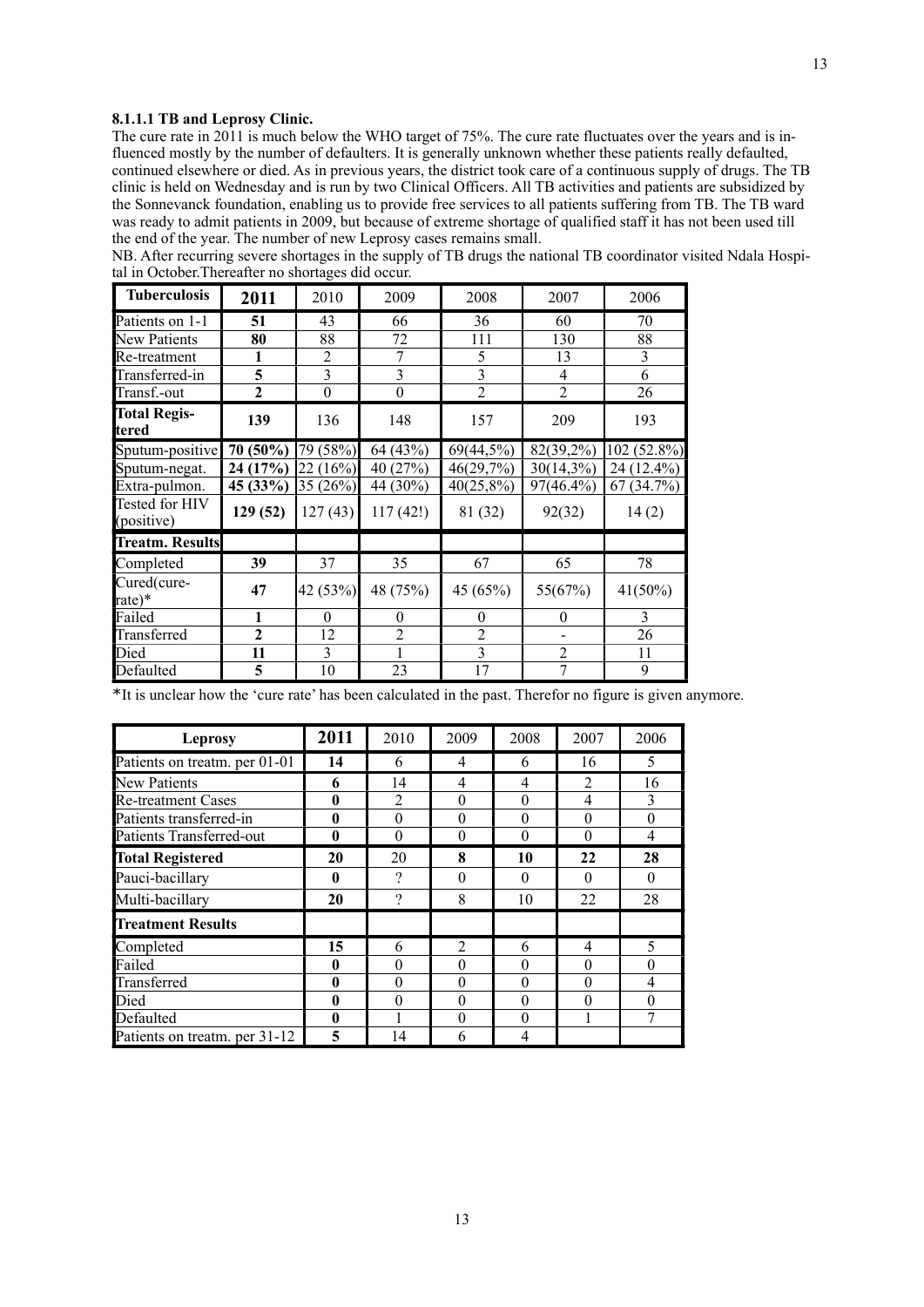#### **8.1.1.3 Epilepsy and Psychiatry Clinic.**

The special clinic for epileptic and psychiatric patients is open every Wednesday and is run by one psychiatric nurse.. The treatment for the patients is free and subsidized by the Tabora Foundation:

| Epilepsy/<br>Mental<br>Clinic 2011 | <b>Epilepsy</b> | Psychiatric | on treat-<br>ment |
|------------------------------------|-----------------|-------------|-------------------|
| Male                               | 94              |             | 98                |
| Female                             | 107             |             | 112               |
| Total                              | 201             |             | 210               |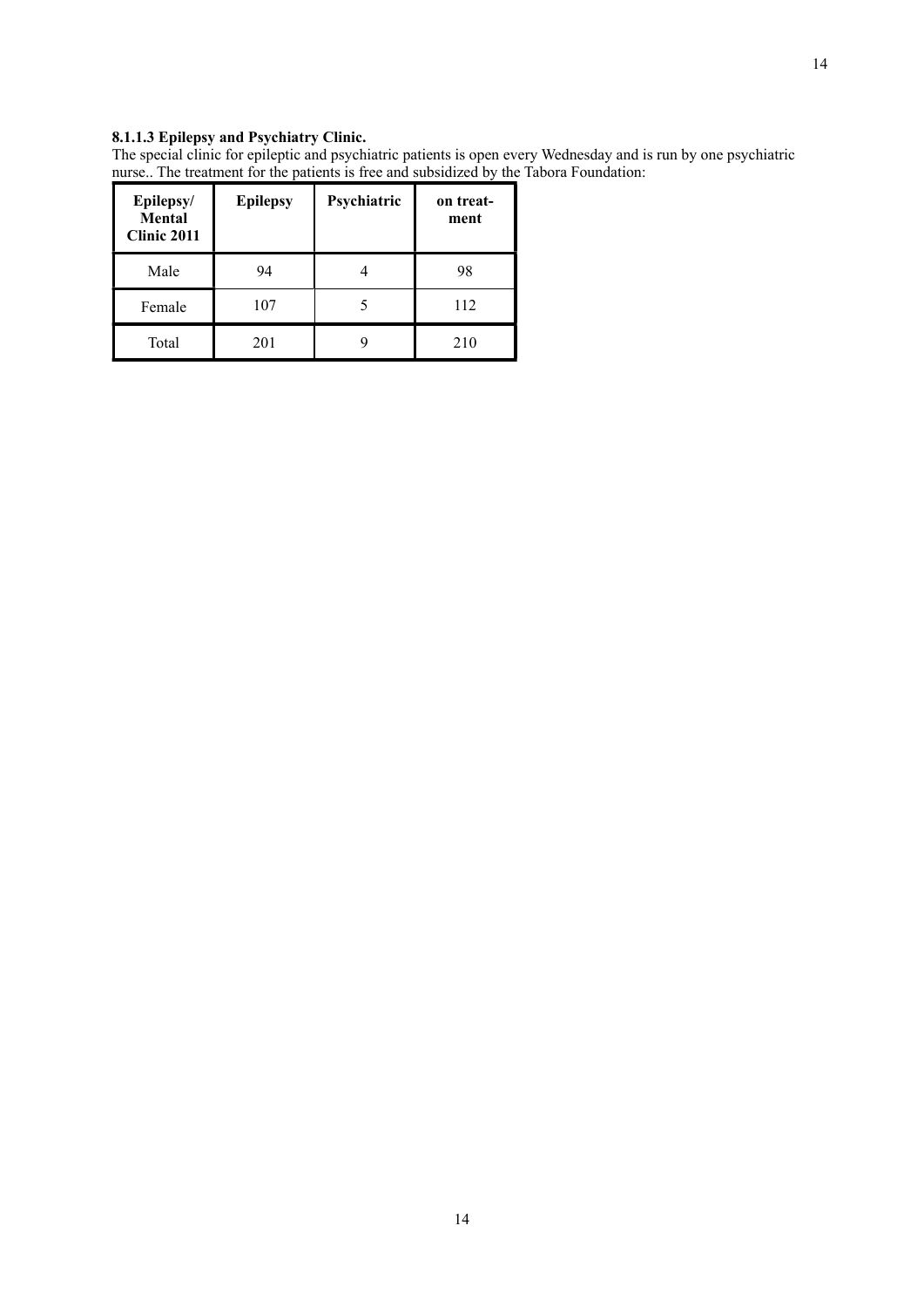#### **8.1.1.4 Eye Clinic.**

An ophthalmic nurse runs the eye clinic in the Radiology Department.This clinic should be housed better and the equipment is old and needs replacement and modernization. Some better equipment from MEDIC in the Netherlands has recently arrived. More modern facilities for testing and cataract operation exist in Nkinga Hospital (55 km). Thus patients are referred to Nkinga Hospital if they need glasses or operation.

| <b>Eye Diseases</b> | 2011           | 2010            | 2009         | 2008           | 2007  |
|---------------------|----------------|-----------------|--------------|----------------|-------|
| Conjunctivitis      | 117            | 117             | 66           | 67             | 67    |
| Cataract            | 96             | 32              | 40           | 65             | 43    |
| Trauma              | 34             | $\overline{42}$ | 40           | 30             | 23    |
| Cornea ulcers       | 14             | 9               | 16           | 20             | 10    |
| Cornea scars        | 11             | $\overline{7}$  | 5            |                |       |
| Foreign body        | 10             | 15              | 17           | 24             | 17    |
| Refractive errors   | 28             | 45              | 7            | 14             | 10    |
| Presbyopia          | 29             | 28              | 12           | 14             | 29    |
| Glaucoma            | 20             | 18              | 21           | 18             | 24    |
| Retina diseases     | 3              | $\overline{4}$  | 2            | 7              | 7     |
| Eye lid             | 1              | $\blacksquare$  | 8            | 7              |       |
| Xerophtalmia        | $\overline{2}$ | 8               | 7            | 5              | 10    |
| Trachoma            | 5              | 3               | 6            | $\overline{2}$ |       |
| Herpes              | $\overline{2}$ | $\overline{2}$  | $\mathbf{0}$ | $\overline{2}$ |       |
| Uveitis             | 11             | 9               | 6            |                |       |
| Others              | 31             | 48              | 31           | 32             | 22    |
| No pathology        | $\mathbf{2}$   | 4               | 3            | 10             | $8\,$ |
| <b>Total</b>        | 414            | 391             | 287          | 335            | 281   |

#### **8.1.1.5 Dental Clinic.**

Presently only tooth extractions are done. A total of 124 (70% women) extractions were done (in 2010: 126), comparable to previous years. The Clinic should be renovated and a newly trained person should be attracted.

#### <span id="page-13-0"></span>**8.1.2 In-Patients.**

The hospital has four wards: a male ward, a female ward, a pediatric ward and a maternity ward. There are semi-private rooms in each ward and there is a private wing with a few rooms. The Children Ward has an extension of 10 beds that has been completed and furnished in 2005. These beds are only used when the ordinary ward becopmes overcrowded. The Children ward has five isolation rooms in which patients with meningitis and communicable diseases ( measles !) are admitted. Male and female wards do not have separate isolation rooms. The TB ward has not yet been opened.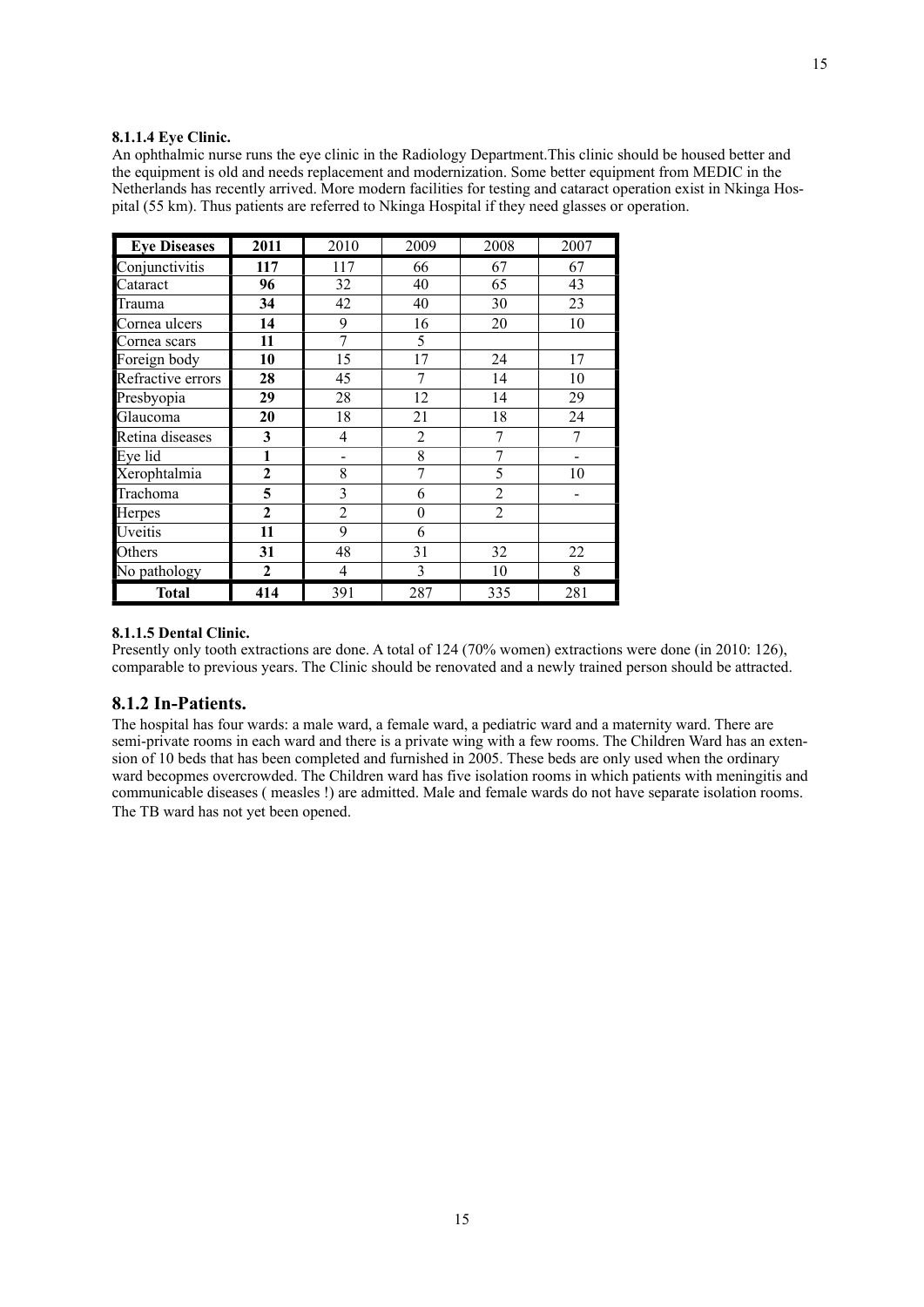| <b>In-Patients</b>                         | 2011    | 2010   | 2009 | 2008 | 2007 | 2006 | 2005 | 2004 |
|--------------------------------------------|---------|--------|------|------|------|------|------|------|
| <b>Total beds</b>                          | 128     | 128    | 128  | 128  | 128  | 128  | 128  | 131  |
| <b>Amissions for delivery</b><br>$(+BBA)$  | 2129    | 2228   | 2218 | 1891 | 1914 | 1758 | 1727 | 1635 |
| <b>General admissions</b>                  | 5255    | 5425   | 6959 | 6434 | 6663 | 6570 | 6283 | 6403 |
| <b>Total Admissions</b>                    | 7384    | 7653   | 9177 | 8325 | 8577 | 8328 | 8010 | 8038 |
| <b>Average Length of Stay</b><br>(ALS)     | $\star$ | $\ast$ |      |      | 4,3  | 4,9  | 5,3  | 6.4  |
| <b>Bed Occupancy Rate</b><br>(BOR)         | $\star$ | $\ast$ |      |      | 62,7 | 69,5 | 71,6 | 79%  |
| <b>Number of hospital</b><br>deaths        | 373     | 297    | 443  | 444  | 315  | 398  | 422  | 507  |
| Death rate (/1000 ge-<br>neral admissions) | 70      | 55     | 63   | 69   | 47   | 60,6 | 67,2 | 79,2 |

\* In 2011 an attempt has been made to monthly keep track of the total number of 'admission days' in every ward in order to calculate the ALS and BOR. Only in the Children Ward we got reliable results. See below.

| <b>Wards 2010</b>                                    | <b>Beds</b>             | <b>Admissions</b><br>2011 | <b>ALS</b>  | <b>BOR</b> | Death<br>cases<br>2011   | Death<br><b>rate /1000</b> | Adm.<br>2010 | Death<br>cases<br>abs. | Death rate<br>$/1000$ adm |
|------------------------------------------------------|-------------------------|---------------------------|-------------|------------|--------------------------|----------------------------|--------------|------------------------|---------------------------|
| <b>Male Ward</b>                                     | 28                      | 841                       |             |            | 81                       | 96‰                        | 1228         | 73                     | 59‰                       |
| <b>Female Ward</b>                                   | 28                      | 1639                      |             |            | 101                      | 62‰                        | 1597         | 67                     | 42‰                       |
| <b>Children</b><br>Ward                              | 45                      | 2404                      | ± 4<br>days | 50-60%     | 164                      | 68‰                        | $2241*$      | 140                    | 62‰                       |
| Obstetrics/<br><b>Maternity</b>                      | 20                      | $314**$                   |             |            | 16                       | ***                        | $359**$      | 11                     | $***$                     |
| <b>Prematures</b><br>$\left  \right $ (below 2000 g) | $\overline{\mathbf{4}}$ | 56                        |             |            | 10                       | unreliable                 | ${61}$       | 18                     | $\pm 30\%$                |
| <b>Private Ward</b>                                  | 3                       | 1                         |             |            | $\overline{\phantom{a}}$ |                            | 6            | $\mathbf{0}$           |                           |
| <b>Total (official-</b><br>ly)                       | 128                     | 5255                      |             |            | 372                      | 70‰                        | 5425         | 309                    | 40%                       |

\* The temporary increase in admissions in the Children Ward in 2008 and 2009 (3536 and 3855) is not yet satisfactorily explained. The total number of admissions is now back at the level of 2007 and earlier.

\*\* This number represents the number of very young baby's born outside but admitted in the Maternity instead of the Children Ward (CW) because of more appropriate attention and care.

\*\*\* See under Obstetric Department 'Maternal Mortality'.

## <span id="page-14-0"></span>**8.1.3 Obstetric Department.**

The number of deliveries is stabilizing and has reached an average of 6 per day. The number of Caesarean Sections as a percentage of the annual number of deliveries remains about the same. The number of maternal deaths has been stable throughout the years.

| <b>General Overview:</b><br>Obstetric depart-<br>ment | 2011 | 2010 | 2009 | 2008 | 2007 | 2006 | 2005 |
|-------------------------------------------------------|------|------|------|------|------|------|------|
| Hospital deliveries                                   | 2107 | 2195 | 2209 | 1873 | 1877 | 1736 | 1709 |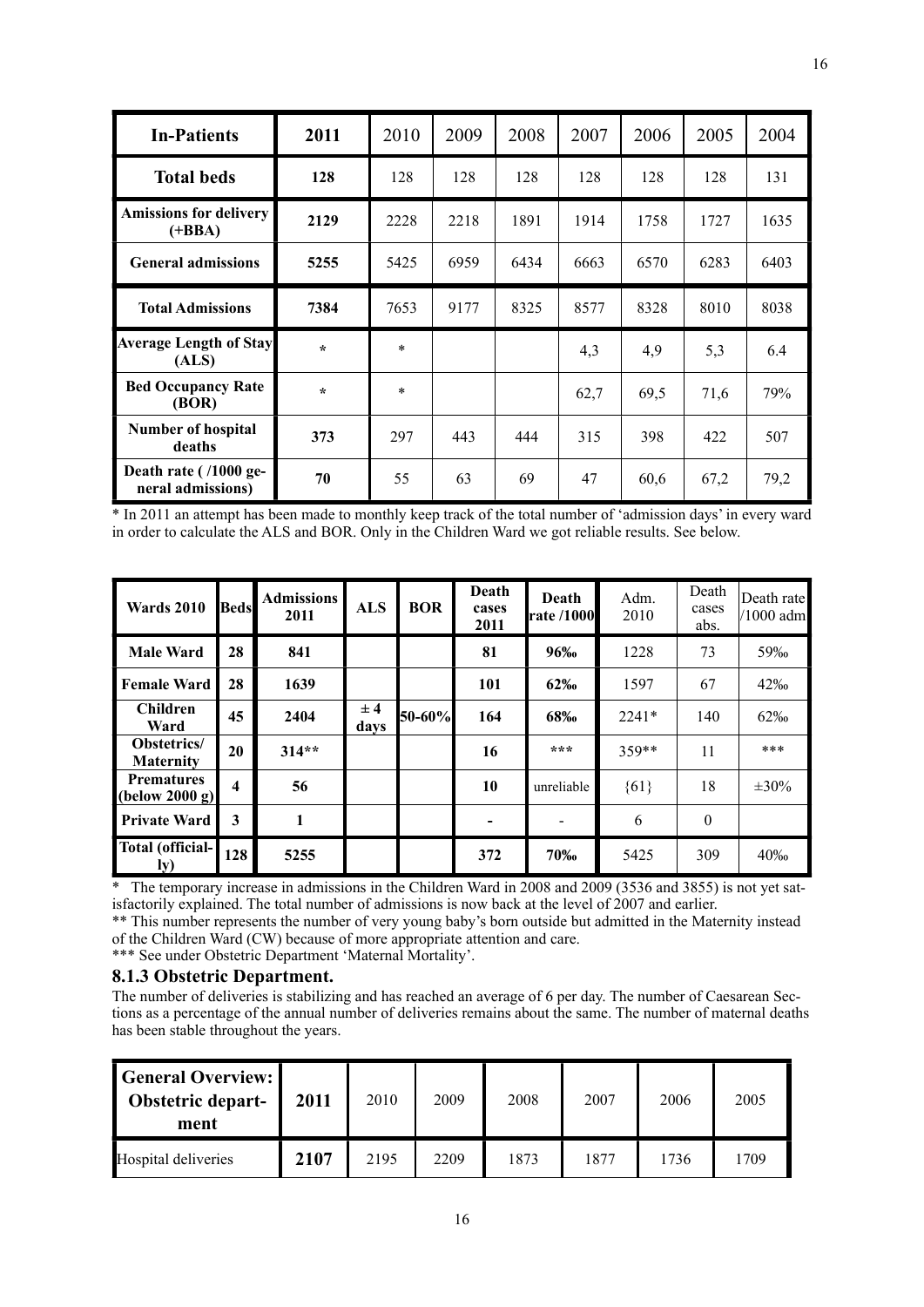| Delivered before arrival<br>(BBA) | 22                | 33                | 9               | 18                         | 37                         | 22   | 18                |
|-----------------------------------|-------------------|-------------------|-----------------|----------------------------|----------------------------|------|-------------------|
| <b>Total deliveries</b>           | 2129              | 2228              | 2218            | 1891                       | 1914                       | 1758 | 1727              |
| Abnormal deliveries               | 361               | 318               | 267             | 243                        | 277                        | 316  | 259<br>$(14,9\%)$ |
| Caesarean sections                | $246***$<br>11.6% | 256<br>(11,7%)    | 215<br>$(10\%)$ | 203<br>$(10,9\%)$          | $174(10\%)$                |      |                   |
| <b>Maternal deaths</b>            | $14**$            | $13**$            | 5<br>$(+5?)$    | 6                          | 5                          |      |                   |
| <b>Deliveries</b>                 | 2011              | 2010              | 2009            | <b>Complications 2011:</b> |                            |      |                   |
|                                   |                   |                   |                 |                            |                            |      |                   |
| Spontaneous Vertex De-<br>livery  | 1746              | 1910              | 1936            |                            | <b>Ruptured uterus</b>     |      | 9                 |
| <b>Caesarean Section</b>          | 246               | 256<br>$(11,2\%)$ | 215             |                            | Placenta previa APH        |      | 11                |
| Breech delivery                   | 69                | 57                | 56              |                            | Post partem hemorrhage PPH |      | 14                |
| Vacuum extraction                 | 46                | 15                | 11              |                            | <b>Solutio Placenta</b>    |      | 1                 |
| Total:                            | 2107              | 2228              | 2218            |                            | (Pre-)Eclampsia*           |      | ± 50              |

\* From intern research it appeared that (pre)ecclampsia is very much underreported in the ward register. \*\* This year a wider interpretation is given to 'Maternal Death'' including mortality during early pregnancy but cause by complications of that pregnancy.

\*\*\* There is a discrepancy between the umber of Caesarean Sections in the record of this department and the records of the theatre ( 227). It could be that some uterus extirpations after delivery were not recorded under CS; but the difference of of 19 seems to be too large to cover for this explanation.

| <b>Births</b>                                              | 2011     | 2010      | 2009     | 2008     | 2007     | 2006       | 2005       | 2004     |
|------------------------------------------------------------|----------|-----------|----------|----------|----------|------------|------------|----------|
| In hospital                                                | 2107     | 2295      | 2275     | 1997     | 1877     | 1815       | 1798       | 1665     |
| <b>Before arrival</b>                                      | 22       | 33        | 9        | 19       | 37       | 22         | 18         | 22       |
| <b>Total babies</b>                                        | 2195     | 2328      | 2284     | 2016     | 1914     | 1837       | 1816       | 1687     |
| <b>Born alive</b>                                          | 1998     | 2107      | 2149     | 1899     | 1809     | 1729       | 1717       | 1601     |
|                                                            |          |           |          |          |          |            |            |          |
| <b>Fresh still-</b><br>birth (per<br>1000! new-<br>borns)* | 74 (33‰) | 73 (31\%) | 77 (34‰) | 76 (38‰) | 51 (28‰) | $48(26\%)$ | $40(22\%)$ | $(25\%)$ |
| <b>Macerated</b><br><b>stillbirths*</b>                    | 47       | 48        | 58       | 41       | 48       | 38         | 41         | 21       |

\* some underreporting in the number of stillbirths is probable.

## Maternal Death 2011

| Adm. AgeGr <sub>P.</sub> |  |  |  | <b>Diagnosis</b> | Date | Cause of death Type |  | Things to improve | tomments |
|--------------------------|--|--|--|------------------|------|---------------------|--|-------------------|----------|
|--------------------------|--|--|--|------------------|------|---------------------|--|-------------------|----------|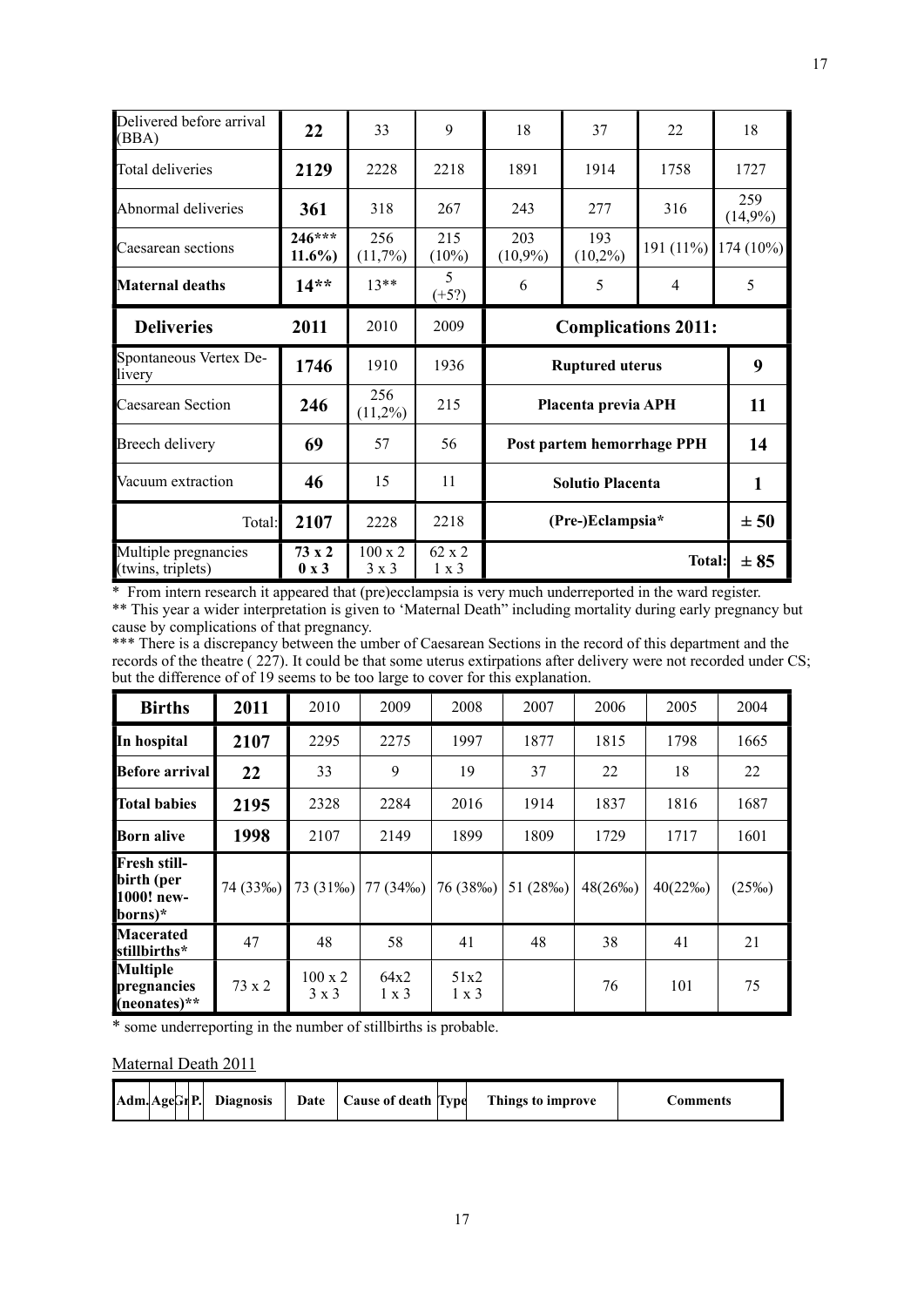| $12/31$ 39   7   5 |                     |  | Shock in<br>pre-eclamp-<br>tic patient                                    | $01 - 01 -$ | Pulmonary oe-<br>dema?                                             | dir. | Admit pregnant women ><br>28 weeks in LW, hyper-<br>tension not recognized in<br>MCH and BP not measu-<br>red in LW.                                                 | Was admitted in FW, dele-<br>vired small FSB in LW,<br>then returned and died in<br>FW. Unrecognized PIH.                                                                |
|--------------------|---------------------|--|---------------------------------------------------------------------------|-------------|--------------------------------------------------------------------|------|----------------------------------------------------------------------------------------------------------------------------------------------------------------------|--------------------------------------------------------------------------------------------------------------------------------------------------------------------------|
|                    |                     |  | $1/1/11$ 36   5   4   Sudden de-<br>ath during<br>second stage            | $02 - 01 -$ | Aorta dissec-<br>tion? Pulmonary<br>emboli?                        |      |                                                                                                                                                                      | Para 5. Complained of<br>backache during second<br>stage and then collapsed.<br>During VE died.                                                                          |
| 1/4/11             |                     |  | 18 $ 2 1 $ Septic shock                                                   | $04-01-$    | Septic shock                                                       |      | Recognize shock earlier,<br>first stabilize then do<br>surgery, midwives should<br>call MO in case of infec-<br>ted placenta                                         | G2P1. 24 wks. Came with<br>fever and loss of apetite. In<br>the ward cord prolapse.<br>Induced abortion? After<br>expelling smelly dead child<br>went into septic shock. |
| 2/13/              | 18 <sup>1</sup>     |  | $1 0 $ Fever and<br>convulsions<br>post-partum                            | $14-02-$    | Septicaemia?                                                       |      | Start quinine directly?                                                                                                                                              | BP normal, high fever, BS<br>negative. Was started on X-<br>pen and gentamicin                                                                                           |
| 4/6/1              |                     |  | $31   6   5  $ Eclampsia                                                  | $07-04-$    | Complication of dir.<br>eclampsia (brain<br>hemorrhage,<br>oedema) |      |                                                                                                                                                                      | 1 previous scar, FH 20,<br>decided to give<br>misoprostol, but died befo-<br>re                                                                                          |
| 9/25/              |                     |  | $22  4 2$ Eclampsia                                                       | $26-09-$    | Shock after CS                                                     | dir. | Try to avoid CS in<br>eclamptic patients, moni-<br>tor post-op closely and<br>warn doctor                                                                            | CS done for fetal distress at<br>4cm dilatation, child was<br>FSB, mother died 6hrs later                                                                                |
|                    |                     |  | $10/13$ 20   1   0   Eclampsia                                            | $14 - 10 -$ | Complication of dir.<br>eclampsia?                                 |      | When diagnosing<br>eclampsia at OPD admit<br>and if possible induce<br>asap                                                                                          | Delivered day before, was<br>stable in morning, talking,<br>in evening complained not<br>feeling well, BP 160/130,<br>then died                                          |
| 12/2/              |                     |  | 42   4   3   Eclampsia<br>and HELPP                                       | $04 - 12 -$ | Liver- and kid-<br>neyfailure                                      | dir. | Induce asap, don't over-<br>load patient                                                                                                                             |                                                                                                                                                                          |
| 12/2/              |                     |  | 35 $ 6 5 $ Eclampsia,<br>anemia,<br>pneumonia                             | $09-12-$    | Pneumonia,<br>anemia                                               |      | indir Treat anemia in eclamptic<br>patient earlier, give lasix<br>if possible overload                                                                               |                                                                                                                                                                          |
| 12/3/              |                     |  | 28 4 3 Coma post-<br>partum                                               | $03 - 12 -$ | Unknown, sep-<br>sis?                                              |      | <b>Check RBG</b> faster                                                                                                                                              |                                                                                                                                                                          |
| 12/3/              | 20 2 1              |  | Eclampsia<br>and retained<br>placenta/<br><b>PPH</b>                      | $03 - 12 -$ | Anemia                                                             | dir. | Tell doctor early about<br>high BP, act more quick<br>to prevent PPH/retained<br>placenta in eclamptic<br>patient, anestesist and<br>blood should arrive<br>quicker. |                                                                                                                                                                          |
| 12/6/              |                     |  | $28 \vert 4 \vert 3$ Heart failure<br>(dilated car-<br>diomyopa-<br>thy?) | $06-12-$    | Heart failure                                                      |      | indir Patient should go when<br>referred. Don't give furo-<br>semide when BP is low                                                                                  | Was admitted month earlier<br>with heart failure. Induced,<br>delivered, then referred to<br>Mwanza, but did not go.                                                     |
| 12/6/              | $\overline{25 4 3}$ |  | Anemia<br>post-partum                                                     | $06-12-$    | Anemia                                                             | dir. |                                                                                                                                                                      | delivered 28-11 in hospital,<br>without much blood loss.<br>26-10 Hb 9.8. Lives nearby.                                                                                  |

NB. Despite focusing on this type of mortality during "maternal mortality audits" with doctors and midwives and discussions with visiting gynecologists in 2011 we failed to reduce the number of maternal deaths. With complications of pregnancy presenting from a big catchment area some problems prove too difficult to handle in our hospital, despite big efforts of the staff. When analyzing this year's deaths some seem an unlucky combination of small adverse advents. Also eclampsia, especially in combination with other complications of childbirth, remains a danger to the women.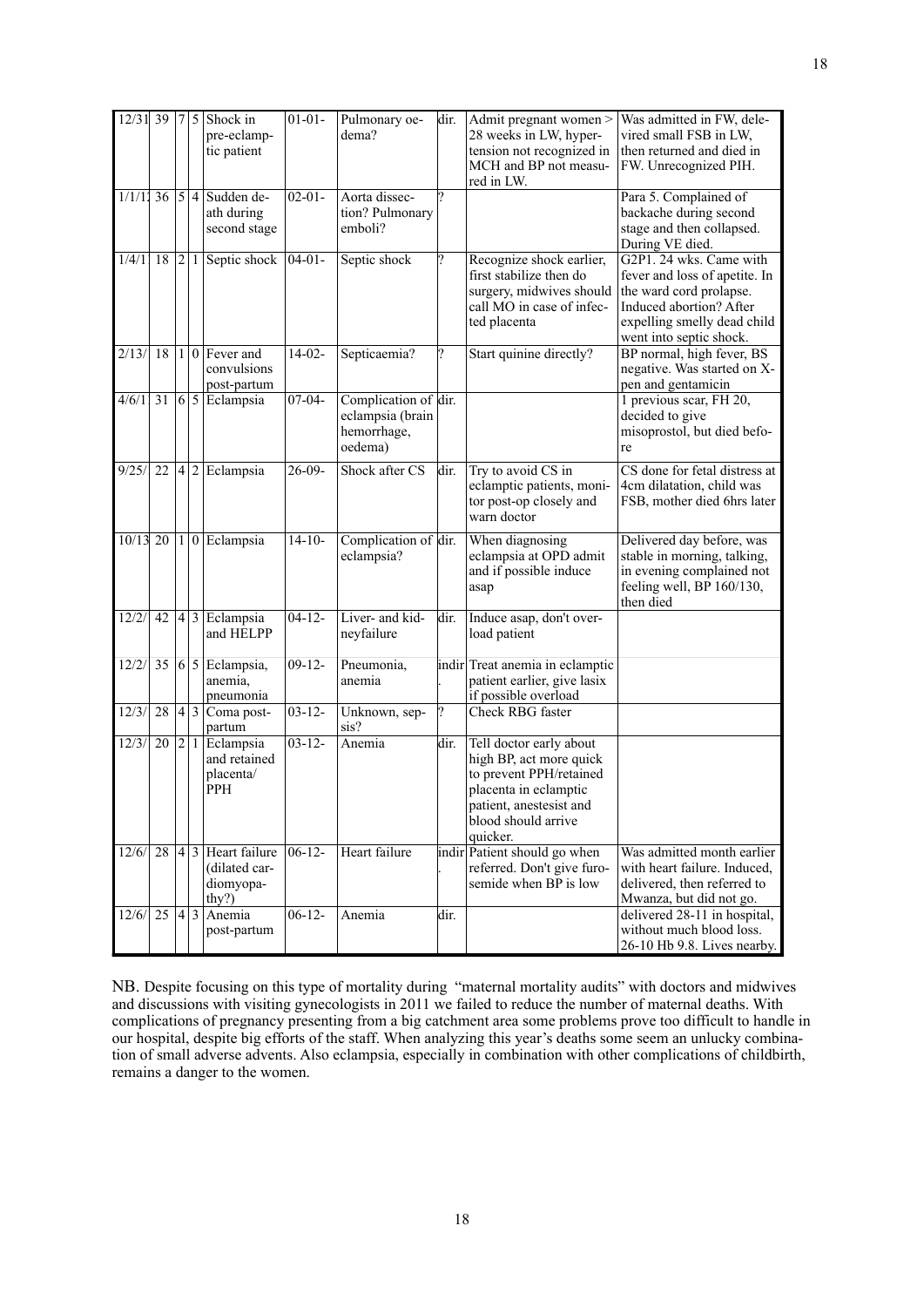| <b>THEATRE:</b>              | 2011              | 2010              | 2009            | 2008                 | 2007            | 2006         | 2005         |
|------------------------------|-------------------|-------------------|-----------------|----------------------|-----------------|--------------|--------------|
| Major proced.<br>(emerg.)    | 686<br>(?)        | 697<br>$(38.5\%)$ | 634<br>(?)      | 670<br>$\binom{?}{}$ | 666<br>(37%)    | 751<br>(46%) | 723<br>(42%) |
| <b>Minor proce-</b><br>dures | 2089              | 2728              | 1694            | 1427                 | 1122            | 998          | 1865         |
| Anaesthesia<br>general/local | 1504<br>747 / 757 | 1728<br>893 / 835 | 1595<br>756/839 | 1606<br>790/816      | 1282<br>659/623 | 1452         | 1737         |

## <span id="page-17-0"></span>**8.1.4 Theatre. 8.1.4.1 General overview Surgery:**

## **8.1.4.2 Major procedures:**

| General                                |                          | <b>Genito-Urinary</b>                             |                         |
|----------------------------------------|--------------------------|---------------------------------------------------|-------------------------|
| Release bowel obstruction              | 12                       | Prostatectomy transvesical                        | 10                      |
| Bowel resection and anastomosis        | 10                       | Prostatectomy transurethral                       | 15                      |
| Colostomy (closure)                    | $\mathbf{2}$             | Nefrectomy                                        |                         |
| Adhesiolysis                           | 11                       | Urethral / bladder stones removed                 | 16                      |
| Cleaning abdomen (expl.&drainage)      | 15                       | Repair bladder lesion                             | 1                       |
| Appendectomy                           | 33                       | Orchidectomy (uni-/bilateral)                     | 15                      |
| Expl. laparotomy non acute (biopsie)   | $\overline{\phantom{0}}$ | Hydrocelectomy (uni-/bilateral)                   | 20                      |
| Gastric outlet obstruction release     | $\overline{\mathbf{4}}$  | Urethro-cystoscopy (with procedure)               |                         |
| Cholecystectomy                        |                          | Removal Bladder/Urethral Stones                   | 6                       |
| Inguinal hernia (uni-/bilateral)       | 60                       | Re-implantation Urethra                           |                         |
| Femoral hernia                         | $\overline{\mathbf{4}}$  | Obstetrical/Gynaecological                        |                         |
| Other hernia                           | $\overline{a}$           | Caesarean Section (CS)                            | 135                     |
| Burst abdomen, tension sutures         | 12                       | CS (3 <sup>rd</sup> ) and Bilateral Tuba Ligation | 60                      |
| Splenectomy                            | $\mathbf{1}$             | CS due to foetal distress                         | 10                      |
| Volvulus                               | 20                       | CS due to placenta praevia                        | 10                      |
| Mastectomy/Lumpectomy                  | $\mathbf{1}$             | CS due to arm /cord prolaps                       | 12                      |
| Haemorrhoidectomy                      | $\overline{\mathbf{3}}$  | Colporaphy                                        | $\overline{\mathbf{3}}$ |
| Fistulectomy                           | $\overline{2}$           | <b>Bilateral Tuba Ligation</b>                    | 41                      |
| Abscess I and D                        | 12                       | Abd.hysterectomy +or- adnexae                     | 20                      |
| <b>Excision</b> tumour                 | 10                       | Subtotal hysterectomy                             | 5                       |
| <b>Extensive wounds</b>                | 6                        | Repair 3rd degree tear                            |                         |
| Open fracture: cleaning and reposition | $\overline{\phantom{0}}$ | Removal ectopic pregnancy                         | 21                      |
| Removal foreign body                   |                          | Ovariectomy and/or Salpingectomy<br>/myomectomy   | 14                      |
| Skin grafting                          | $\overline{\mathbf{4}}$  | Pelvic abscess/pyosalpinx                         | 15                      |
| Necrotomy                              | $\overline{a}$           | Repair vesico/recto vaginal fistula               |                         |
| Anal atresia                           | -                        | <b>Other Specialities</b>                         |                         |
| Stump repair                           | $\mathbf{2}$             | ENT: nasal polyp/adenoid hypertrophy              | $\mathbf{3}$            |
| Sequestrectomy/scooping                | $\overline{\phantom{0}}$ | <b>Enucleating Eye</b>                            |                         |
| Re-laparotomy (complications)          |                          | Repair cleft lip/palate                           | 11                      |
| Contracture release                    | $\overline{\mathbf{4}}$  | Tonsillectomy/adenoidectomy                       | $\overline{\mathbf{4}}$ |
| Other                                  |                          | Other Plastic Surgery                             |                         |
| Amputation of limp                     | $\mathbf{1}$             | Clubfeet surgery                                  |                         |
|                                        |                          | Thyreoidectomy                                    | 10                      |
|                                        |                          | Other Orthopaedic, foot correction                |                         |

19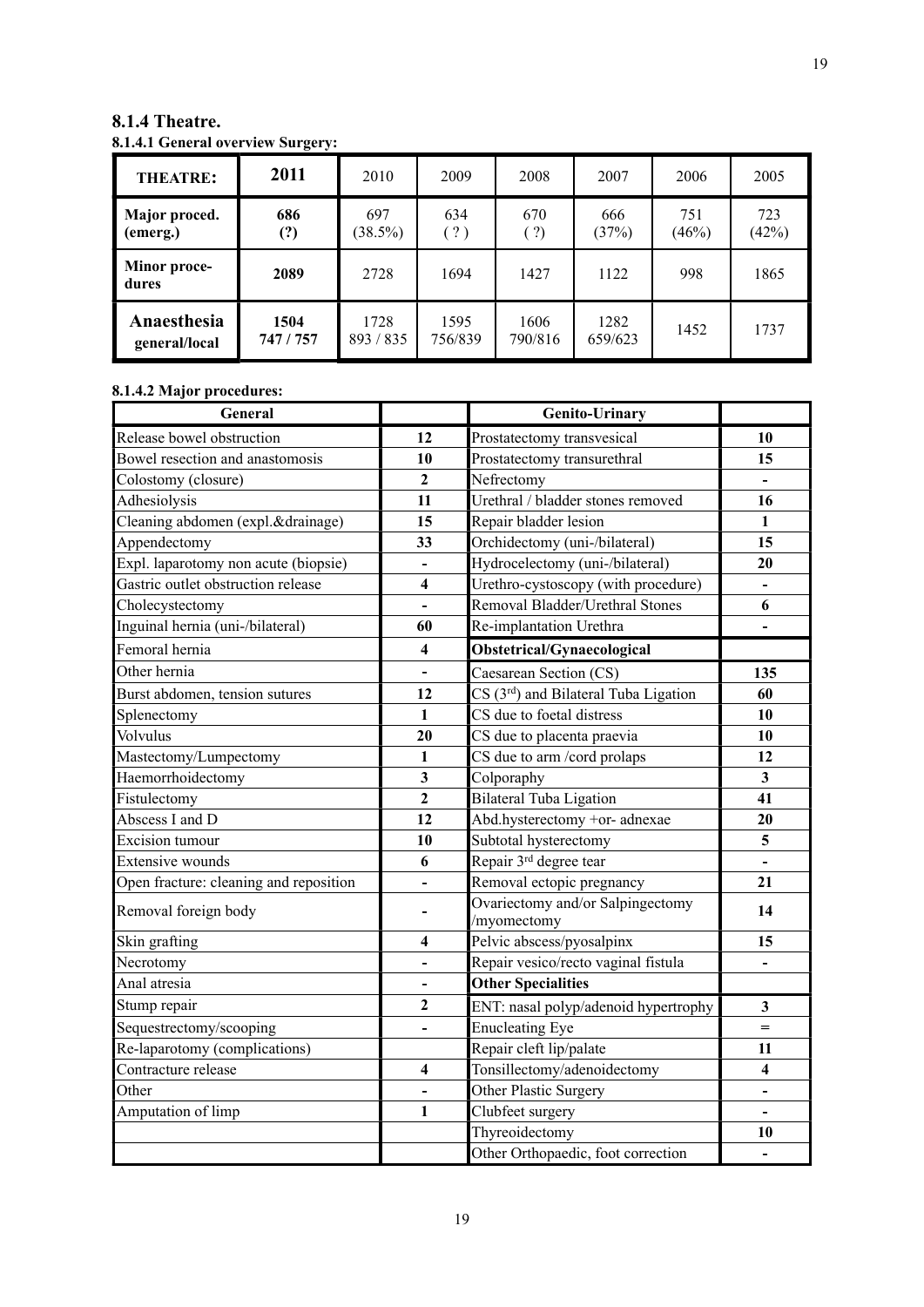| General                                             |                              | Orthopedic                                                         |                          |
|-----------------------------------------------------|------------------------------|--------------------------------------------------------------------|--------------------------|
| Abscess or septic arthritis I and D                 | 67                           | Reduction dislocated joint/fracture                                | 70                       |
| Exploration/Aspiration                              | 10                           | Gallows traction                                                   | $\overline{\phantom{a}}$ |
| Cut wound, suturing                                 | 115                          | Femur, pin traction                                                | 20                       |
| Contracture release                                 |                              | Amputation finger/toe                                              | $\overline{\mathbf{4}}$  |
| Woundtoilet/necrotomy (incl. bites)                 | 58                           | Circular POP                                                       | 115                      |
| Removal of stitches                                 | 295                          | Back slab POP                                                      | 125                      |
| Foreign body removal<br>(eye,ear,nose,throat)       | 25                           | Osteomyelitis: drilling, Sequestrectomy,<br>scooping               | $\mathbf{2}$             |
| Crep. bandaging                                     | 15                           | Fistelectomy                                                       |                          |
| Excision tumor/ulcer                                | 29                           | Arm sling                                                          | 47                       |
| Tongue tie                                          | 8                            | Clubfoot                                                           | 23                       |
| <b>Biopsy</b>                                       | 4                            | Removal POP                                                        | 209                      |
| Aspiration abdomen / Ascites tap.                   | 21                           | Obstetrical / Gynecological                                        |                          |
| Aspiration chest                                    | 3                            | Speculum examination                                               | 90                       |
| Insertion thorax drain                              |                              | Evacuation (incomplete abortion, molar)                            | 170                      |
| Aspiration other                                    | 18                           | Dilatation and curettage (diagnostic, dys-<br>functional bleeding) | 17                       |
| Rectal examination/proctoscopy/fistula              | $\qquad \qquad \blacksquare$ | Retained placenta (manual removal)                                 | 5                        |
| Anal fissure, dilatation of anus                    | $\mathbf{2}$                 | Cervical and perinea tear repair                                   | 10                       |
| Reduction rectal prolapse                           |                              | Opening imperforate hymen/Labia separa-<br>tion                    |                          |
| Ear syringing/otoscopy                              | 24                           | Genitourinary                                                      |                          |
| Eye proc. (cornea sutures, evisceration<br>$etc.$ ) | 5                            | <b>Bugination</b>                                                  | 3                        |
|                                                     |                              | Catheterization transurethral (excl. ward)                         | 90                       |
| Other procedures                                    | 5                            | Catheterization supra-pubic                                        | 15                       |
| Wound dressing changes                              | 330                          | Orchidectomy                                                       |                          |
|                                                     |                              | Circumcision (traditional & medical)                               | 40                       |
|                                                     |                              | Circumcision phimosis/dorsal slit                                  |                          |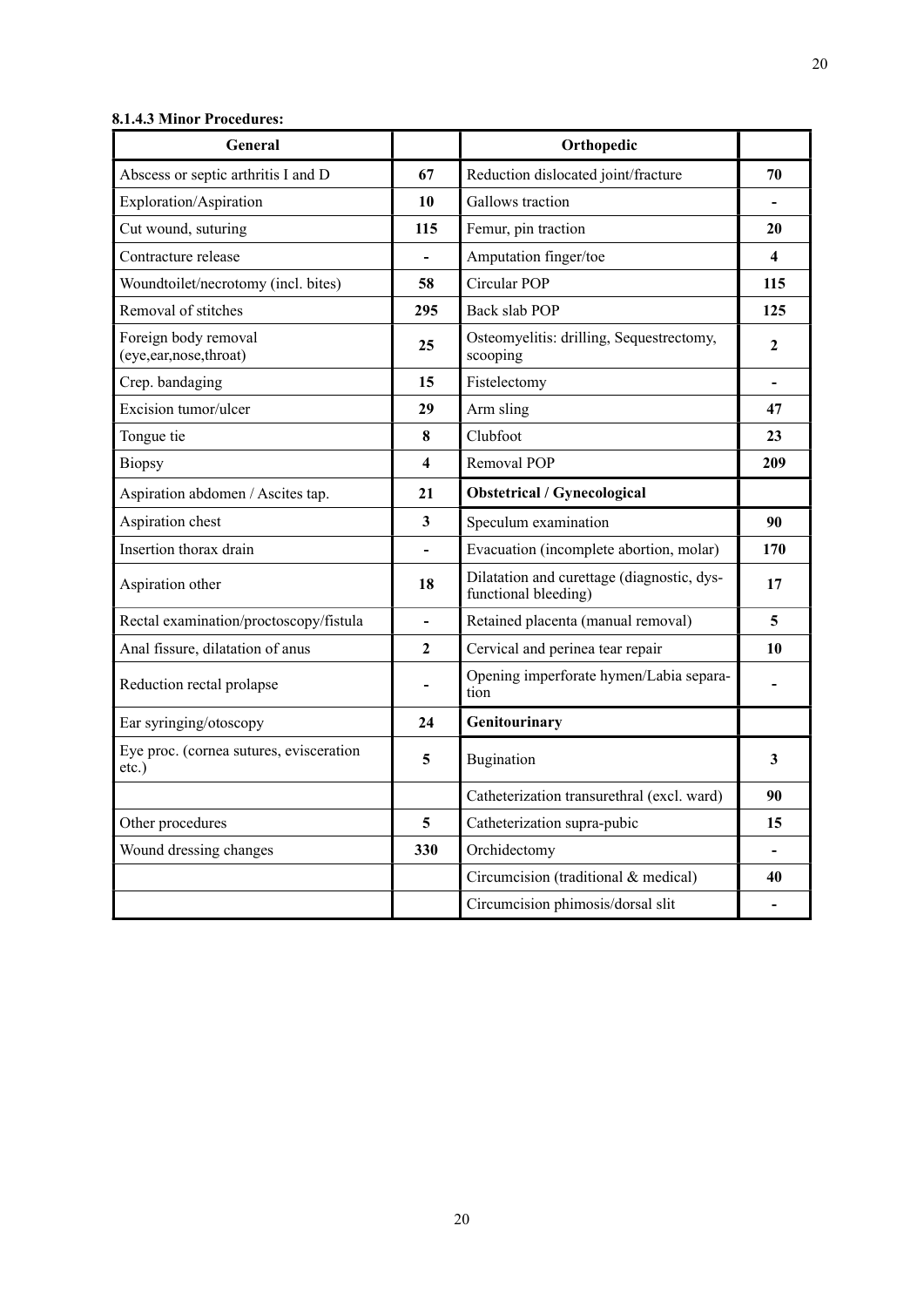## **8.1.4.4 Anesthesia:**

Three Anesthetic nurses are responsible for the anesthesia and assist in resuscitation throughout the hospital. In the major theatre spinal anesthesia is most frequently used, followed by ketamine and halothane. The number of operations in which ether was used decreased, whilst the number of times halothane was used increased. In the minor theatre ketamine is used.

| Anaesthesia 2011                               | Major          |                |    |              |     | <b>Minor</b> |     |              |             |
|------------------------------------------------|----------------|----------------|----|--------------|-----|--------------|-----|--------------|-------------|
| <b>Type</b>                                    |                | <b>Adult</b>   |    | <b>Child</b> |     | <b>Adult</b> |     | <b>Child</b> |             |
|                                                | M              | F              | M  | F            | M   | F            | M   | F            |             |
| $Ether + intubation$                           | 3              | $\overline{2}$ |    |              |     |              |     |              | General     |
| Halothane + intubation                         | 35             | 62             | 7  | 3            |     |              |     |              | Anaesthesia |
| <b>Ketamine (with Diazepam)</b>                | 62             | 142            | 9  | 3            | 114 | 190          | 54  | 61           |             |
| <b>Diazepam</b>                                |                |                |    |              |     |              |     |              |             |
| Pethidine                                      |                |                |    |              | 5   | 13           |     |              |             |
| Thiopental                                     |                |                |    |              |     |              |     |              |             |
| Spinal anaesthesia: Lido-<br>caine in Dextrose | 83             | 230            |    |              |     |              |     |              |             |
| Spinal anaesthesia: Bupiva-<br>caine           | 12             | 10             |    |              |     |              |     |              | Local       |
| Spinal anaesthesia > Lido-<br>caine + Ketamine | 1              | 16             |    |              |     |              |     |              | Anaesthesia |
| Saddle block                                   |                | 1              |    |              |     |              |     |              |             |
| Local anaesthesia Lidocaine<br>plain           | $\mathfrak{D}$ | 5              |    |              | 100 | 150          | 60  | 50           |             |
| Local anaesthesia Lidocaine<br>+ Adrenalin     |                |                |    |              | 9   | 10           |     |              |             |
| <b>Biers Block</b>                             |                |                |    |              |     |              |     |              |             |
|                                                | 198            | 468            | 16 | 6            | 228 | 363          | 114 | 111          |             |
| <b>Total: 1504</b><br>(2010:1507)              |                | 666            |    | 22           |     | 591          |     | 225          |             |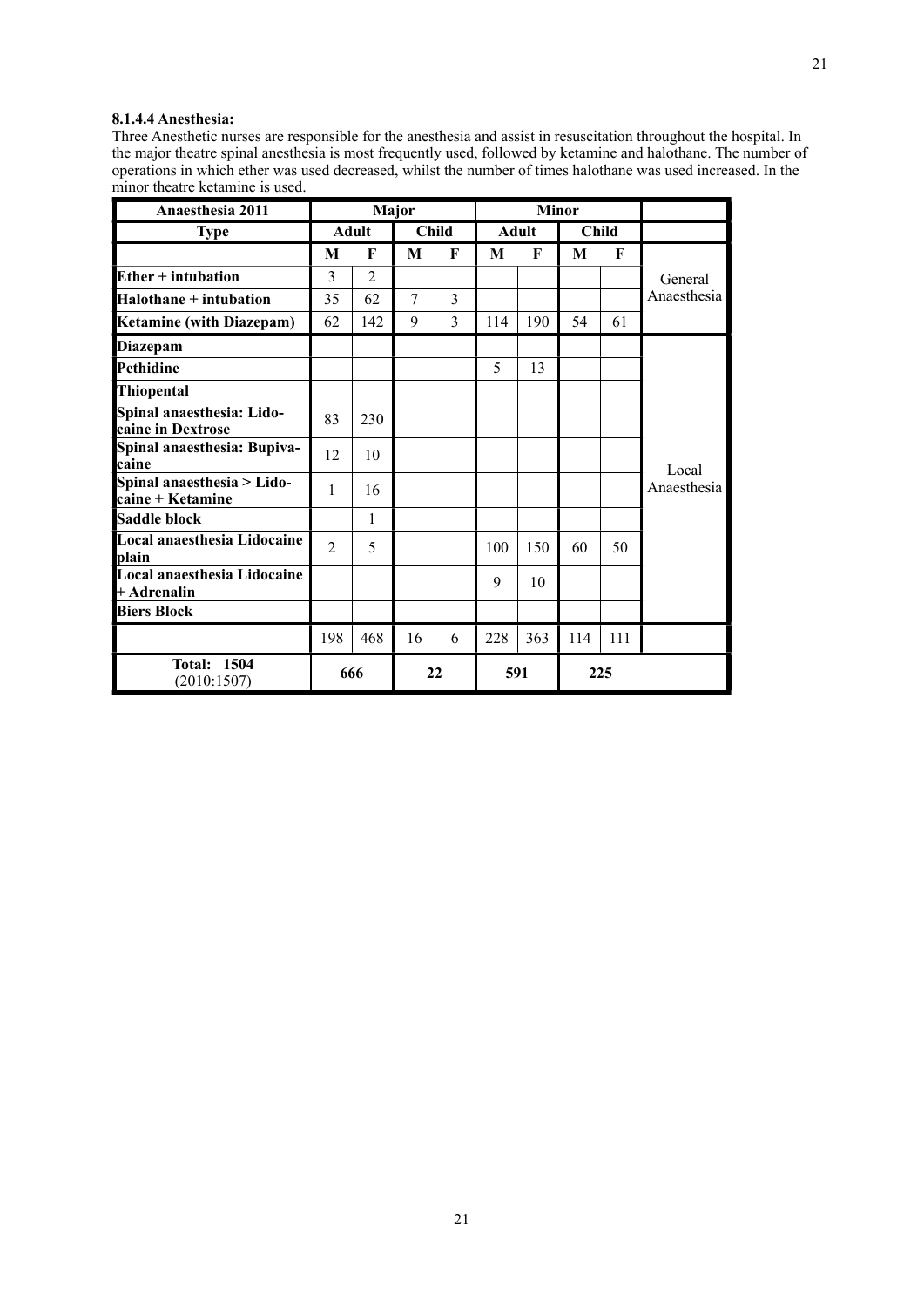## <span id="page-20-0"></span>**8.2 Preventive and Health-Promotion activities.**

## <span id="page-20-1"></span>**8.2.1 The Primary Health Care department.**

All RCH (MCH) activities, in the hospital as well as the mobile clinics, are considered to be primary health care (PHC). The same can be said of the HIV/AIDS and nutrition activities of the hospital. The hospital offers a malnutrition program, where mothers are taught to prevent malnutrition and prepare high-energy foods. It also offers several HIV/AIDS related services. Other community based health care activities are organized by the Catholic parish, which organizes seminars on reproductive health and HIV/AIDS. The Tabora Foundation continued its Reproductive Health and Aids Awareness Program in the Primary and Secondary Schools and gives charitable support to approximately 200 poor households.

#### **The Tabora Foundation**.

In the absence of a large-scale PHC department, the hospital counts amongst its neighbors the Tabora Foundation ('Stichting Tabora'). Colleagues of former MOiC Dr. George and his wife Mrs. Gon Joosten-Nienhuys initiated this foundation, based in the Netherlands. The activities of the foundation are in their 12th year and are managed by a local committee of 5 dedicated people and focuses on several goals:

- 1.- A Reproductive Health and HIV/AIDS awareness educational program for 40 primary, 10 secondary schools and one TTC. The program consists of a series of 4 lessons/group discussions. 3000 young people mainly primary school kids of class 6 and 7 participated in this program in the year under review. In principle school kids follow these lessons two times during their primary education. NB: The lower incidence of aids-positive mothers in the catchment area of the hospital might be at least partly due to the teaching of the senior clinical officer, Mr. Theodori Kulinduka since he started in 2000! He continues teaching despite being retired already for some years.
- 2.- Support of approx. 200 poor households with food, agricultural utensils and free medical care.
- 3.- Supporting poor (often orphaned) primary schoolchildren (±150) and sponsoring promising youths of poor families in different forms of secondary or incidentally postgraduate education.
- 4.- Incidental donations to support small projects in Ndala Hospital and in the area of the Archdiocese of Tabora.
- 5.- In 2010 the foundation started financing the construction of a large dome shaped underground rainwater collecting cistern, catching the water of the roof of the large social hall of the hospital. It will contain almost a half million liters of water for use in the hospital.
- 6.- The foundation acts as an intermediate to transfer funds from different donors in the Netherlands for training and upgrading hospital staff. A group of ex-Ndala doctors provides management support to the hospital via the Tabora Foundation. These senior doctors are visiting the hospital for longer periods per year. In 2011: Dr. Herman Drewes, Dr. Gerard Haverkamp, Dr. Max Slenter and Dr. & Mrs Joosten were in the hospital for periods of more than one month.

## <span id="page-20-2"></span>**8.2.2 Mother and Child Health Care (MCH) now: RCH**

The official targets for vaccination of children and pregnant women are calculated on the basis of the official catchment area of the respective clinics. They should have a 'coverage' of over 70%! The preventive clinics of Ndala Hospital are only responsible for the population of the Ward "Ndala" which consists of the following villages: Uhemeli, Mabisilo, Kampala, Wita and Chabutwa with a total population of approximately 20.000 people; 950 of them are below one year. and therefore 950 are expected to be pregnant women of childbaring age (4200).3800 of the total population are below 5 years.

Analysis of the vaccinations given in 2011 shows BCG a vaccination coverage of only 40%; the coverage for measles is only 66%. the coverage for a full series of 3 DPT vaccinations of 73% and a coverage of 3x Poliomyelitis vaccin of 47%. **Indeed a large epidemic of measles occurred in the last half of 2011 with deaths ( 1 aldult) as the result. The first epidemic in 20 years!**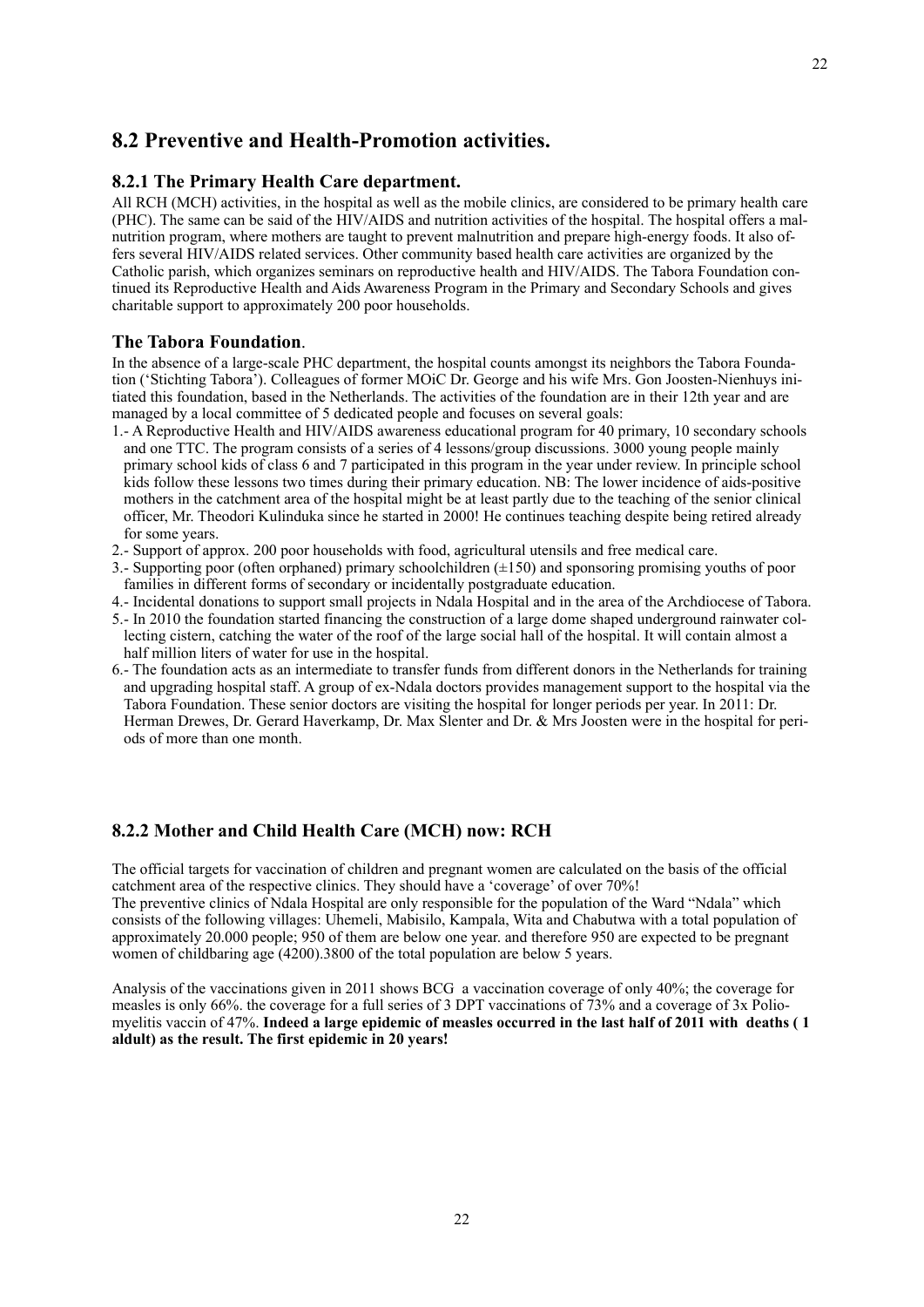| <b>MCH/RCH</b><br><b>Under-five care</b> | 2011                                  |        | 2010           | 2009             | 2008                               | 2007                 | 2006  |
|------------------------------------------|---------------------------------------|--------|----------------|------------------|------------------------------------|----------------------|-------|
| antenatal care                           | 1 <sup>st</sup> attendance re-attend. |        |                |                  |                                    |                      |       |
| In Ndala hospital:                       |                                       |        |                |                  | 16.391 13.095 12.059 14.049 13.404 |                      |       |
| below 12 months                          | 1.703                                 | 11.025 | 13.612         | 10230            | 9.036                              | 10.730 10.152        |       |
| above 12 months                          | $\bf{0}$                              | 1260   | 2.779          | 2.865            | 3.023                              | 3.319                | 3.252 |
| Mobile Clinic: (Kigandu &                |                                       |        |                |                  |                                    |                      |       |
| <b>Mabisilo</b> )                        |                                       |        |                |                  |                                    |                      |       |
| below 12 months                          | 179                                   | 987    | 1106           | 992              | 1.115                              |                      |       |
| above 12 months                          | 82                                    | 365    |                | $\overline{195}$ | 406                                |                      |       |
| Total under five visits:                 | 15.601                                |        | 17.908         | 14.282           |                                    | 13.580 14.049 13.404 |       |
| Malnutrition seen in under fives*        |                                       |        |                |                  |                                    |                      |       |
| BWT 60-80 <sup>th</sup> percentile       | 9,8%                                  |        | 13,2%          | $9,8\%$          | $1,2\%$ ??                         | 4,6%                 | 6,2%  |
| BWT below 60 <sup>th</sup> percentile    | 9%                                    |        | $0.2\%$ ?      |                  | $0,8\%$ ? $\vert 0,2\%$ ??         | 0,52%                | 0,5%  |
|                                          |                                       |        |                |                  |                                    |                      |       |
| <b>Antenatal Care</b>                    | 1 <sup>st</sup> attendance re-attend. |        |                |                  |                                    |                      |       |
| In Ndala hospital                        |                                       |        | 9.269          | 8.483            | 7.121                              | 6.877                | 6.780 |
| Before 20 weeks pregnancy                | 475                                   | 5584   |                |                  |                                    |                      |       |
| After 20 weeks of pregnancy              | 3129                                  |        |                |                  |                                    |                      |       |
| <b>Mobile Clinic</b>                     |                                       |        | 267            | 281              | 417                                | $\overline{a}$       |       |
| Before 20 weeks pregnancy                | 27                                    | 237    |                |                  |                                    |                      |       |
| After 20 weeks of pregnancy              | 142                                   |        |                |                  |                                    |                      |       |
| <b>Total antenatal visits</b>            | 9594                                  |        | 9536           | 9.072            | 7.538                              | 6.877                | 6.780 |
|                                          |                                       |        |                |                  |                                    |                      |       |
| Risk factors at first* antenatal visit:  |                                       |        |                |                  |                                    |                      |       |
| below 16 yrs                             | 846 (22,4%)                           |        | 12,8%          | 10,4%            | 11%                                |                      |       |
| above 35 yrs                             | 328 (8,6%)                            |        | 7,3%           | 6,1%             | 7,1%                               |                      |       |
| multipara (gravida 5 or more)            | 915 (24,2%)                           |        | 21,9%          | $18,3\%$         | 15,9%                              |                      |       |
| hypertension $(>140/90)$                 | 59 $(1,5\%)$                          |        | 2,9%           |                  | $2,8\%$ 0,2%??                     |                      |       |
| anemia $(< 60\%)$                        | 114 $(3,0\%)$                         |        | 3,8%           | 1,9%             | $5,9\frac{6}{2}$ ?                 |                      |       |
|                                          |                                       |        |                |                  |                                    |                      |       |
| TOTAL under five + antenatal visits      | 25.195                                |        |                |                  | 27.444 23.354 21.118 20.926 20.184 |                      |       |
| Number of outstations (Kigandu &         | $\overline{2}$                        |        | $\overline{2}$ | $\overline{2}$   |                                    |                      |       |
| Mabisilo)                                |                                       |        |                |                  |                                    |                      |       |
| total number of visits                   | 12                                    |        | 12             | 12               | $\overline{a}$                     |                      |       |

\* Percentages are taken from the 1st attenders only!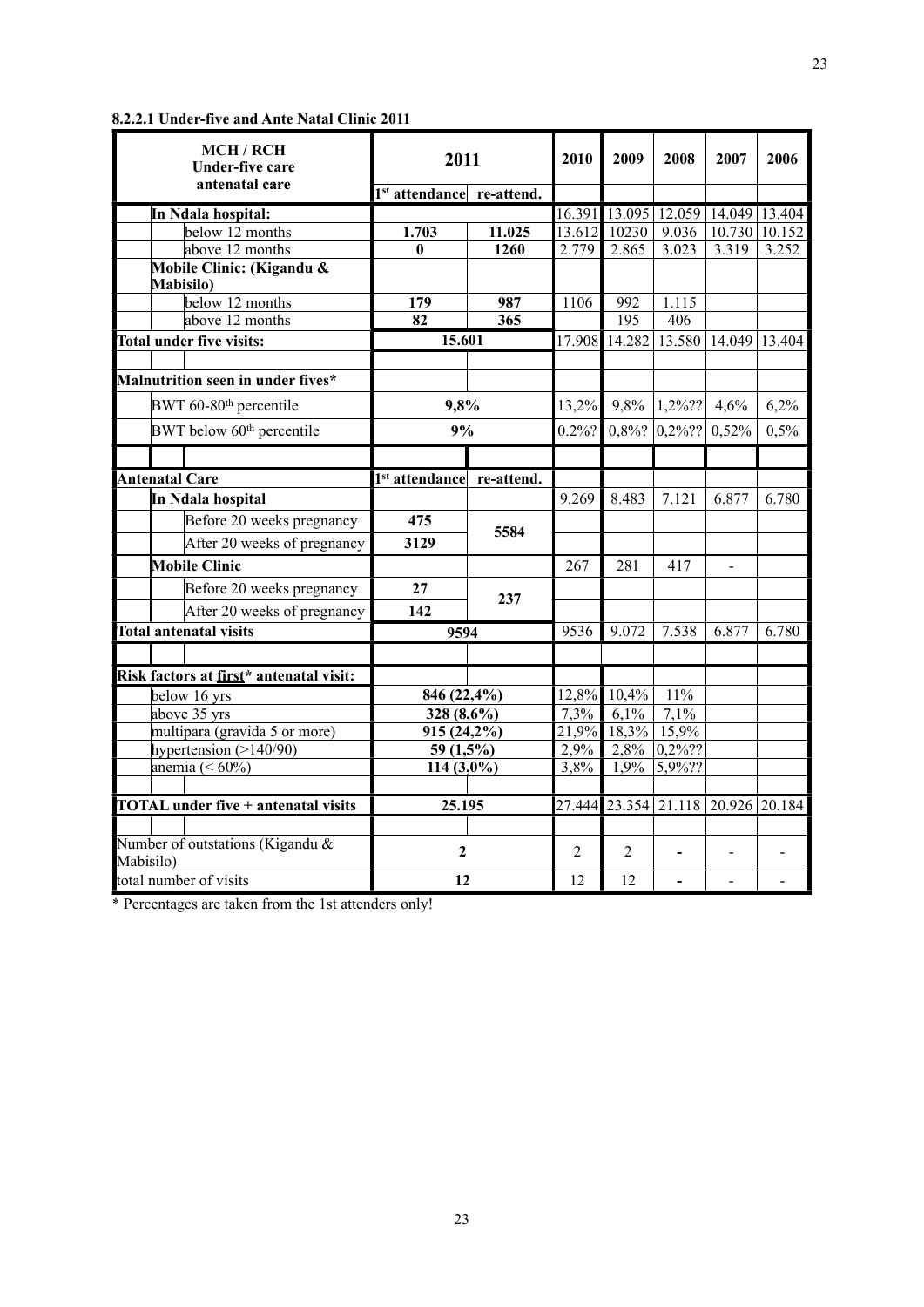| <b>Vaccinations</b>                                           | 2011   | 2010          | 2009          | 2008   | 2007   | 2006   |
|---------------------------------------------------------------|--------|---------------|---------------|--------|--------|--------|
| <b>TETANUS Toxoïd (Antenatal)</b>                             |        |               |               |        |        |        |
| I                                                             | 2.146  | 2.026         | 2.561         | 1.968  | 1.794  | 1,778  |
| $\mathbf{I}$                                                  | 1.169  | 1.180         | 1.425         | 1.096  | 926    | 1,033  |
| III                                                           | 278    | 163           | 188           | 226    | 280    | 157    |
| IV                                                            | 163    | 104           | 111           | 153    | 151    | 148    |
| V                                                             | 124    | 48            | 88            | 105    | 95     | 96     |
| <b>BCG</b>                                                    |        |               |               |        |        |        |
| at birth                                                      | 1.054  | 1.358         | 981           | 997    | 1.252  | 1.075  |
| at a later time                                               | 954    | 754           | 1.226         | 1.308  | 821    | 1.101  |
| <b>POLIO</b>                                                  |        |               |               |        |        |        |
| at birth                                                      | 1.254  | 1.370         | 1.132         | 1.204  | 1.467  | 1.251  |
| I                                                             | 1.437  | 1,666         | 1.861         | 1.879  | 1.502  | 1.406  |
| $\mathbf{I}$                                                  | 1.211  | 1.839         | 1.741         | 1.828  | 1.385  | 1.317  |
| III                                                           | 1.051  | 1.429         | 1.212         | 1.314  | 924    | 1000   |
| <b>DTP</b>                                                    |        |               |               |        |        |        |
| $\mathbf I$                                                   | 1.833  | 1.577         | 1.739         | 1.789  | 1.223  | 1430   |
| $\mathbf{I}$                                                  | 1.723  | 1.323         | 1.551         | 1.486  | 1.063  | 1482   |
| III                                                           | 1.551  | 1.090         | 1.268         | 1.133  | 854    | 1030   |
| <b>Measles</b>                                                | 1.400  | 1.014         | 1.381         | 1.088  | 932    | 881    |
| <b>Total vaccinations</b>                                     | 17.348 | 16.941        | 18.465        | 17.574 | 14.669 | 15.185 |
| vaccinations of children* allo-<br>cated to Ndala hospital    | 41%    | 8848          | 9090          | 7632   | 8.537  | 7.110  |
| vaccinations of children* offi-<br>cially allocated elsewhere | 59%    | 8093<br>(48%) | 9375<br>(51%) | 53%    | 46%    | 53%    |
| Vitamin A supplement                                          | 1400   | 708           |               |        |        |        |
| <b>Family Planning Clinic</b>                                 |        |               |               |        |        |        |
| New attendees                                                 | 138    | 155           | 105           |        |        |        |
| Total visits                                                  | 797    | 540           | 450           | 269    | 515    |        |

## **8.2.2.2 Vaccinations**

\* The tetanus vaccinations of pregnant women could not be included in this calculation.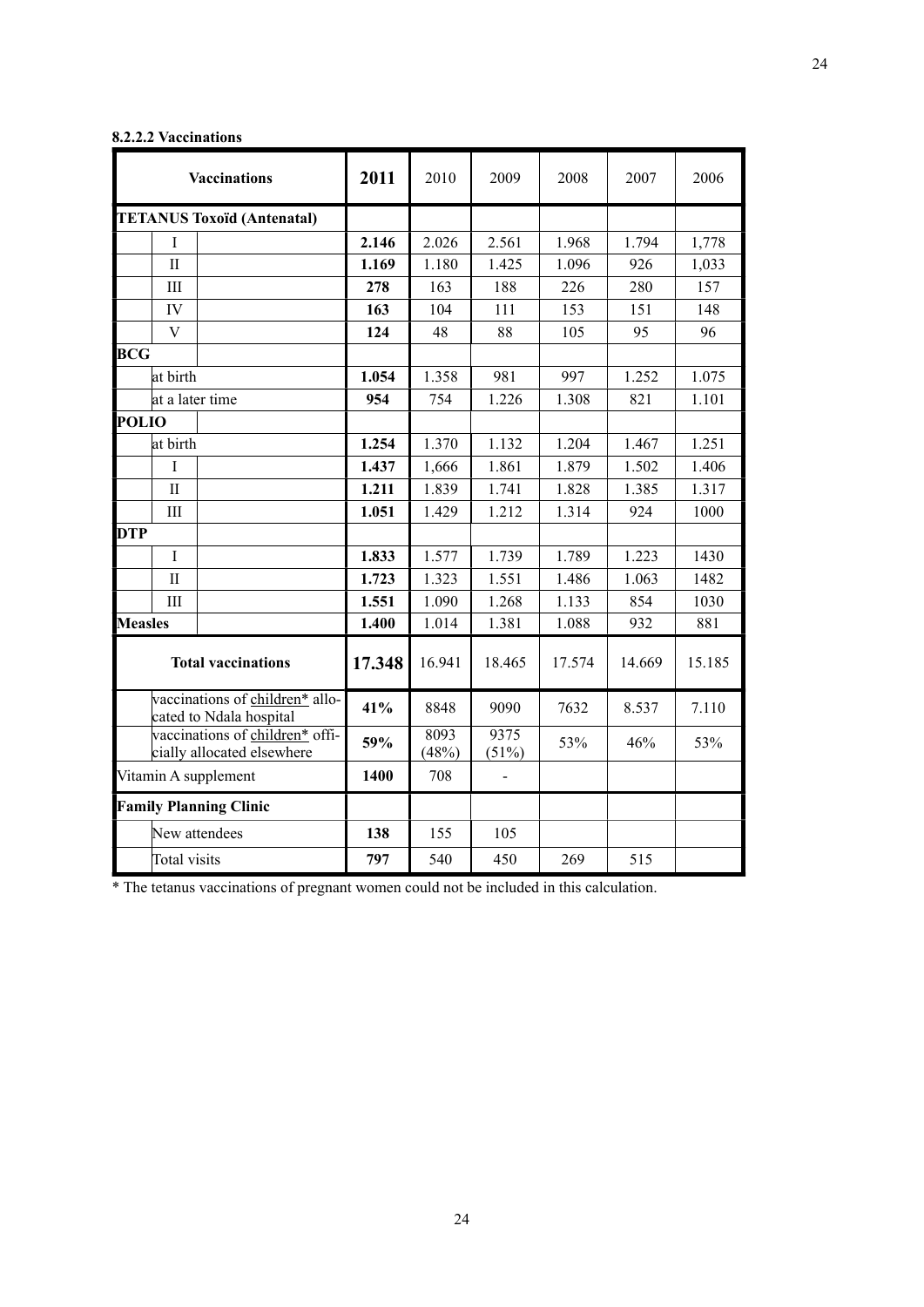## <span id="page-23-0"></span>**8.2.3 HIV/AIDS Control**

As Aids continues to grow as a problem, the AIDS control program aims at prevention of transmission as well as care for the already affected patients. The National Aids Control Program is a government program, which aims at servicing all government and private/mission hospitals in the country. Ndala Hospital is depending on the DHO to receive supplies of HIV test kits, STI drugs and Family planning products, but supplies are much better than in the past. In 2006 Ndala Hospital started supplying ARV treatment to HIV positive patients in its catchment area. It then also started providing PMTCT services.

#### **8.2.3.1 Voluntary Counseling and Testing (VCT).**

One important way to increase awareness and promote prevention is through free Voluntary Counseling and Testing (V.C.T.). In 2005 the hospital established a full time VCT office. There is a stable shift from provider initiated counseling (PICT) towards patient initiated counseling. Blood samples are sent for confirmation to Bugando Teaching and Referral Hospital in Mwanza by Post on special blotting paper.

A survey in 2007 had shown that of the population of Ndala ( $\pm$  12.200 people) 2.9% males and 4.2% females had been tested positive for HIV; average:  $\pm 3.6\%$  of the random population. A completely new Clinic has been built in the hospital compound behind the general OPD. The beautiful building will be officially opened in 2012.

| <b>VCT</b> |           | Male clients Female clients | <b>Total</b> |             | $HIV +$       | HIV -             |                                    |  |
|------------|-----------|-----------------------------|--------------|-------------|---------------|-------------------|------------------------------------|--|
|            | counseled | counseled                   |              | М           | F             | М                 | F                                  |  |
| 2006       | 229       | 297                         | 526          | 85(37%)     | 127(43%)      | 144(63)<br>$\%$ ) | 170(57%)                           |  |
| 2007       | 1632      | 1628                        | 3260         | 230(14%)    | 246(15%)      | 1402              | 1382                               |  |
| 2008       | 1069      | 1000                        | 2069         | 261(24%)    | 224(22%)      | 798               | 766                                |  |
| 2009       | 1024      | 930                         | 1954         | $112(11\%)$ | 131(14%)      | 908               | 795                                |  |
| 2010       | 1129      | 1086                        | 2215         | $96(8,5\%)$ | $170(15,6\%)$ | 1033              | 916                                |  |
| 2011       | 812       | 941                         | 1753         | 64(7,8%)    | $95(10,1\%)$  | 748               | 846                                |  |
|            |           |                             |              |             | 159 (9%)      |                   | $(0$ tests were incon-<br>clusive) |  |

| <b>VCT</b><br>Age group: |    | $<$ 14 y.               |     | $15 - 24$ y. |     | $25 - 34$ |     | $35 - 49$ |     | $> 50$ y. |                   |
|--------------------------|----|-------------------------|-----|--------------|-----|-----------|-----|-----------|-----|-----------|-------------------|
| gender                   | M  | F                       | М   | F            | M   | F         | M   | F         | M   | F         | <b>Total</b>      |
| counseled &<br>tested    | 20 | 25                      | 230 | 362          | 222 | 310       | 190 | 201       | 150 | 68        | 1753<br>$-(2215)$ |
| positive HIV             | 3  | $\overline{\mathbf{4}}$ | 8   | 26           | 26  | 31        | 15  | 24        | 12  | 10        | 159<br>(9%)       |

#### **8.2.3.2 Care and Treatment Clinic (CTC)**

As part of the national program to provide care and treatment for patients living with HIV/AIDS, Ndala Hospital opened a CTC clinic in August 2006, providing counseling and antiretroviral treatment. Government supplies all drugs as well as training and recording materials. The Elizabeth Glacer Pediatric Aids Foundation (EGPAF) is assisting the government in implementing the program in Tabora region. Attendance to the clinic and the ARVdrugs are free of charge.

Once enrolled in the clinic, patients are staged according to the WHO stages for HIV/AIDS, since a CD4 counter is not always available. If patients are eligible they will start ARV-treatment after receiving a minimum of three counseling sessions together with a treatment partner (usually a relative) and after showing good understanding. If patients are not yet eligible, they will be seen every two to three months until eligible. Counseling is ongoing.

At present there are two clinicians, three nurses, two counselors, one laboratory assistant and one home-basedcare nurse trained to work in the CTC.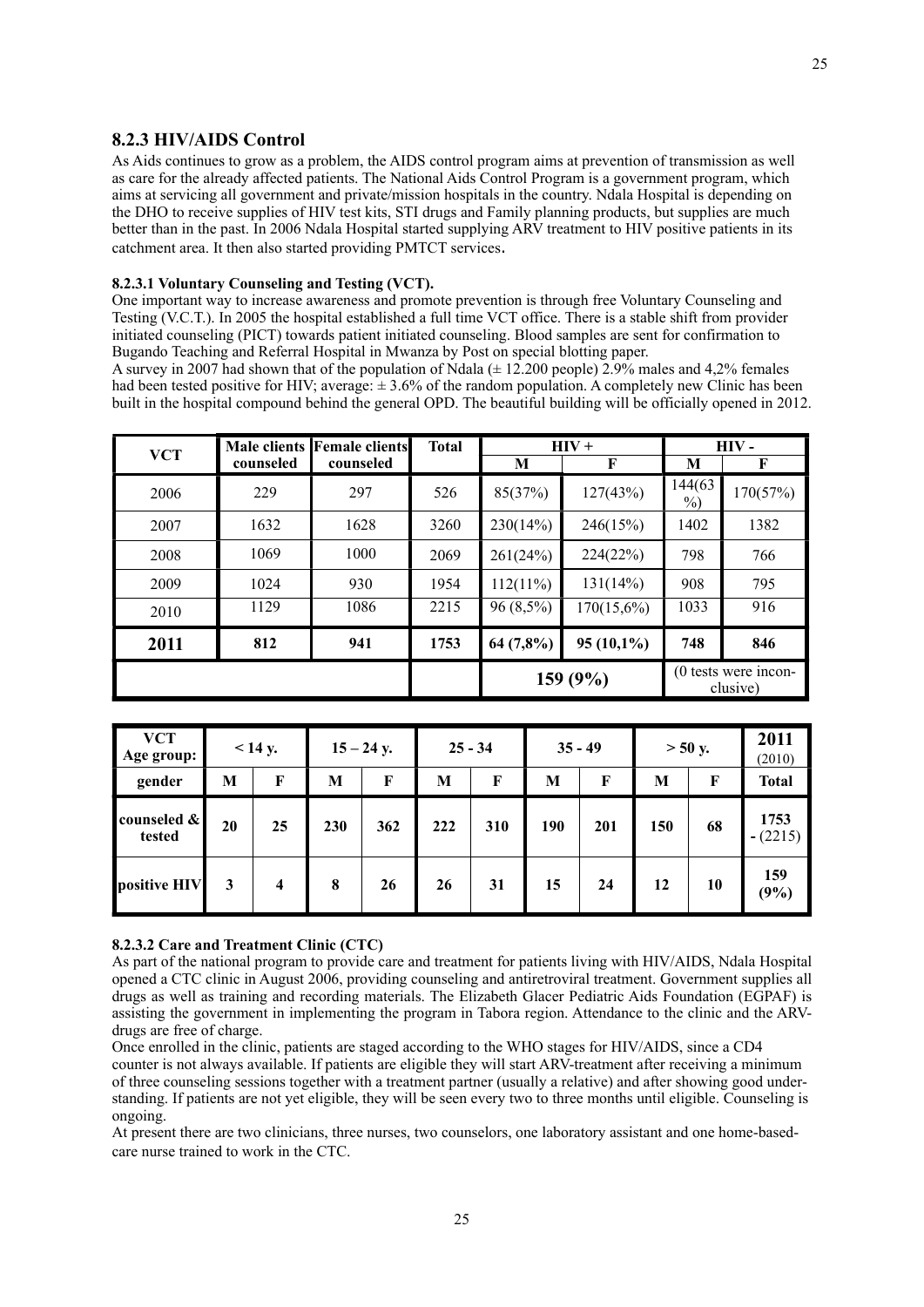| <b>CTC</b><br>Age group               |    | $\leq$ 15 y |    | $15-24y$ | $25 - 50y$ |      | 2011<br>(2010)                    |
|---------------------------------------|----|-------------|----|----------|------------|------|-----------------------------------|
| gender distr.                         | М  |             | М  | F        | М          | F    | <b>Total</b>                      |
| <b>Number</b><br>enrolled<br>patients | 92 | 87          | 25 | 247      | 816        | 1029 | 2297<br>(1967)                    |
| <b>Number</b><br>patients on<br>ART   | 29 | 45          | 8  | 39       | 305        | 417  | $975(42, 4\%)$<br>$(843 (42,8\%)$ |

**8.2.3.3 Care for Chronically ill patients visited under CTC (Home based care):**

| Chron.<br>  sick<br>  2011 | Jan | Febr   Mar   Apr   May   June   July   Aug.   Sept   Oct   Nov   Dec |     |     |     |     |     |     |     |     |     |     | <b>Total</b><br>(2010) |
|----------------------------|-----|----------------------------------------------------------------------|-----|-----|-----|-----|-----|-----|-----|-----|-----|-----|------------------------|
| <b>Visits</b>              | 268 | 313                                                                  | 283 | 369 | 333 | 325 | 217 | 338 | 316 | 293 | 275 | 311 | 3641<br>(2702)         |
| Hiv/<br>  Aids             | 192 | 233                                                                  | 211 | 261 | 223 | 216 | 143 | 243 | 236 | 216 | 214 | 203 | 2591<br>(1761)         |

22 Village Health Workers called 'Home based Care Service Providers' are actively involved in this program since 2006. They have been provided with bicycles and receive shs 10.000/- per month for keeping this bicycle in good order. They do not get any salary. Since the start of the program they have been after a total of 817 defaulters.

## **8.2.3.4 Prevention of Mother To Child Transmission (PMTCT).**

The PMTCT program in Ndala Hospital started in March 2006 as part of the national program. It is funded by EGPAF, through the District Health Office. 16 people mostly from MCH and Maternity have been trained and provide PMTCT services on a daily basis. Every morning a health education talk is given to all pregnant mothers attending MCH. The mothers can then opt in or out for counseling. If tested HIV positive, mothers should receive a single dose of Niverapine when labor starts and the children get a single dose of Niverapine syrup within 72 hours after birth. One month after delivery the children are tested. The percentage of women that agreed to be tested has gone up again. Of those tested, (71 van 2283 tested in 2011) 3,1% is HIV positive, which might be an acceptable indication of the HIV/AIDS prevalence in our catchment area. This is lower than the regional average. This is probably because the hospital stands in a rural area. Ideally, all positive women are referred to the CTC to assess if they are eligible for full scale ARV treatment. In reality however only a minority arrives. This is probably due to the fact the CTC only has two clinic days a week. Other problems faced are the low number of babies receiving NVP. This is mostly because - in spite of counseling - many mothers end up delivering at home. All HIV positive pregnant women get their NVP during antenatal check up, so they can take the medicine at home. For children this is not possible, because the syrup has to be stored in a cool place. Follow-up of babies born from positive mothers is in general poor.

| <b>PMTCT</b>                                             | 2007         | 2008       | 2009         | 2010         | 2011         |
|----------------------------------------------------------|--------------|------------|--------------|--------------|--------------|
| Pregnant mothers coun-<br>seled                          | 3314         | 3422       | 4189         | 4527         | 3592         |
| <b>Pregnant mothers tested</b><br>$(\text{accepted } %)$ | 2616 (79%)   | 2644 (77%) | 1946 (46,5%) | 2272 (50,2%) | 2283(63,5%)  |
| Total mothers HIV posi-<br>tive $(\% )$                  | $114(4,3\%)$ | 88 (3,33%) | 69 (3,54%)   | 83 (3,7%)    | $71(3,1\%)$  |
| <b>Mothers received NVP</b>                              | 114 (100%)   | 88(100%)   | ??           | 50(70%)      | $38(53,5\%)$ |
| <b>Babies received NVP</b>                               | 35           | 30         | ??           | 35(42%)      | 25(35%)      |
| <b>Babies coming for follow</b><br>up                    | 72           | 46         | ??           | 75           | 68           |

## <span id="page-24-0"></span>**8.3 Supporting Services**

26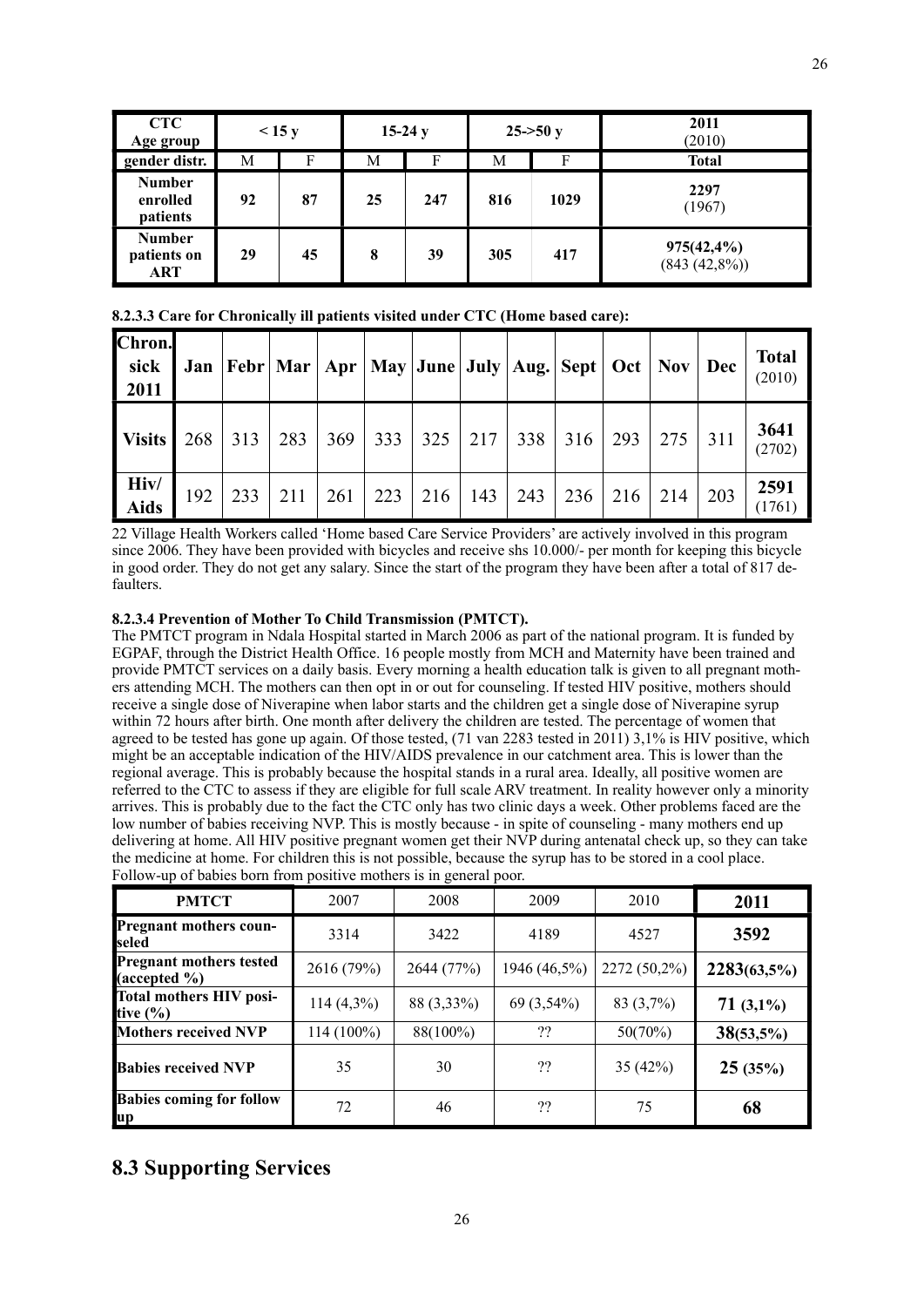## <span id="page-25-0"></span>**8.3.1 Laboratory.**

| 2011                                      | <b>Total</b> | <b>Positive</b>         |                                                 | <b>Total</b>             | <b>Positive</b> |
|-------------------------------------------|--------------|-------------------------|-------------------------------------------------|--------------------------|-----------------|
| <b>Parasitology</b>                       |              |                         | <b>Hematology</b>                               |                          |                 |
| <b>Blood slide (thick droplet)</b>        | 10113        |                         | Hb in $g/dl$ (below 7 $g/dl =$<br>$^{6}$ pos.") | 11800                    | 2348            |
| Malaria                                   |              | 4106                    | White Blood Cell count                          | 370                      |                 |
| Borrelia                                  |              | $\bf{0}$                | <b>WBC</b> differentiation                      | 342                      |                 |
| <b>Stool</b>                              | 14141        |                         | Platelets (below<br>40.000/mm                   |                          |                 |
| Hookworm                                  |              | 176                     | <b>Bleeding time</b>                            | $\overline{\phantom{0}}$ |                 |
| Ascaris                                   |              | $\bf{0}$                | Red Blood Cell Morpholo-<br>gy                  | 12                       |                 |
| Giardia Lamblia                           |              | $\bf{0}$                | <b>ESR</b>                                      | 560                      |                 |
| Entamoeba Histolytica                     |              | $\mathbf{2}$            | <b>Sickle Cell Test</b>                         | 136                      | 74              |
| Strongyloides Stercolaria                 |              | $\bf{0}$                |                                                 |                          |                 |
| Schistosoma Mansoni                       |              | $\mathbf{2}$            | <b>Biochemical tests</b>                        |                          |                 |
|                                           |              |                         | SGOT (liver function test)                      | 69                       | $\overline{7}$  |
| Urine                                     | 2208         |                         | Cholesterol                                     |                          |                 |
| Schistosoma Haematobium                   |              | 6                       | Bilirubin (total)                               | 24                       | 6               |
| Trichomonas Vaginalis                     |              | 5                       | Glucose blood (>10 mmol/                        | 1208                     | 469             |
| Granular casts                            |              | 26                      | Glucose urine (dipstick)                        | 34                       | 7               |
|                                           |              |                         | Albumen urine (dipstick)                        | 209                      | 68              |
|                                           |              |                         | Pregnancy test urine                            | 296                      | 126             |
| <b>Bacteriology</b>                       |              |                         |                                                 |                          |                 |
| <b>Ziehl-Neelsen colorization for AFB</b> | 250          |                         | Other                                           |                          |                 |
| Sputum (Tuberculosis)                     | 243          | 44                      | Sperm analysis                                  | 6                        |                 |
| Skin smear (Leprosy)                      | 7            | $\bf{0}$                | Analysis other body fluids                      | 31                       |                 |
| Gram stain                                |              |                         | <b>Bloodgrouping&amp;donation</b>               |                          |                 |
| Cervix/urethral smear                     | 15           |                         | Blood grouping                                  | 1207                     |                 |
| Gonococci                                 |              | $\overline{\mathbf{4}}$ | Number of units transfused                      | 837                      |                 |
| Candida Albicans                          |              | 4                       | children                                        | 296                      |                 |
| T. Vaginalis                              |              |                         | adults                                          | 541                      |                 |
| Liquor / CSF                              | 238          |                         |                                                 |                          |                 |
| Meningococci                              |              | $\mathbf{3}$            | Cytology Burkitt's<br>lymphoma                  |                          |                 |
| Pneumococci                               |              | 16                      |                                                 |                          |                 |
| Haemophilus influenzae                    |              | 14                      | Serology                                        |                          |                 |
| Cryptococci                               |              | $\pmb{0}$               | PRP (Syphilis)                                  | 239                      | 31              |
| Total bacterial meningitis                |              | 41                      | <b>TOTAL TESTS</b>                              | 44595                    |                 |
| <b>PMTCT</b> (pregnant women)             | 2283         | 71<br>$(3.1\%)$         | VCT (Voluntary Counse-<br>ling&Treatment)       | 1753                     | 159<br>(9%)     |

\* Positive results based on gram stain only, not on culture.

\*\* Since 2007 all the donor blood taken and given goes via the new Zonal blood bank in Tabora and is tested for HIV, hepatitis and malaria etc.

\*\*\* HIV testing after counseling is done in the specific programs: PMTCT and VCT.

## <span id="page-25-1"></span>**8.3.2 Pharmacy and IV fluid production unit.**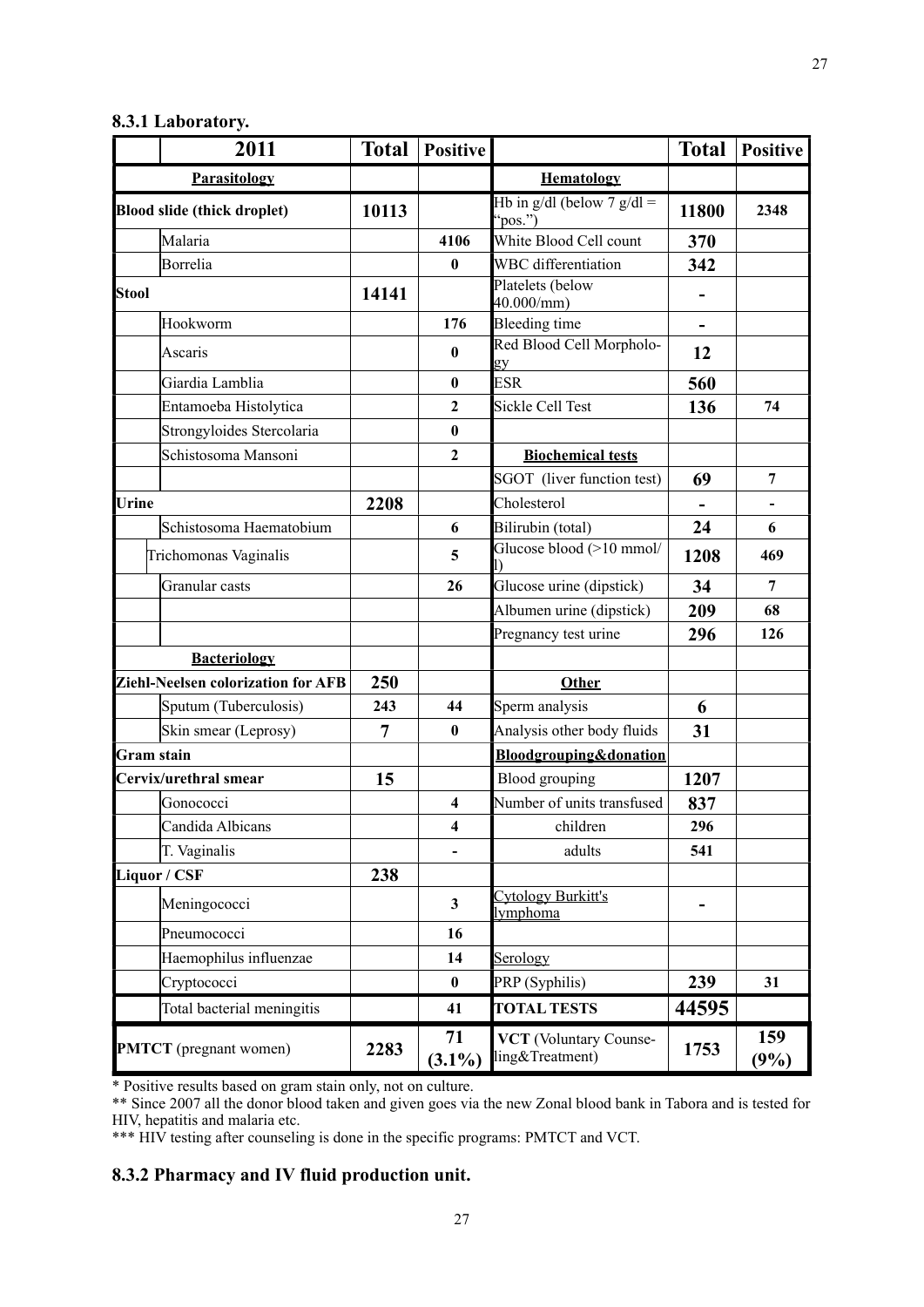| <b>IV UNIT</b> |               | N.Sal.<br>$0.9\%$ | <b>Dextrose</b><br>5% | Ringer's<br><b>Solution</b> | Saline Irri-  <br><b>Dextrose</b><br>50%<br>gation |                          | Other                    | <b>TOTAL</b>   |
|----------------|---------------|-------------------|-----------------------|-----------------------------|----------------------------------------------------|--------------------------|--------------------------|----------------|
| 2011           | bottles       | 4504              | 2359                  | 7054                        |                                                    | 189 gallon $ 1220x 10c $ | $\blacksquare$           |                |
|                | <b>liters</b> | 2318              | 1175,5                | 3557                        | 945                                                | 12                       | $\overline{\phantom{0}}$ | $\pm$ 8000 ltr |
|                | bottles       |                   |                       | $\mathcal{D}$               | 1196 bottles                                       |                          |                          | 4394           |
| 2010           | liters        |                   | 3045 liters           |                             | 5980 liters                                        | 15 liters                |                          | 9040           |

#### <span id="page-26-0"></span>**8.3.3 Radiology**

| X-Rays                    | 2011                     | $2010*$ | 2009 | 2008 | 2007 | 2006           |
|---------------------------|--------------------------|---------|------|------|------|----------------|
| Chest                     | 341                      | 136     | 310  | 339  | 239  | 289            |
| Lower / Upper extremities | 361                      | 204     | 399  | 446  | 387  | 445            |
| <b>Skull</b>              | 19                       |         | 9    | 25   | 7    | 13             |
| Shoulder                  | 19                       | 11      | 11   | 40   | 34   | 29             |
| Pelvis and hip            | 53                       | 19      | 53   | 98   | 68   | 75             |
| Vertebral Column          | 13                       | 11      | 15   | 42   | 17   | 38             |
| Plain Abdomen *           | 55                       | 11      |      | 3    | 12   | 19             |
| Barium meal               | $\overline{\phantom{0}}$ |         |      |      |      | $\theta$       |
| <b>Barium Swallow</b>     |                          |         |      |      |      | $\overline{4}$ |
| Hystero-Salpingography    |                          |         |      |      |      | ζ              |
| Intravenous Urography     |                          |         |      |      |      |                |
| Ureterogram               |                          |         |      |      | 3    |                |
| Others                    |                          |         |      |      |      | 7              |
| <b>Total</b>              | 861                      | 400     | 804  | 993  | 767  | 923            |
| Films used                | 922                      | 516     | 1003 | 1046 | 789  |                |

| <b>Ultrasound scans:</b>                            |                |               |               |               |      |      |
|-----------------------------------------------------|----------------|---------------|---------------|---------------|------|------|
|                                                     | 2011           | 2010          | 2009          | 2008          | 2007 | 2006 |
| <b>Obstetrical</b>                                  | 106            | 78            | 142           | 110           | 68   | 196  |
| Gynaecological (incl. ectopic/abortion)             | 206            | 160           | 202           | 127           | 111  | 224  |
| Abdominal<br>(liver, spleen, gallbladder, bladder,) | 188            | 152           | 185           | 83            | 98   | 245  |
| <b>Urologic</b>                                     | 32             | 21            | 40            | 36            | 33   | 33   |
| <b>Heart</b>                                        | 6              |               | 3             |               | 3    | 3    |
| <b>Other</b>                                        | 1              | 2             |               |               | 2    | 6    |
| <b>Total</b><br>male / female                       | 539<br>104/435 | 414<br>65/349 | 572<br>77/495 | 356<br>58/298 | 299  | 707  |

\* The batteries that boost the power of the Philips X-Ray equipment are again a problem, preventing some procedures like 'plain abdomen' to give proper results. These batteries have been replaced already some years ago. It would be worthwhile to inquire at Philips DSM whether the equipment could not be connected directly to the mains instead of via the battery pack.

#### <span id="page-26-1"></span>**8.3.4 Administration**

The Administrator, her assistant the Hospital Secretary, two assisting sisters and several clerical staff are responsible for the finances and control. The General Office has been completely rebuilt and extended in 2009. Most of the work is still done manually although financial reports are now made on the computer.

#### **8.3.4.1 Medical Records and Statistics**

A medical records office is located in the general office and several of the clerical staff work partly in the medical records archive. The medical records clerk falls under the MOiC, and is responsible for statistics. Medical data are collected on a monthly basis and send to the District Health office. Two systems are used: the national health information system "MTUHA" and some data are still collected in the old recording system. Each patient gets his or her personal file and identification number. The records office behind the reception has been largely enlarged as part of the renovation of the whole Out-patient building.

#### **8.3.4.2 Technical Department and Transport**

28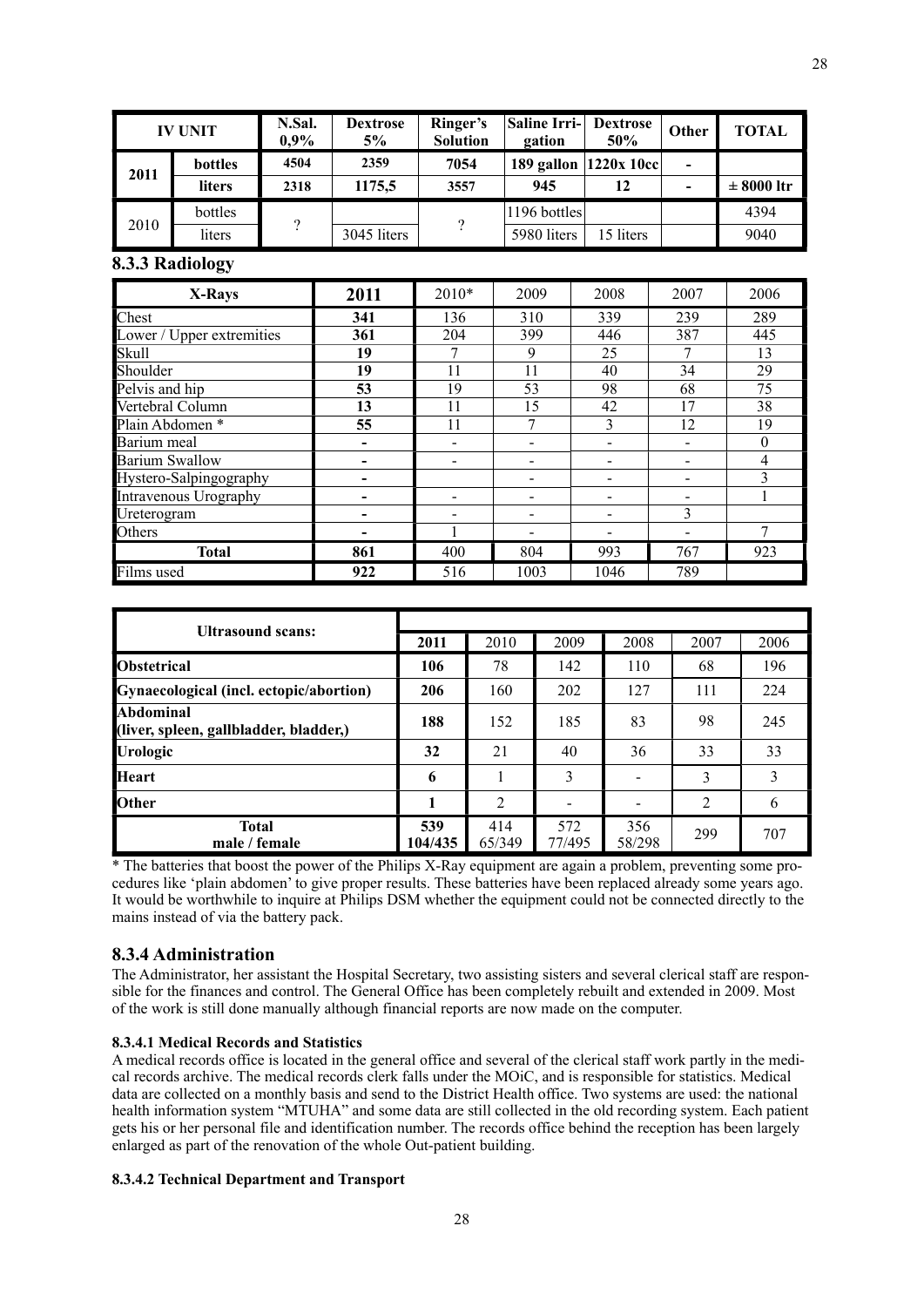The administrator supervises the TD. It is responsible for general maintenance of the hospital buildings, staff houses, water collection and storage and equipment as well as the hospital vehicles. The level of staff remained the same compared to previous years. The senior and experienced Technician

The installation of "the SOLAR" that had started in February 2007 under the supervision of Rev. Fr. Alain Bedel and his assistant Mr. Josaphat has been functioning well continuously during the year. A considerable reduction in the consumption of diesel has been achieved. The most effective and efficient use of the system requires a very disciplined use of the sterilizers, boilers and distillation equipment in Theatre and IV-fluids department. During the dry season and other days with plenty of sunshine the staff houses get electricity outside the three evening hours to prevent overcharging the batteries. They regularly receive 3 hours (19.00 – 22.00) per day from the small generator at the entrance of the hospital. Only in clouded days the large 100KW generator has to be started to provide all connected parties with electricity in the evenings.

The hospital owns three vehicles, two Toyota Landcruisers with a hard top and one Landrover pick-up, the latter mostly used for local transports of goods. Of the two Toyota's, the engine of the old one has been overhauled and will need to be replaced in the near future. All vehicles are mostly used for transport of goods, supplies and staff. Occasionally a car is used for the referral of patients, although since referral hospitals are far a way, patients can usually not afford to hire the car. The hospital has also started offering the Landrover to relatives for the transport of deceased patients.

The hospital employs three drivers who are also working in the Technical Department.

## **8.3.4.3 Domestic Department**

This department is responsible for the storage of all non-medical/pharmaceutical goods, laundry, the bicycle shed and the guesthouses. These guesthouses are frequently used to accommodate visitors.

## <span id="page-27-0"></span>**9. Plans for the future.**

- To prepare celebrating **"NDALA HOSPITAL 50 YEARS !!!** (Renovation OPD???)

- To improve the general care of patients.
- To improve the rainwater collection systems in all parts of the hospital by regular cleaning and maintenance of gutters and piping. > CONT. (e.g. cistern connected to the roof of the new CTC building.)
- To improve the secondary working conditions of the workers in order to retain good workers by:
	- 1. increasing loan facilities for workers. > CONT.
	- 2. rehabilitating and improving staff houses. > CONT.
	- 3. supporting secondary education of children of staff. STARTED in 2009 > CONT.
	- 4. connecting staff houses to the national grid ( TANESCO )
- To further strengthen the financial administration and management. CONT.
- To recruit more qualified staff. CONT.
- To make the X-Ray Equipment fully usable again.
- To make optimal use of the solar system. (to replace one battery) CONT.

- To complete the construction of a new Theatre Complex and Mortuary (by CSSC). STARTED in 2009

- To Implement the MASTER PLAN of the whole hospital compound as preparation in view of future extensions and a comprehensive hospital waste disposal system. (e.g. by constructing a placenta pit/ biogaz producing unit)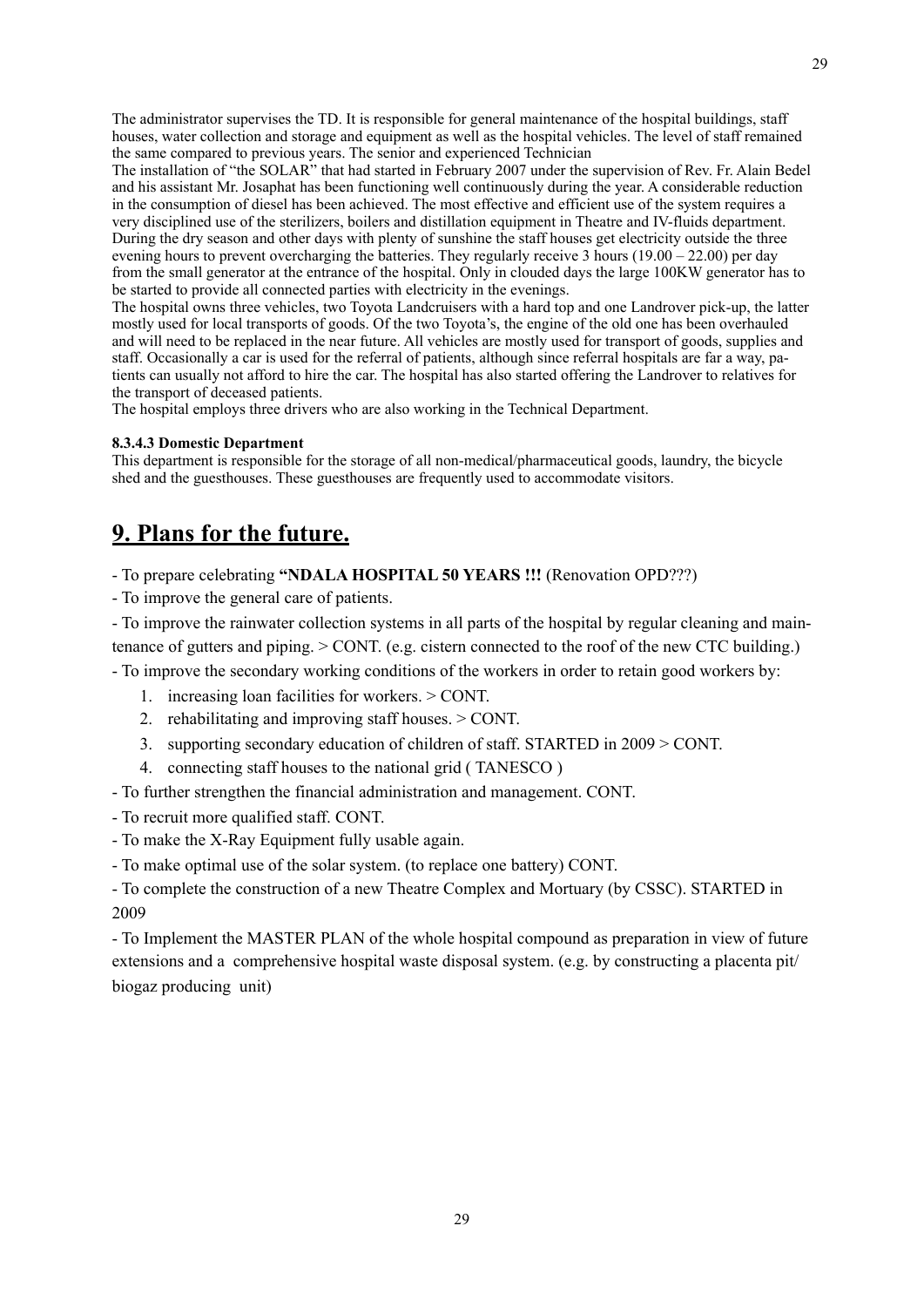# <span id="page-28-0"></span>**10. Appendix. 10.1 Appendix 1 Map.**

<span id="page-28-1"></span>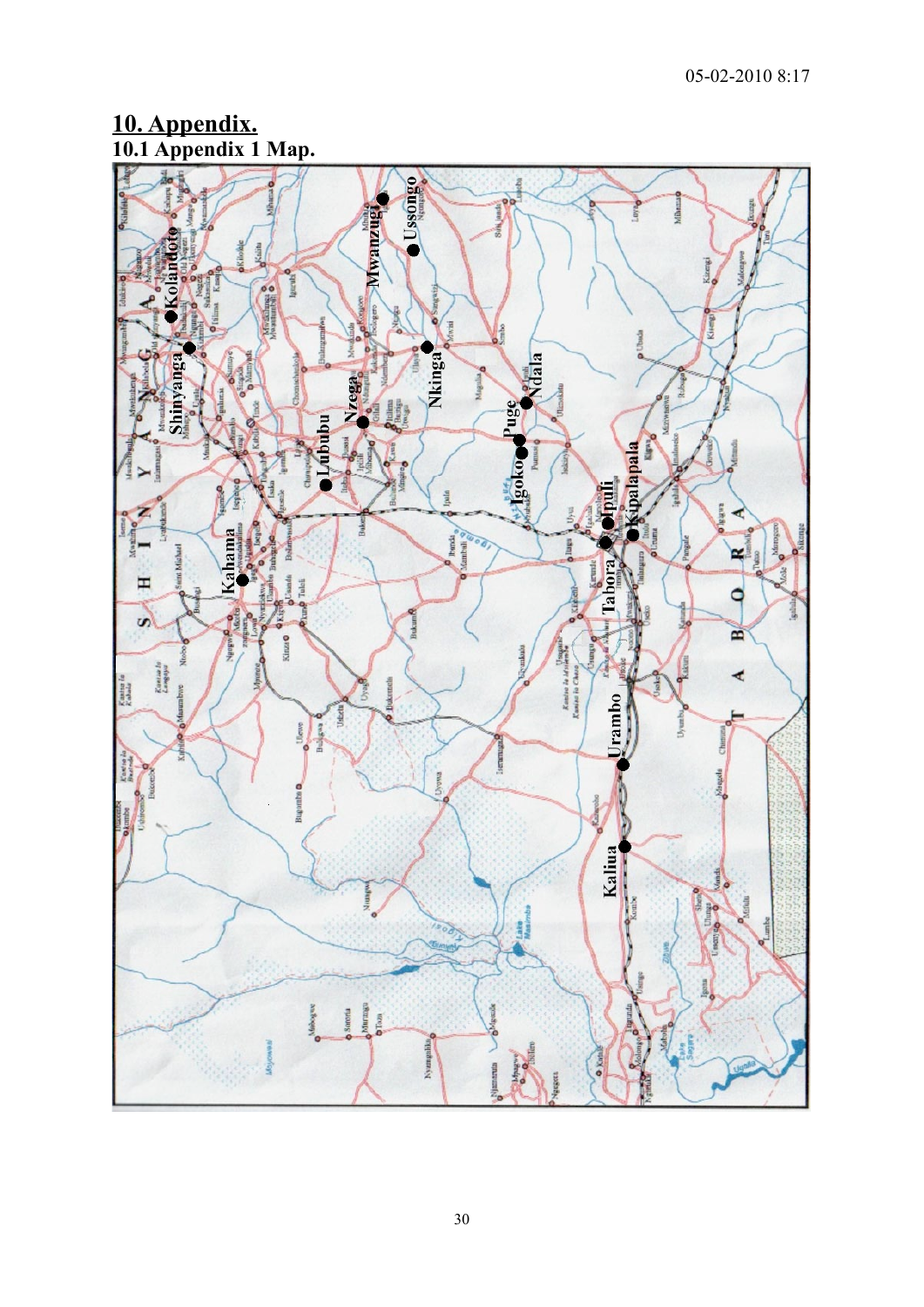# <span id="page-29-0"></span>**10.2 Appendix 2 Management.**

## <span id="page-29-1"></span>**10.2.1 Members of the Board of Governors in December 2011**

| His Grace Paulo Ruzoka        | Chairman             | Archbishop Tabora Archdiocese               |
|-------------------------------|----------------------|---------------------------------------------|
| Rev. Sr. Regina Sumiyatni CB  | Member               | Regional Superior Sisters of CB             |
| Rev. Sister Eustella Josaphat | Member               | General Superior Mabinti wa Maria           |
| Rev. Fr. Nicolas Bulabuza     | Member               | Parish Priest Ndala                         |
| Regional Medical Officer      | Member               | Tabora Region RMO                           |
| District Medical Officer      | Member               | Nzega District DMO                          |
| Rev. Fr. Alex Nduwayo         | Member               | Secretary Diocesan Medial Board             |
| Mr. Festo Ndonde              | Member               | Caritas Tabora                              |
| Sr. Dr. Marie José Voeten CB  | Member               | Acting MO <sub>i</sub> C Sengerema Hospital |
| Re. Sr. Reni Ngadi            | attendee             | Hospital Administrator                      |
| Dr. Joseph Lugumila AMOic     | (attendee)           | Medical Officer in Charge Nodal             |
| Mr. Thomas Madimilo           | secretary (attendee) | <b>Hospital Secretary</b>                   |

## <span id="page-29-2"></span>**10.2.2 Members of the Hospital Management Team in 2011.**

| Sr. Reni, Ngadi CB         | Administrator (Chairperson)          |
|----------------------------|--------------------------------------|
| Dr. Joseph Lugumila AMO    | Assistant Medical Officer in Charge  |
| Mr. Thomas Mtilimbanya ANO | Nursing Officer in Charge            |
| Mrs. Agnes Elikana         | Ass. Nursing Officer                 |
| Mr. Thomas Madimilo        | Hospital Secretary/Ass.Administrator |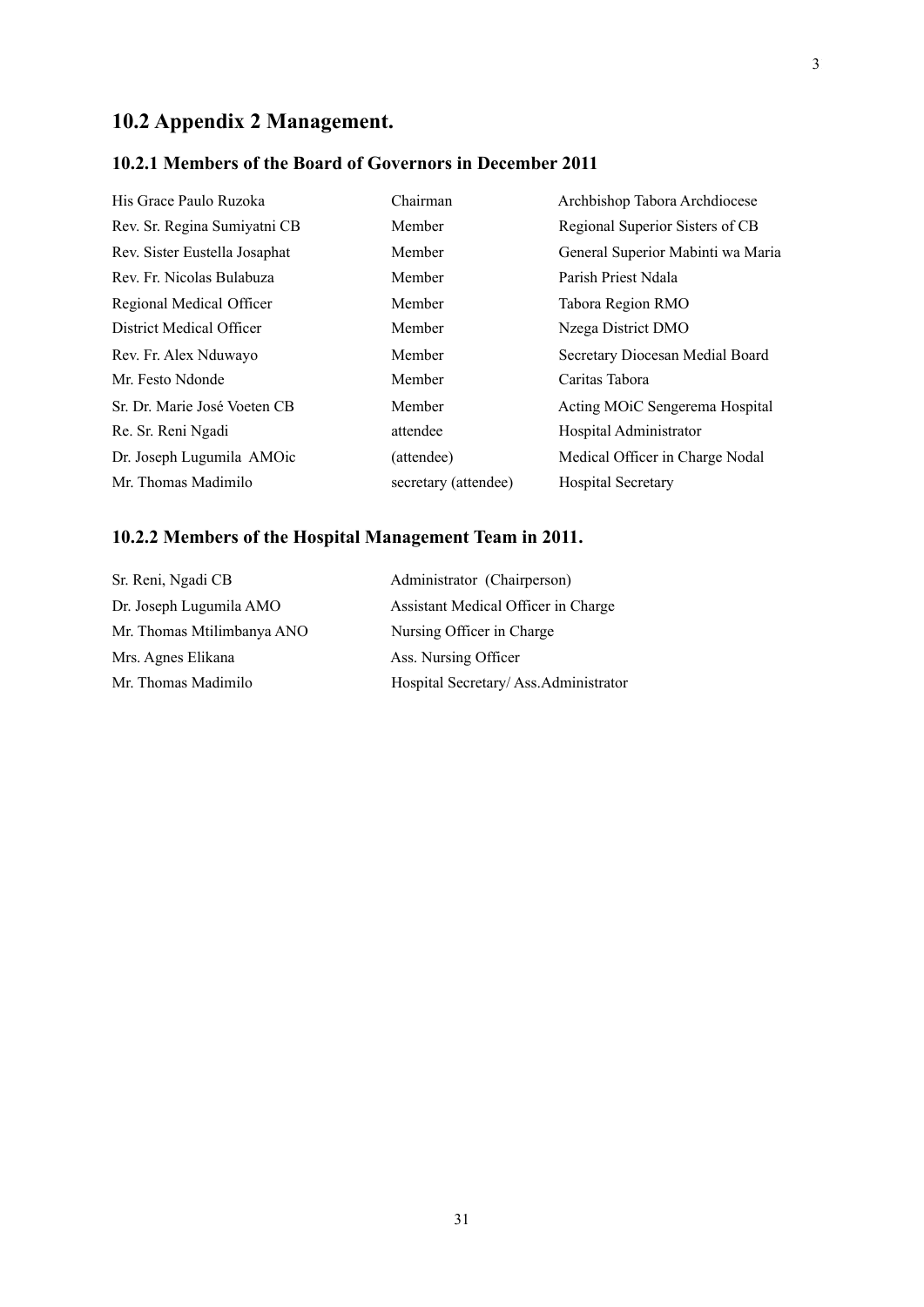#### <span id="page-30-0"></span>**10.2.3 In Charge Positions 2011**

Ass. Nursing Officer in Charge Mrs. Agnes Elikana, Ass. Nursing Officer Administrator Rev. Sr. Reni Ngadi CB Hospital Secretary / Ass. Administrator Mr. Thomas Madimilo In Charge domestic dpt. Rev. Sr. Fabiola In Charge compound/technical dpt. Rev. Sr. Reni Ngadi / Mr. Bruna Matalu In Charge Female Ward Rev. Sr. Florida, Ass. Nursing Officer In Charge Children Ward Mr. Obed Edward, Nurse In Charge Laboratory Mr. Elisha Maige, Laboratory Technologist In Charge OPD Mrs. Grace Mlay, Ass. Nursing Officer In Charge Pharmacy Mrs. Dorothy Massy, Ass.Nursing Officer In Charge Theatre Mr. James Zakayo In Charge Radiology Mr. Peter Katinda, Radiology Technologist In Charge Clinical Officers Mr. Patrick Chubwa, Clinical Officer In Charge CTC Adriano Michael, Clinical Officer In Charge VCT Mr. Elisha Maige, Laboratory Technologist In Charge Health Records Dept. Mr. Godfrey Silas (acting) In Charge Walinzi /Security Mr. Cypriano Emmanuel In Charge Laundry Mr. Ernesto Daudi In Charge MCH Clinic Mrs. Joyce Shitindi, Ass. Nursing Officer Chairman Tughe Mr Peter Katinda

Medical Officer i/c Dr. Joseph Lugumila, A.M.O. Nursing Officer in Charge Mr. Thomas Mtilimbanya, Ass. Nursing Officer In Charge Male Ward Mrs. Teddy Calpophore, Ass. Nursing Officer. In Charge Maternity/Labour Ward Mrs. Gertruda Emmanuel, Ass. Nursing Officer In Charge PMTCT Mr. Thomas Mtilibanya, Ass.Nursing Officer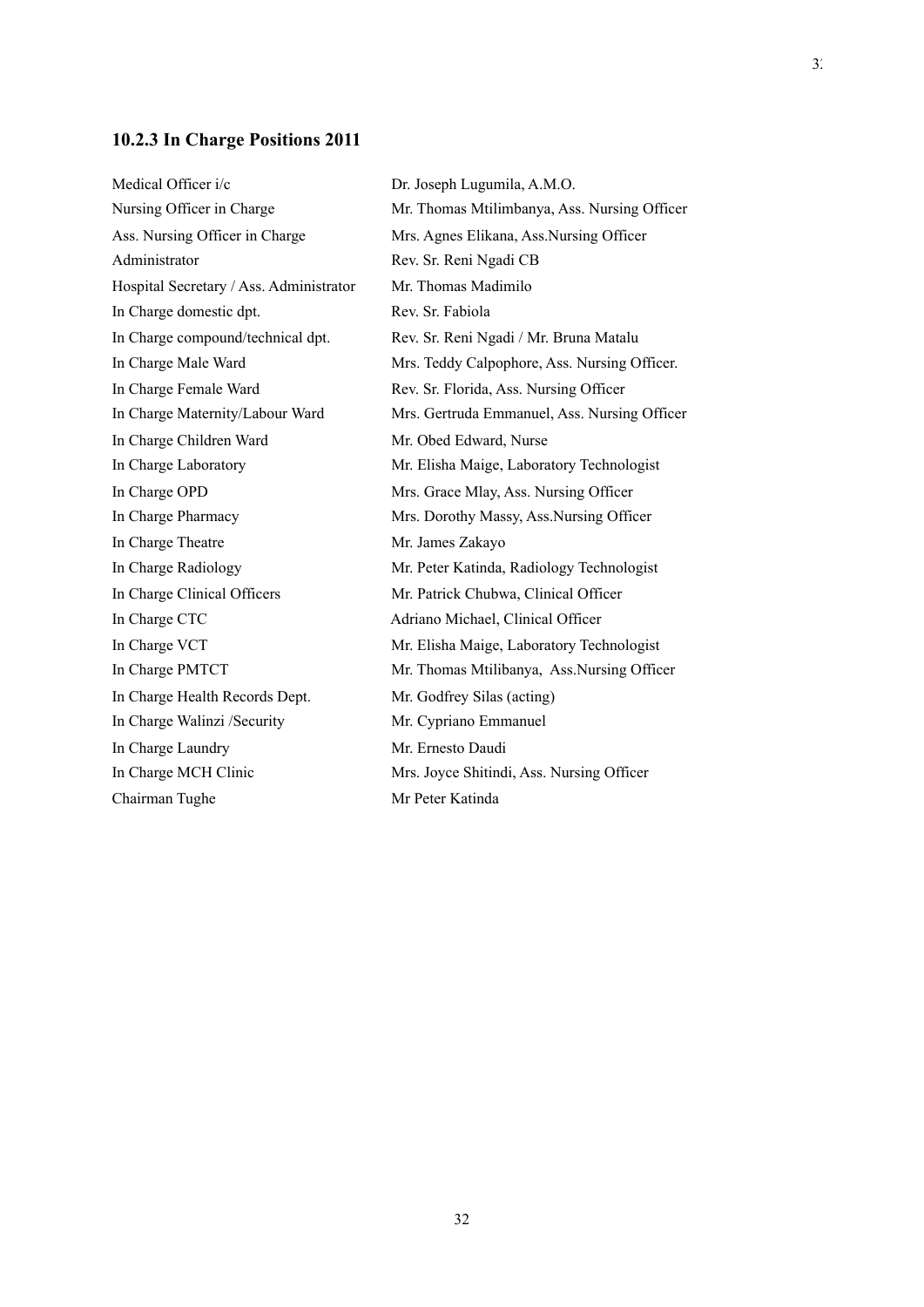## <span id="page-31-0"></span>**10.3 Appendix 3 Organogram.**

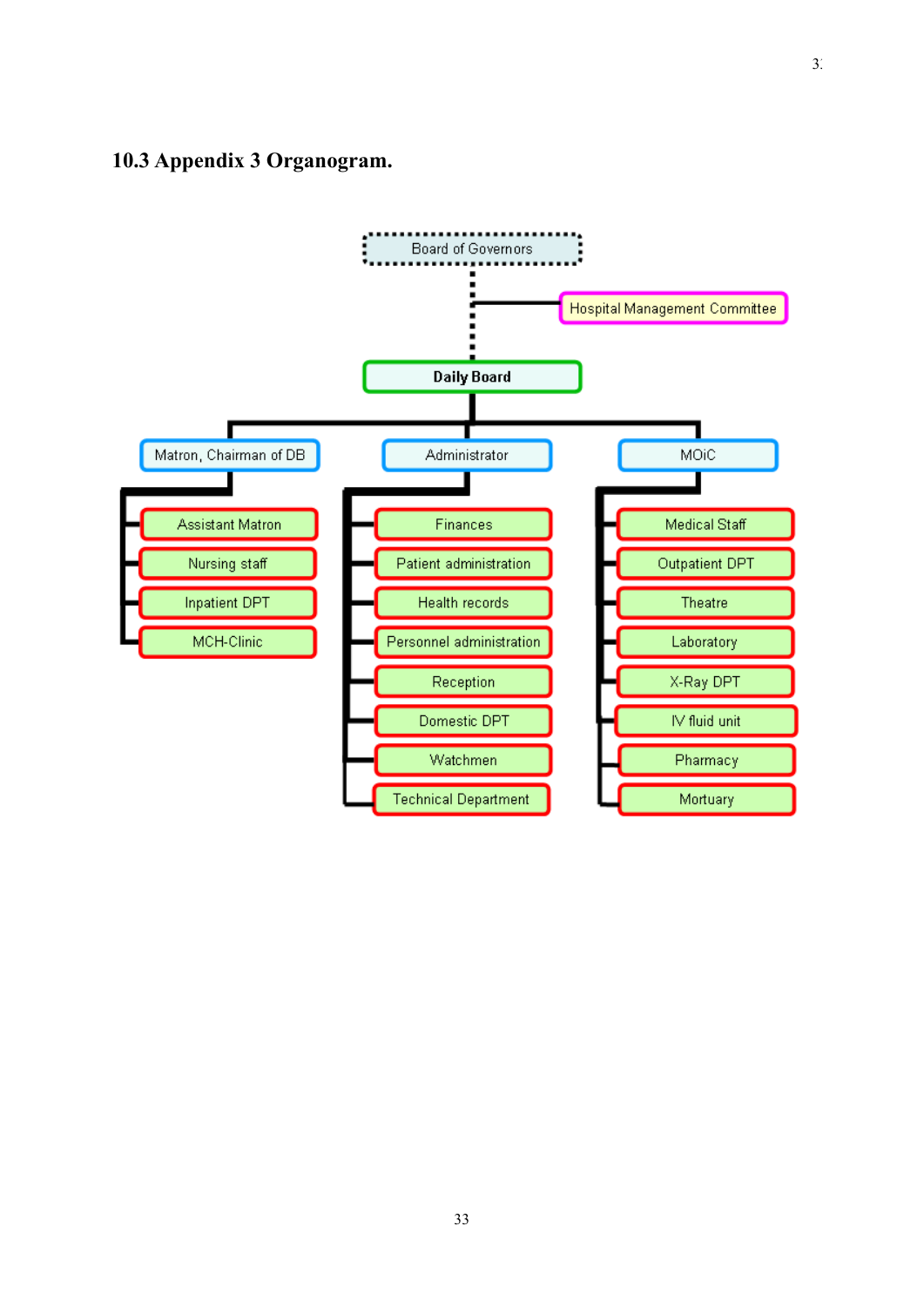# <span id="page-32-0"></span>**10.4 Appendix 4 Staff Mutations 2011**

|                  | <b>Name</b>         | <b>Designation</b>        | Department                |
|------------------|---------------------|---------------------------|---------------------------|
| 1.               | Lazaro Ernest       | Clinical Officer          | <b>OPD</b>                |
| $\overline{2}$ . | Solomon Kitundu     | Pharmaceutical Technician | Pharmacy                  |
| 3.               | Rosse Urrasa        | <b>Medical Attendnt</b>   | Female ward               |
| 4.               | Symphorose Crispine | Ass. NO                   | Chronically sick patients |
| 5.               | Mary Aloyce         | Domestic Attendant        | Domestic Store            |
| 6.               | Godfrey Masele      | Clinical Officer          | <b>OPD</b>                |
| 7 <sub>1</sub>   | Kulwa Jinasa        | Mlinzi                    | Ulinzi/Security           |
| 8.               | Stephano Fema       | Mlinzi                    | Ulinzi/Security           |
| 9.               | Michael Shija       | Domestic Attendant        | Mazingira/Environment     |
| 10.              | Wycliff Onsongo     | Ass. NO                   | Maternity Ward            |
| 11.              | Benson Marrita      | Ass. NO                   | Maternity Ward            |
| 12.              | Boaz Masamaki       | <b>RMA</b>                | <b>OPD</b>                |
| 13               | Shabani Said        | Laundry Attendant         | Laundry                   |
| 14               | Martha Nkhata       | Enrolled nurse            | RCH/MCH                   |

## <span id="page-32-1"></span>**10.4.1 Staff that left in 2011:**

# <span id="page-32-2"></span>**10.4.2 Staff that joined in 2011:**

|                  | <b>Name</b>       | <b>Designation</b>       | <b>Department</b>  |
|------------------|-------------------|--------------------------|--------------------|
| 1.               | Regina Mahendeka  | <b>Medical Attendant</b> | Female ward        |
| $\overline{2}$ . | Shabani Said      | Laundry Attendant        | Laundry            |
| 3.               | Peter Miyye       | Ass. NO                  | Theatre            |
| 4.               | <b>Edwin Mose</b> | Clinical Officer         | <b>OPD</b>         |
| 5.               | Winifrida Matthew | Data Clerk               | <b>CTC</b>         |
| 6.               | Saulo G. Liho     | Lab. Technician          | Maabara/Laboratory |
| 7.               | Mary Paulo        | Ass. NO                  | Maternity          |
| 8.               | Erastus Omolo     | Ass. NO                  | Maternity          |
| 9.               | Nasra Mohammed    | <b>Enrolled Nurse</b>    | Female ward        |
| 10.              | Charles Makongoro | Mlinzi                   | Ulinzi/Security    |
| 11.              | Zakaria Makumba   | Mlinzi                   | Ulinzi/Security    |
| 12.              | Salome E. Sangari | <b>Enrolled Nurse</b>    | Female ward        |
| 13.              | Lydia C. Mbembe   | Ass. NO                  | Maternity          |
| 14.              | Lydia R. Shoo     | Ass. NO                  | Female ward        |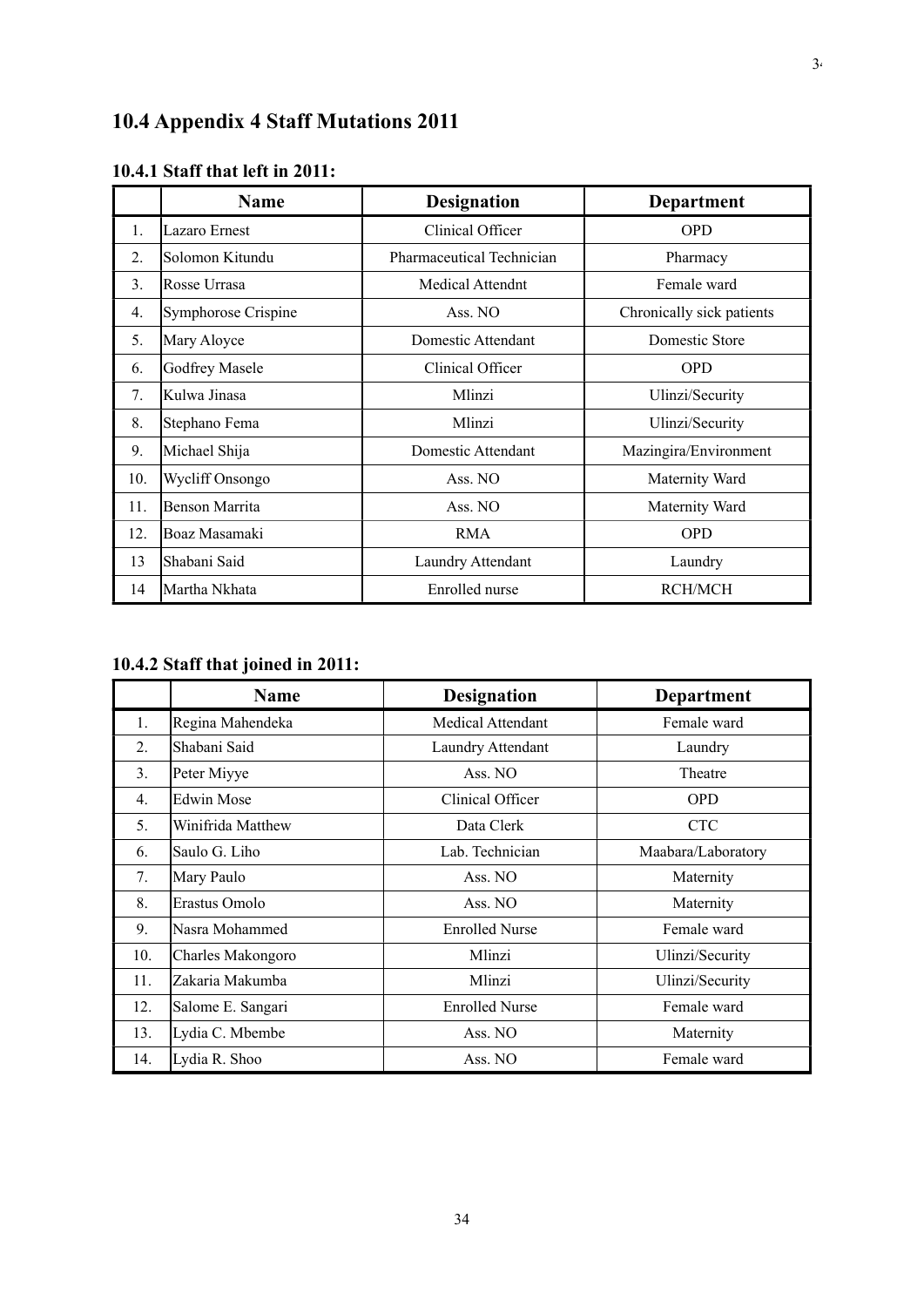| <b>Name</b>                        | Qualification        | <b>Traning Institute</b> | <b>Sponsor</b>          | available |
|------------------------------------|----------------------|--------------------------|-------------------------|-----------|
| 1. George Mgalega                  | Medical Officer      | Kariuki College DSM      | Nolet Foundation        | 2012      |
| 2. Sr. Christina CB                | Medical Officer      | Kariuki College DSM      | <b>JOCS</b>             | 2013      |
| 3. Sharifa Shabani                 | Medical Officer      | Bugando Univ.<br>Mwanza  | <b>CORDAID/Nolet F.</b> | 2013      |
| 4. Sr. Veneranda CB                | Ass. Med. Officer    | Ifakara College          | <b>PORTICUS</b>         | 2013      |
| 5. Sr. Beatrice Ekisa CB           | Accountant           | <b>SAUT Univ.</b>        | <b>PORTICUS</b>         | 2016      |
| 6. Leticia Stephen                 | Ass. Nursing Officer | St. Gaspari Hosp. Itigi  | Fam. Lips               | 2012      |
| 7. Sr. Beatrice Mroso CB           | Ass.Pharm.Techn.     | KCMC in Moshi            | <b>PORTICUS</b>         | 2011      |
| 8. Maria Salome Nuimbo             | Nurse                | Kolandoto Hosp.          | <b>JOCS</b>             | 2013      |
| 9. Japhet Lemi<br>Clinical Officer |                      | Sengerema Hosp.          | St. Bijz. Noden         | 2012      |
|                                    |                      |                          |                         |           |

<span id="page-33-0"></span>**10.4.3 Staff on training / upgrading 2011:**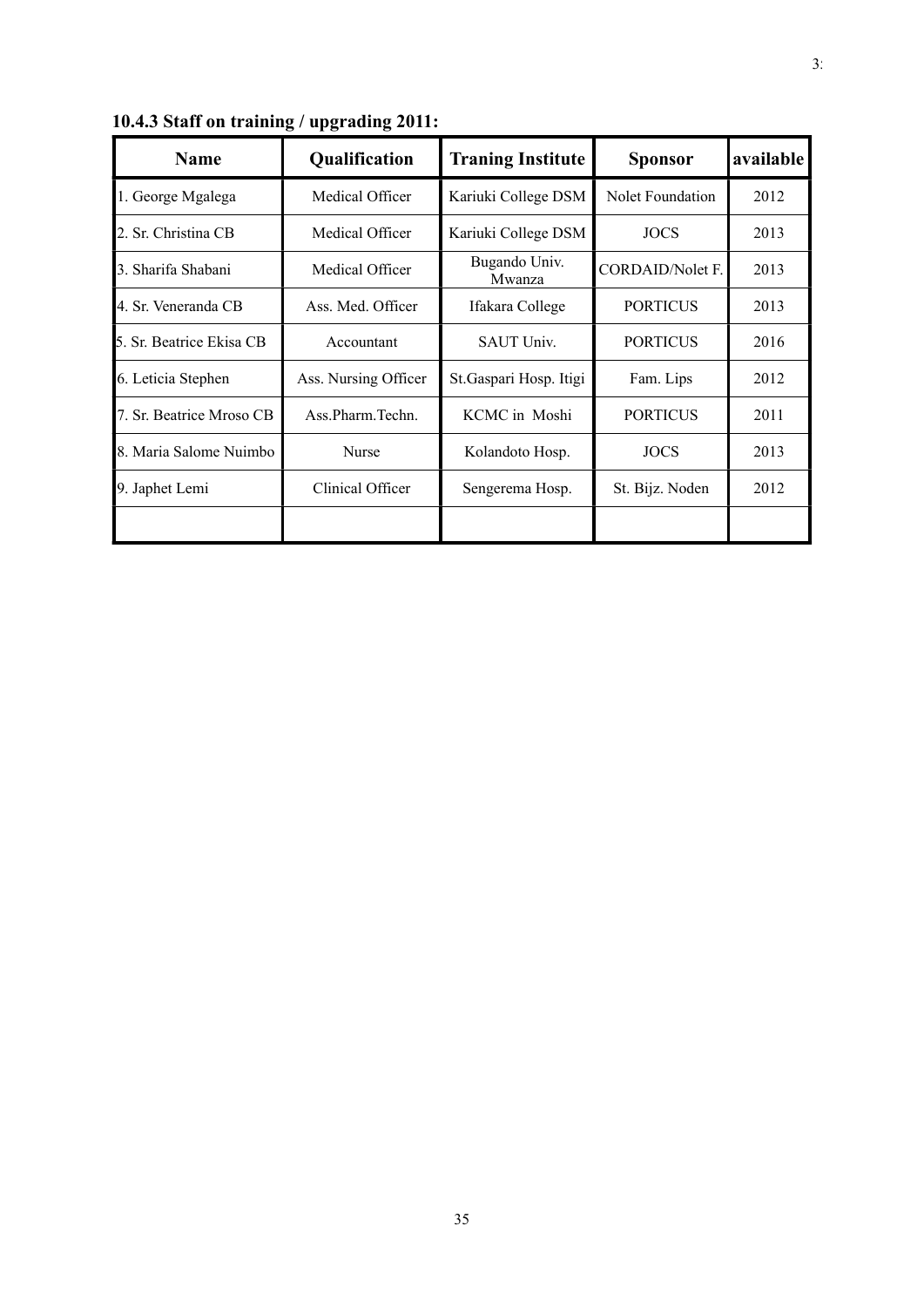|                                                             | 2011                    |                | 2010             | 2009                     | 2008                 | 2007             |                              |
|-------------------------------------------------------------|-------------------------|----------------|------------------|--------------------------|----------------------|------------------|------------------------------|
|                                                             | <b>Present</b>          | Req.?          | Def.             |                          |                      |                  |                              |
| <b>Medical Officer (MO)</b>                                 | $1$ (expat)             | $\overline{2}$ | $\mathbf{1}$     | $1$ (expat.)             | $2 > 1$ (ex-<br>pat) | $2$ (expat)      | $\qquad \qquad \blacksquare$ |
| <b>Assistant Medical Officer</b><br>(AMO)                   | 3                       | $\overline{4}$ | 1                | 3                        | $\overline{4}$       | 3                | $\overline{2}$               |
| <b>Clinical Officer (CO)</b>                                | 5                       | 7              | $\overline{2}$   | 6                        | $3+(1)$              | 5                | 6                            |
| <b>Nursing Officers (NO)</b>                                | $1$ (expat)             | $\overline{2}$ | $\mathbf{1}$     | $1$ (expat.)             |                      |                  |                              |
| Registered Nurse ><br><b>Ass. Nursing Officers</b><br>(ANO) | 12                      | 17             | 5                | 14                       | 10                   | 12               | 12                           |
| Nurse/Midwife/Enrolled N >.<br><b>NURSE</b>                 | 6                       | 12             | 6                | 11                       | 11                   | 13               | $\,$ 8 $\,$                  |
| Nurse Assistant ><br>Medi-<br>cal Attendant                 | 27                      | 25             | $+2$             |                          | 46                   | 23               | 22                           |
| Nursing Attendant ><br><b>Medical Attendant</b>             | 20                      | 15             | $+5$             | 46                       |                      | 21               | 22                           |
| Technologist Officer (Lab. /<br>Pharm./ Radiol.             |                         |                |                  | -                        |                      |                  |                              |
| Laboratory Technician ><br>Lab. Technologist                | $\overline{2}$          | $\overline{2}$ | $\theta$         | 1                        | $\mathbf{1}$         | $\mathbf{1}$     |                              |
| Lab-assistant ><br>Ass. Lab. Technologist                   | 3                       | 4              | $\mathbf{1}$     | 4                        | 5                    | $\overline{2}$   | $\overline{2}$               |
| Lab-attendant >                                             | $\overline{2}$          | $\overline{2}$ | $\Omega$         | $\overline{\phantom{0}}$ | $\overline{2}$       | $\overline{3}$   | $\overline{4}$               |
| Pharmaceutical Technician ><br>Pharm. Technologist          | $\bf{0}$                | 1              | $\mathbf{1}$     | 1                        |                      |                  |                              |
| Pharmaceutical Assistant ><br>Ass. Pharm. Technologist      | $\bf{0}$                | $\mathbf{1}$   | 1                | $\boldsymbol{0}$         | $\mathbf{1}$         | $\mathbf{1}$     |                              |
| Radiographer ><br><b>Radiology Technologist</b>             | 1                       | $\mathbf{1}$   | $\theta$         | $\mathbf{1}$             |                      |                  |                              |
| Radiographic assistant ><br>Ass. Radiol. Technologist       | $\bf{0}$                |                |                  | $\overline{0}$           |                      | $\boldsymbol{0}$ | $\mathbf{1}$                 |
| <b>Administrator</b>                                        | $1$ (expat)             |                |                  | $1$ (expat)              | $1$ (expat)          | $1$ (expat)      | $1$ (expat)                  |
| Ass. Administrator                                          | 1                       | $\mathbf{1}$   | $\mathbf{0}$     | 1                        |                      | $\boldsymbol{0}$ |                              |
| <b>Hospital Secretary</b>                                   | 1                       | $\mathbf{1}$   | $\boldsymbol{0}$ | $\mathbf{1}$             |                      | $\boldsymbol{0}$ |                              |
| <b>Health Recorder</b>                                      | $\bf{0}$                | $\mathbf{1}$   | 1                | $\boldsymbol{0}$         |                      | $\boldsymbol{0}$ | $\,1$                        |
| <b>Office attendant</b>                                     | $\overline{\mathbf{4}}$ | $\overline{4}$ | $\boldsymbol{0}$ | $\overline{4}$           | $\overline{4}$       | $\overline{4}$   | $\overline{3}$               |
| Receptionist                                                | 6                       | 6              | $\boldsymbol{0}$ |                          |                      |                  | 3                            |
| Domestic dpt.                                               | 12                      | 14             | $\overline{2}$   | 12                       | 13                   | 10               | 11(1expat)                   |
| Driver/Technician                                           | $\overline{\mathbf{4}}$ | $\overline{4}$ | $\boldsymbol{0}$ | $\overline{4}$           | $\overline{4}$       | $\overline{4}$   | $\overline{4}$               |
| <b>Security Guards</b>                                      | 8                       | $\,8\,$        | $\boldsymbol{0}$ | 8                        | 8                    | 11               | 11                           |
| <b>TOTAL</b>                                                | 119                     | 132            | 23               | 120                      | 116                  | 116              | 117                          |
| in training/upgrading                                       | $\boldsymbol{9}$        |                |                  | 9                        | 10                   | 10               | 9                            |

# <span id="page-34-0"></span>**10.5 Appendix 5. Staff Establishment.**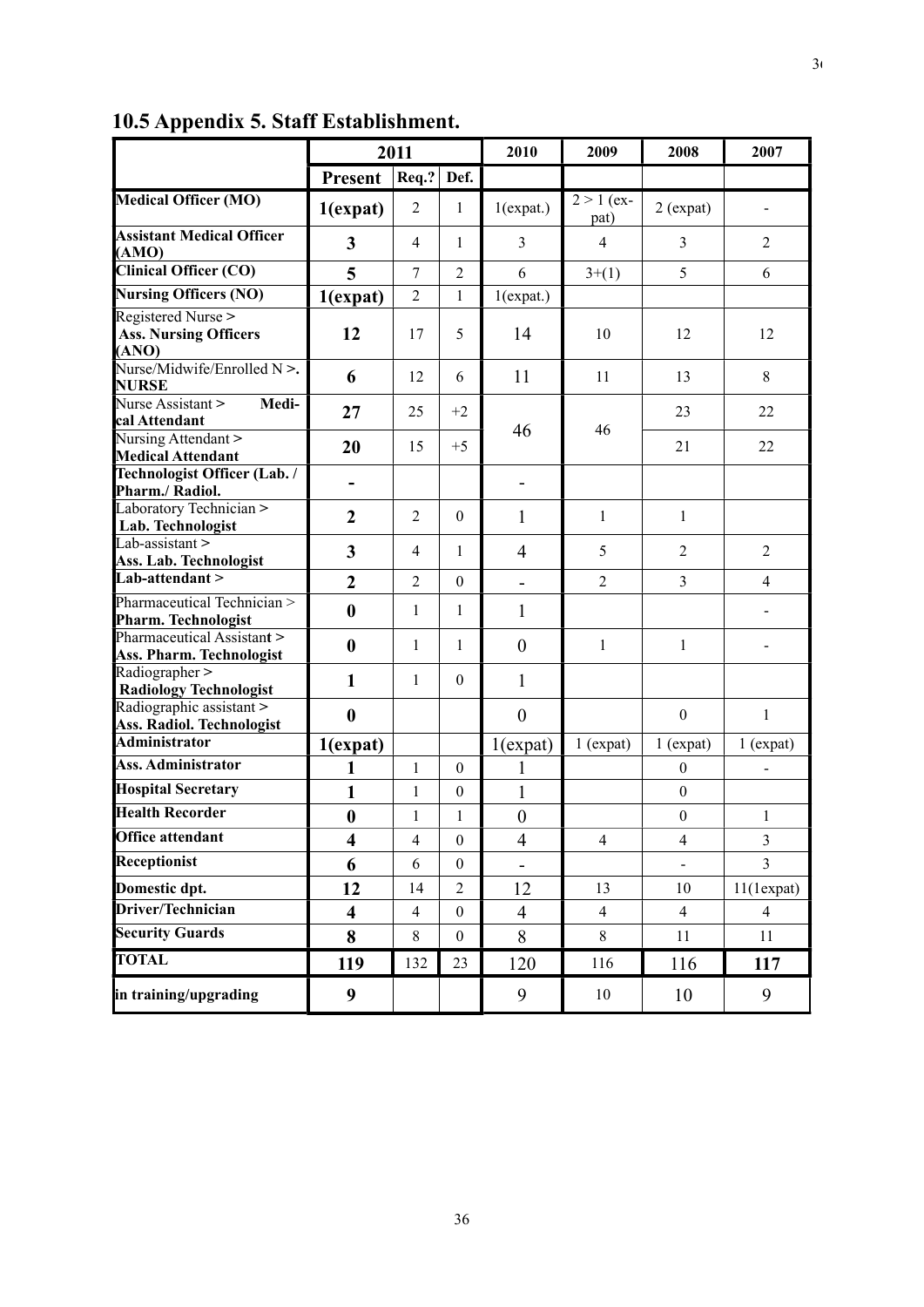## <span id="page-35-1"></span><span id="page-35-0"></span>**10.6 Appendix 6. Income and Expenditure. 10.6.1 Income**

|             | <b>INCOME</b><br>in Tanzanian Shilling |             |
|-------------|----------------------------------------|-------------|
| 2010        |                                        | 2011        |
| 1.          | <b>Income from Patients</b>            |             |
| 220.851.200 | Payments from In-Patients              | 245.813.450 |
| 78.867.250  | Payment from Out-Patients              | 80.214.200  |
| 22.326.500  | Payments at the reception              | 28.604.150  |
| 322.044.950 | Subtotal:                              | 354.631.800 |
| 2.          | <b>Contributions from Government</b>   |             |
| 88.077.700  | Government                             | 71.539.493  |
| 88.077.700  | Subtotal:                              | 71.539.493  |
| 3.          | <b>Donations</b>                       |             |
|             | Group                                  | 63.637.962  |
| 37.630.044  | For Study/Training                     | 8.722.500   |
| 4.814.500   | For Special Groups of Patients         | 14.067.000  |
| 58.543.800  | Institutions                           | 90.288.405  |
| 3.567.830   | Fund non-paying-pts (EGPAF)            | 310.000     |
| 104.556.164 | Subtotal:                              | 177.025.867 |
| 4.          | <b>Income Generating Projects</b>      | 975.350     |
| 3.569.000   | Renting out Car / Sowing/etc.          | 169.000     |
| 661.350     | Renting out Hall                       | 1.132.000   |
| 5.474.800   | Canteen/Guesthouse                     | 5.775.050   |
| 9.705.150   | Subtotal:                              | 8.051.400   |
| 5.          | <b>Other Income</b>                    |             |
| 5.750.930   | 'other sources': house rent etc.       | 2.493.500   |
| 15.820.700  | Refunds /Loan /Internet                | 1.178.850   |
| 382.200     | Mobile clinics                         | 546.200     |
| 2.523.561   | miscellaneous (bicycle-shed etc)       | 2.689.320   |
| 28.189.686  | From Bankaccount etc                   | 700.000     |
| 52.676.077  | Subtotal:                              | 7.607.870   |
| 577.060.051 | <b>TOTAL INCOME</b>                    | 618.856.430 |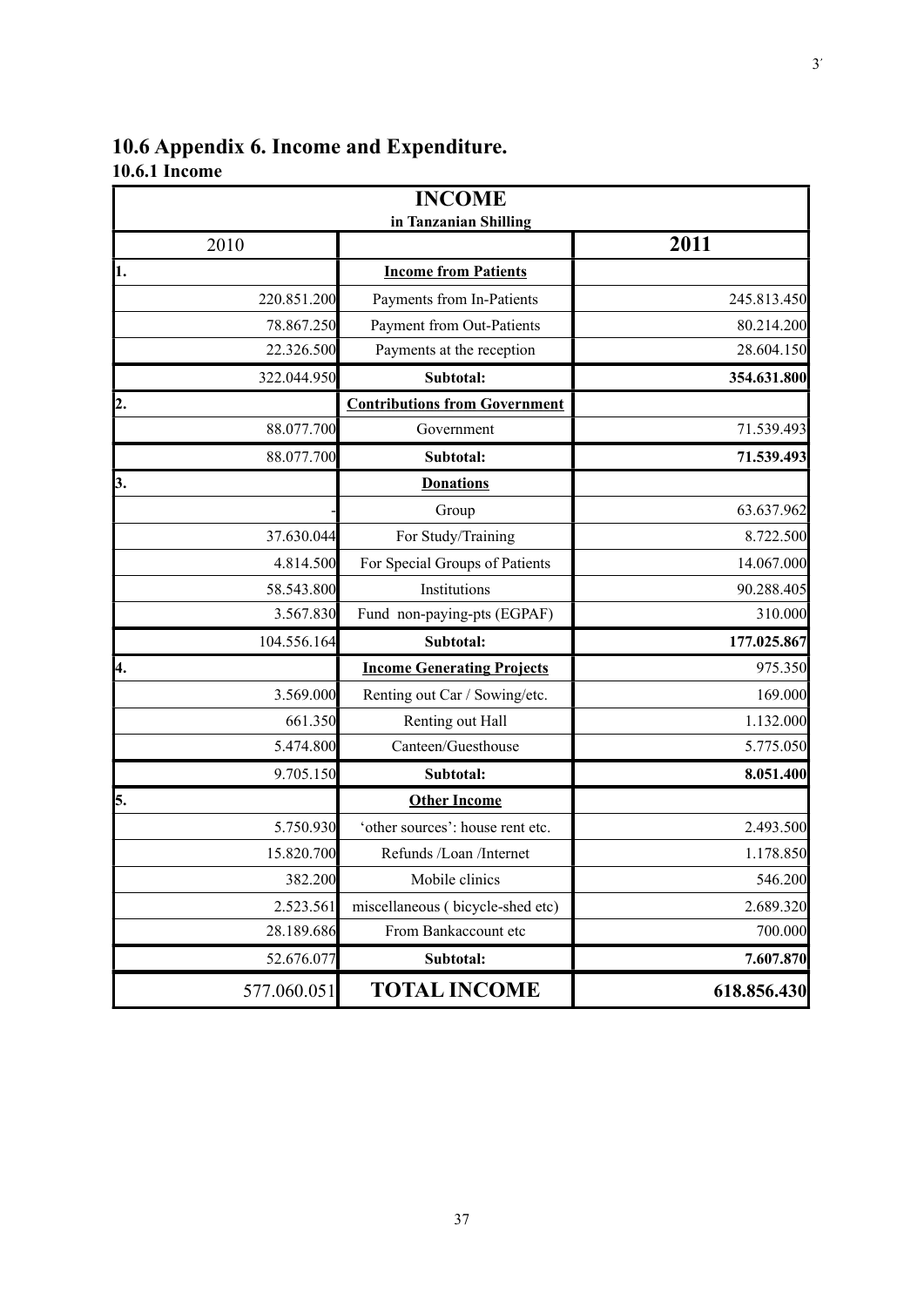## <span id="page-36-0"></span>**10.6.2 Expenditure.**

|     |                         | <b>EXPENDITURE</b>                                                     |                       |
|-----|-------------------------|------------------------------------------------------------------------|-----------------------|
|     | 2010                    |                                                                        | 2011                  |
| h.  |                         | <b>Salary and Adjacent Costs</b>                                       |                       |
|     | 281.849.837             | Salary, allowances                                                     | 324.264.348           |
|     | 37.963.752,5            | <b>NSSF</b> Contribution                                               | 4.390.873             |
|     | 4.965.555               | Medical Treatment (staff)                                              |                       |
|     | 17.480.255              | Terminal benefits!!!!!                                                 | 19.107.427            |
|     | 343.900.262,5           | <b>Salary and Adjacent Costs</b>                                       | 347.762.648           |
| 2.  |                         | <b>Medical Supplies</b>                                                |                       |
|     | 65.285.295              | Medicines                                                              | 112.461.288           |
|     | 11.223.500              | <b>Medical Supplies</b>                                                | 4.083.000             |
|     | 76.508.795              | Subtotal:                                                              | 116.544.288           |
| 3.  |                         | <b>Other Materials</b>                                                 |                       |
|     | 42.207.234              | Non-Pharmac. Medical materials                                         | 41.250.208            |
|     | 1.069.940               | <b>Technical Department</b>                                            | 2.953.100             |
|     | 7.345.975               | Domestic Dep. (Food, Textiles)                                         | 8.740.827             |
|     | 12.232.875              | Office supplies/Administration                                         | 15.974.100            |
|     | 618.000                 | Refund                                                                 | 10.000                |
|     | 61.474.024              | <b>Subtotal</b>                                                        | 68.928.235            |
| 4.  |                         | <b>Transport</b>                                                       |                       |
|     | 2.398.700               | Transport                                                              | 1.995.200             |
|     | 920.900                 | Accommodation                                                          | 913.700               |
|     | 3.319.600               | Subtotal:                                                              | 2.908.900             |
| 5.  |                         | Water/Power/Light/Commun.                                              |                       |
|     | 3.845.189               | Communication                                                          | 4.015.862             |
|     | 6.992.000               | Costs Solar /Generator System                                          | 2.953.100             |
|     | 1.761.400               | Diesel for Generator/Car                                               | 4.339.340             |
|     | 177.500                 | Kerosene                                                               | 218.000               |
|     | 12.776.089              | Subtotal                                                               | 11.526.302            |
| 6.  |                         | Maintenance                                                            |                       |
|     | 1.020.500               | Airstrip                                                               | 25.000                |
|     | 1.086.600               | Hospital Car                                                           | 895.400               |
|     | 6.099.500               | Buildings / Equipment                                                  | 1.808.900             |
|     | 2.749.000               | $IGP$ (cost)                                                           | 723.320               |
|     | 10.937.600              | Subtotal:                                                              | 3.452.620             |
| 17. |                         | <b>Infrastructure and Equipment</b>                                    |                       |
|     | 25.173.800              | Pharmacy /OPD (PIUS XII)                                               | 53.253.000            |
|     | 15.037.600<br>4.000.000 | New buildings (Fence)<br>Equipment (Incinerator)                       |                       |
|     | 44.211.400              | Subtotal:                                                              | 555.400<br>53.808.400 |
|     |                         |                                                                        |                       |
| 8.  | 39.440.344              | <b>Training and Upgrading of Staff</b><br>Training and Education/Study |                       |
|     |                         | Subtotal:                                                              | 8.879.000             |
|     | 39.440.344              |                                                                        | 8.879.000             |
| 9.  |                         | <b>Contributions and Charity</b>                                       |                       |
|     | 42.000<br>2.475.800     | CSSC/TEC<br>X-mass presents                                            | 2.743.800             |
|     | 1.870.800               | Gifts                                                                  | 403.650               |
|     |                         |                                                                        |                       |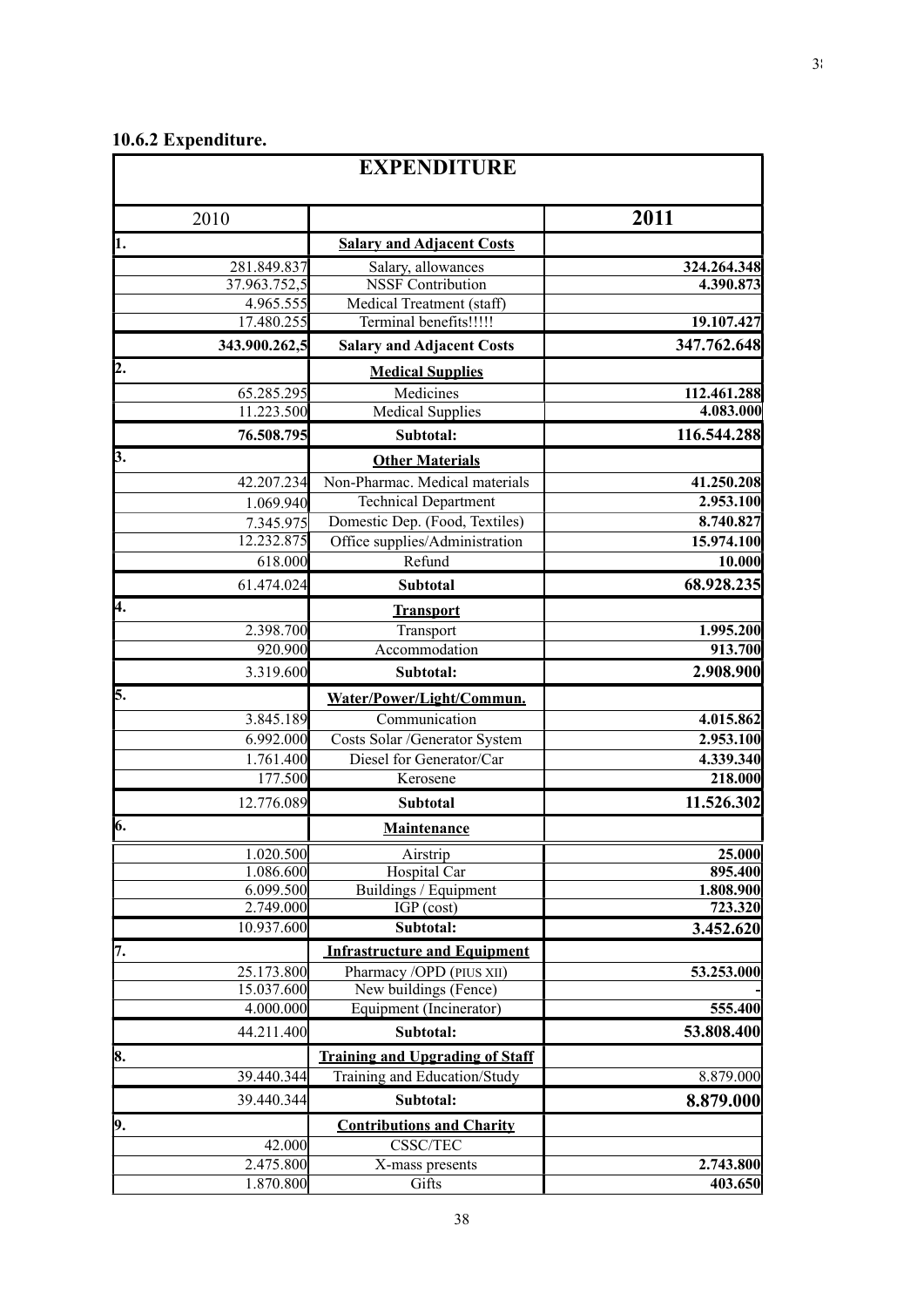| 2.243.000       | misc. Worker Day etc.                         | 783.200      |
|-----------------|-----------------------------------------------|--------------|
| 291.400         | Debts of patients                             | 375.700      |
|                 | <b>EGPAF</b>                                  | 945.473      |
| 6.923.000       | Subtotal:                                     | 5.251.823    |
| 10.             | <b>Miscellaneous</b>                          |              |
| 165.000         | <b>Biopsy</b>                                 |              |
| 1.000.000       | Credit                                        |              |
| 1.323.000       | Inventory                                     | 27.000       |
| 3.980.000       | Investments                                   | 1.775.500    |
| 3.381.907       | Petty cash                                    | 3.216.198    |
| 9.849.907       | Subtotal:                                     | 5.018.698    |
| 565.129.621,5   | <b>TOTAL EXPENDITURE</b>                      | 624.080.914  |
| 2010            | Income $(+B/F)$                               | 2011         |
| 577.060.051     |                                               | 629.903.298  |
| $+11.930.429,5$ | <b>BALANCE</b><br>(Income minus Expenditure.) | $+5.822.384$ |
| 11.             | Depreciations*                                |              |
|                 |                                               |              |

\* Depreciations are not included in these balance sheets. There has been no new assessment in 2011.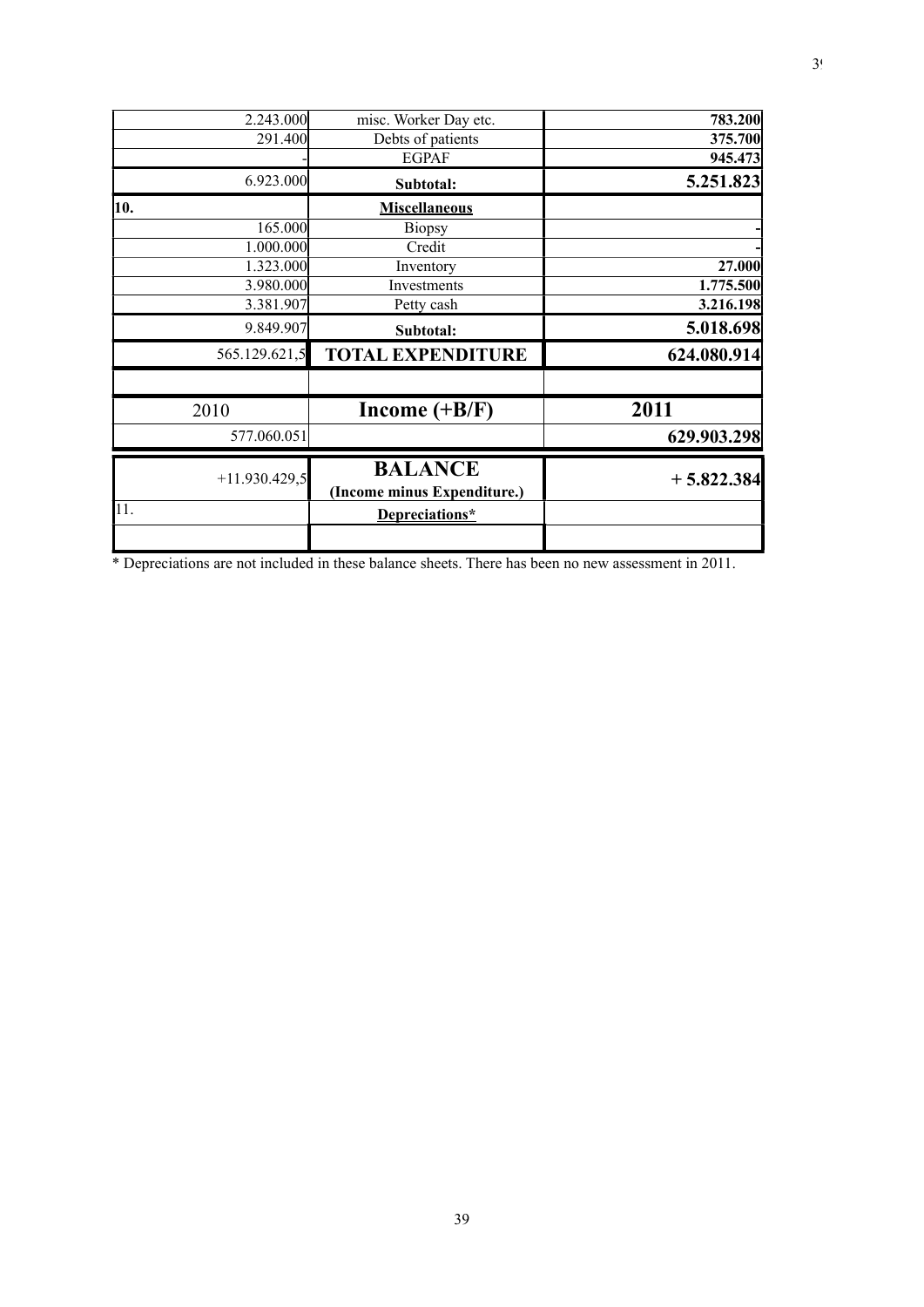| Receipts (in Tanzanian shs)                                  | 2010      | 2011                                                                 |
|--------------------------------------------------------------|-----------|----------------------------------------------------------------------|
| <b>Balance B/F</b>                                           | 28189686  | 11356541                                                             |
| In-patients                                                  | 220851200 | 245813950                                                            |
| Out-pts/medicines=cash sales                                 | 78867250  | 80214200                                                             |
| Reception                                                    | 22326500  | 28604150                                                             |
| <b>Other Receipt</b>                                         | 19902660  | 3713710                                                              |
| <b>IG projects + House Rent</b>                              | 12353150  | 11245360                                                             |
| <b>Cash drawings</b>                                         | 62081261  | 700000                                                               |
| <b>Donations / EGPAF</b>                                     | 68008300  | 137704962                                                            |
| <b>Refund / Study</b>                                        | 35980044  | 8722500                                                              |
| <b>Basket Fund</b>                                           | 28500000  | 101827898                                                            |
|                                                              |           |                                                                      |
| <b>TOTAL</b> in                                              | 577060051 | 629903271                                                            |
| <b>Payments</b>                                              | 2010      | 2011                                                                 |
|                                                              | 280359987 |                                                                      |
| Staff cost (+ arrears)<br><b>Medicines/ Medical supplies</b> | 88670595  |                                                                      |
| <b>Administration Cost</b>                                   | 86817095  |                                                                      |
| <b>Study</b>                                                 | 39440344  |                                                                      |
| <b>Terminal Benefits</b>                                     | 17480255  |                                                                      |
| <b>Basket Fund MAM/CHF</b>                                   | 42207234  | 324040028<br>118284090<br>95954395<br>6587000<br>25259427<br>7286000 |
| <b>Renovations</b>                                           | 10728000  | 43399100                                                             |
| <b>TOTAL</b> out                                             | 565703510 | 620810040                                                            |

<span id="page-38-0"></span>**10.6.3 Receipts & payments at the hospital.**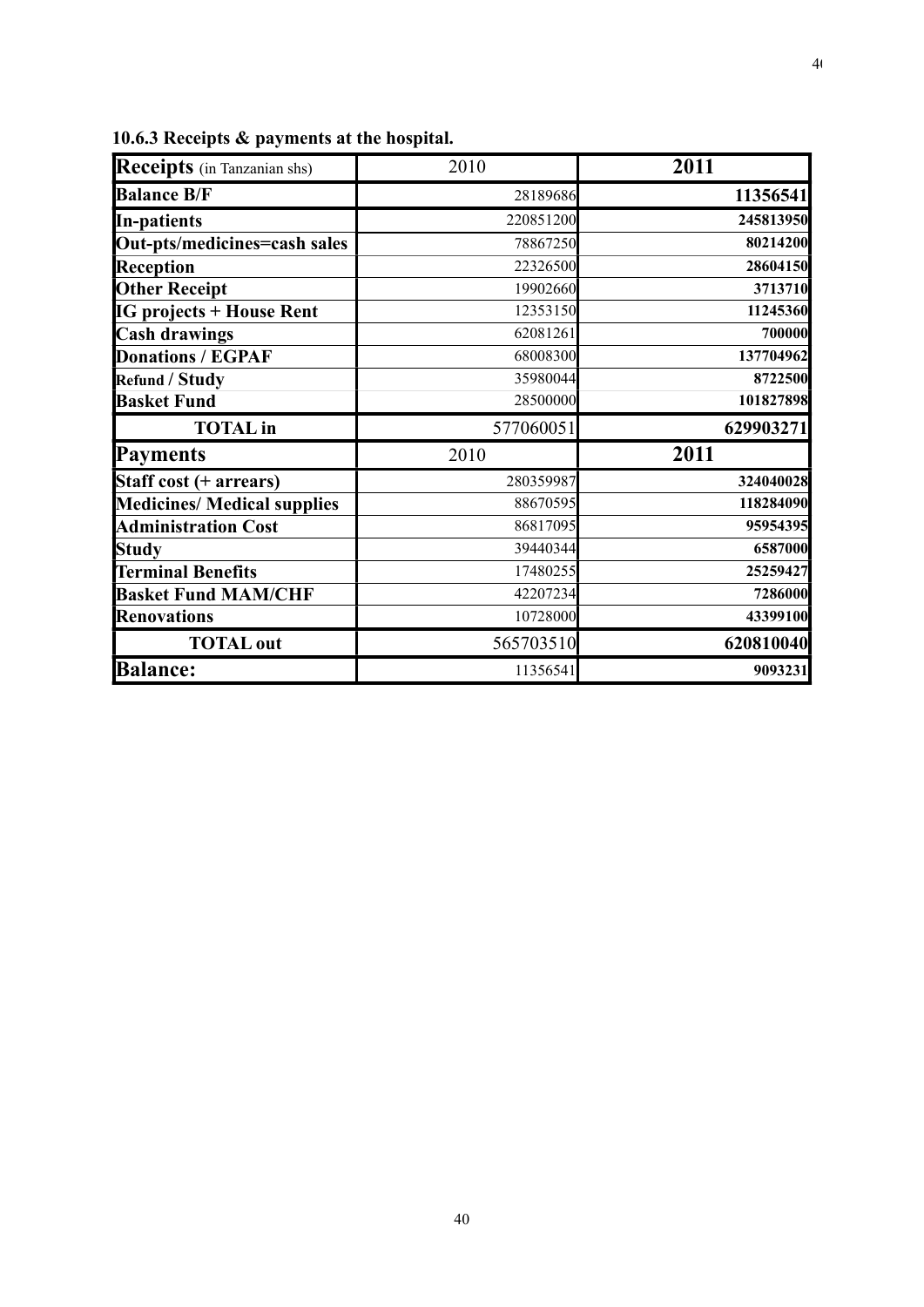| <b>DEPOSITS</b>                     | 2010      | 2011         |
|-------------------------------------|-----------|--------------|
| <b>Balance B/F</b>                  | 66175996  | 79483289,78  |
| <b>NHIF (Nat. Insur. Fund)</b>      | 33802665  | 32254490     |
| <b>MOH Salaries</b>                 | 203741600 | 189539600    |
| <b>MOH Bedgrant</b>                 | 4893627   | 5669621,96   |
| <b>NSSF (Nat. Pension Fund)</b>     | 8517557   | 2820000      |
| <b>TMP</b>                          |           | 219000       |
| <b>SONNEVANCK</b>                   |           | 10737750     |
| other resources                     | 1855950   |              |
| Refund                              | 9787784   | 1217965      |
| <b>TOTAL DEPOSITS</b>               | 328775179 | 321941716,74 |
| <b>PAYMENTS</b>                     | 2010      | 2011         |
| Staff salary*                       | 119398087 | 150525094    |
| NSSF*                               | 75927505  | 78258620     |
| TRA*                                | 10523521  | 9008838      |
| <b>Draw from Bank*</b>              | 2932778   | 7000000      |
| <b>Bank charges</b>                 | 490550    | 342995       |
| <b>TMP</b>                          | 3000000   | 5000000      |
| <b>Staff Loans</b>                  | 14158803  | 6696229      |
| L. Print / B.statements/ Dep. Temp. | 3600000   |              |
| Kayonza /J & K Medicks/ Dosaji      | 800000    |              |
| <b>NHIF</b>                         | 12630036  | 9831109      |
| Ngacha / Fortes Garage/Toyota       | 1314072   |              |
| <b>Arrears</b>                      | 4516538   | 2993113      |
| <b>Processing Salary</b>            |           | 225614       |
| Refunded                            |           | 144552       |
| <b>TOTAL PAYMENTS</b>               | 249291890 | 270026164    |
| <b>Balance:</b>                     | 79483289  | 51915552,74  |

<span id="page-39-0"></span>**10.6.4 Bank Deposits and Payments 2011:** 

\* 35 qualified staff-members received their salary directly via their bank.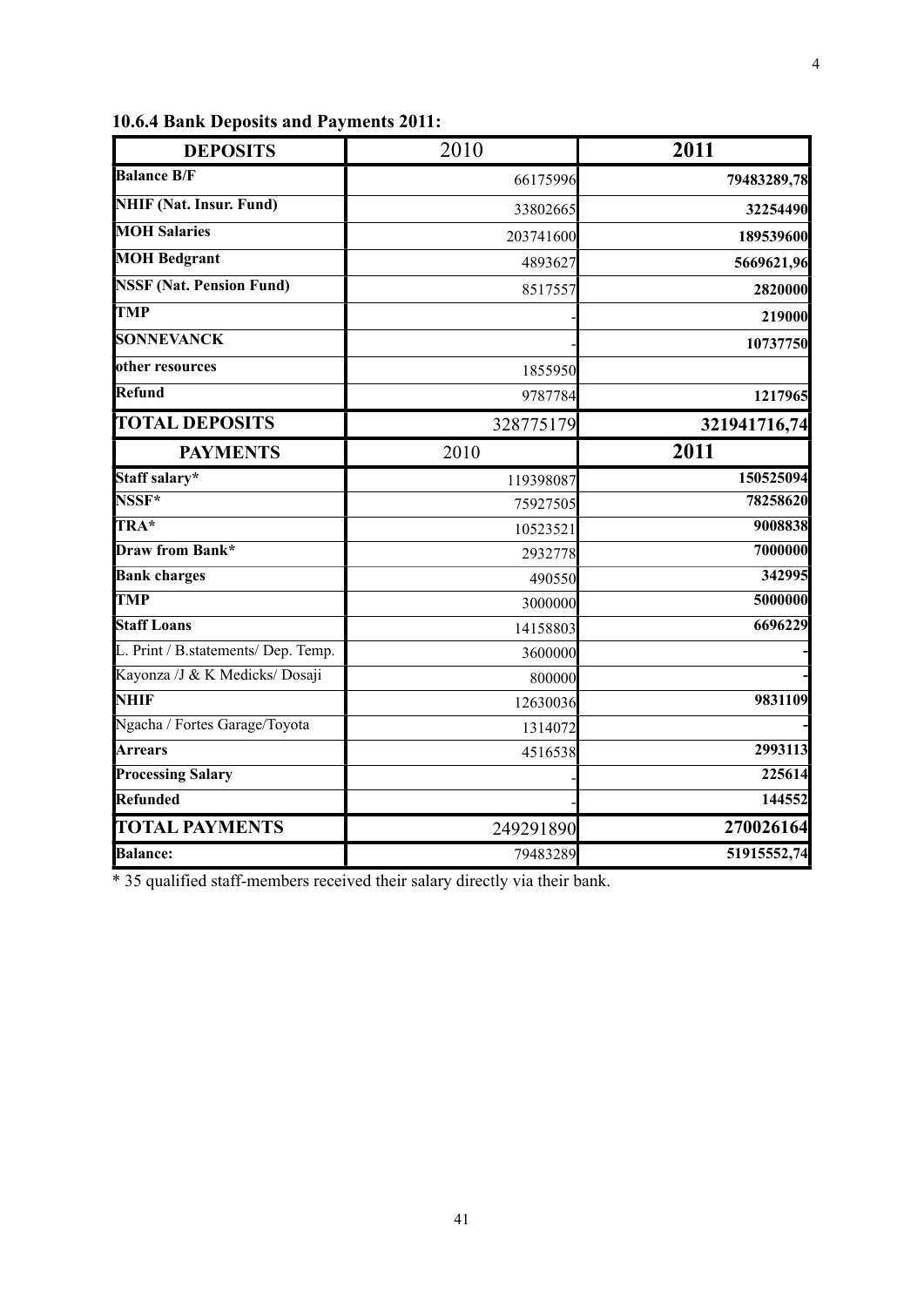| N <sub>O</sub> |                                                                                                       |
|----------------|-------------------------------------------------------------------------------------------------------|
| 1              | Stichting PIUS XII (Renovation Pharmacy + Medicines + upgrading staff)                                |
| $\overline{2}$ | Congregation of St.Charles Borromeo Sisters General Board Maastricht                                  |
| 3              | The Sonnevanck Foundation (facilitating treatment of TB patients)                                     |
| 4              | Stichting Nolet, Schiedam (expatriate doctors & sponsoring & upgrading qualified staff)               |
| 5              | "Dokters zonder vacantie", Antwerp, Belgium (visiting team of medical specialists)                    |
| 6              | KWF (Germany) via CSSC Dar es Salaam (construction New Theatre Block and Mortuary)                    |
| 8              | Stichting Rentebestemming (Sr. Jeane d'Arc)                                                           |
| 9              | Cordaid / MEMISA (sponsoring training/upgrading medical staf)                                         |
| 10             | Stichting Tabora c/o Oostkapelle the Netherlands                                                      |
| 11             | Stichting Franje via Stichting Tabora: (e.g. construction rainwater harvesting cistern & incinerator) |
| 12             | Stichting Bijzondere Noden, Arnhem via Dr & Mrs Haverkamp (training &upgrading staff)                 |
| 13             | Dr. Herman Drewes, Elegastgaarde 22, 7329AH Apeldoorn (staff children sponsor fund)                   |
| 14             | Dr. G. van der Ley, Schiedam                                                                          |
| 15             | Family Dr. Max Slenter (Poor patient fund)                                                            |
| 16             | JOCS Japan (Japan Overseas Christian Services)                                                        |
| 17             | Family Dr. Paulus Lips (upgrading & training)                                                         |
| 18             | Normbeheer Ommen BV, Ommen, the Netherands                                                            |
| 19             | Family Arianna Dekker.                                                                                |
|                |                                                                                                       |

# <span id="page-40-0"></span>**10.7 Appendix 7. Donations 2011**